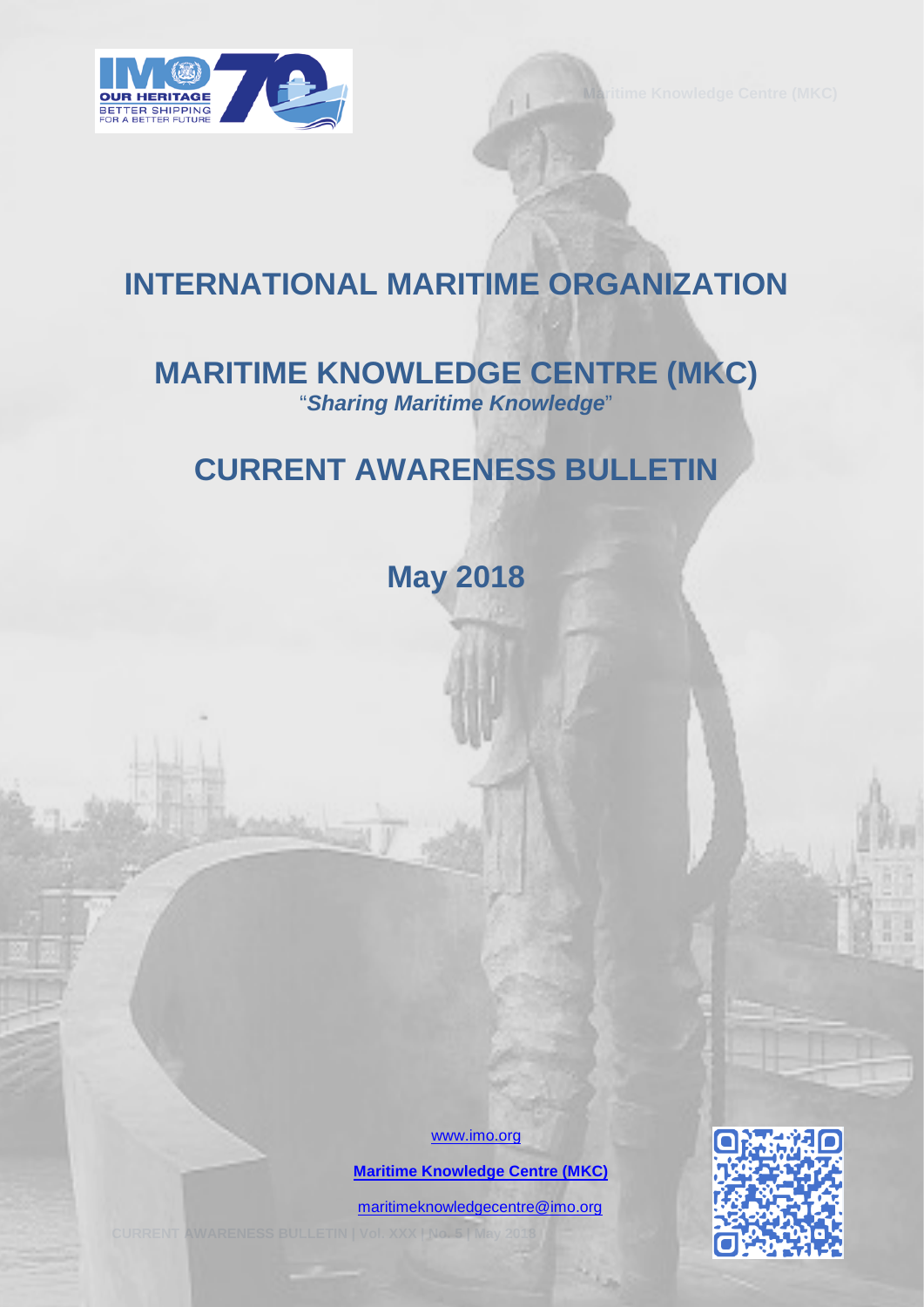

### **About the MKC Current Awareness Bulletin (CAB)**

The aim of the MKC Current Awareness Bulletin (CAB) is to provide a digest of news and publications focusing on key subjects and themes related to the work of IMO. Each CAB issue presents headlines from the previous month. For copyright reasons, the Current Awareness Bulletin (CAB) contains brief excerpts only. Links to the complete articles or abstracts on publishers' sites are included, although access may require payment or subscription.

The MKC Current Awareness Bulletin is disseminated monthly and issues from the current and the past vears are free to download from this page.

Email us if you would like to receive email notification when the most recent Current Awareness Bulletin is available to be downloaded.

The MKC Current Awareness Bulletin (CAB) is compiled by the Maritime Knowledge Centre and is not an official IMO publication. Inclusion does not imply any endorsement by IMO.

### **Table of Contents**

| CASUALTIES.        |  |
|--------------------|--|
|                    |  |
|                    |  |
|                    |  |
| IMO.               |  |
|                    |  |
|                    |  |
|                    |  |
|                    |  |
|                    |  |
|                    |  |
|                    |  |
| PIRACY.            |  |
|                    |  |
|                    |  |
| <b>REGULATIONS</b> |  |
|                    |  |
|                    |  |
|                    |  |
|                    |  |
| <b>SHIPPING</b>    |  |
|                    |  |
|                    |  |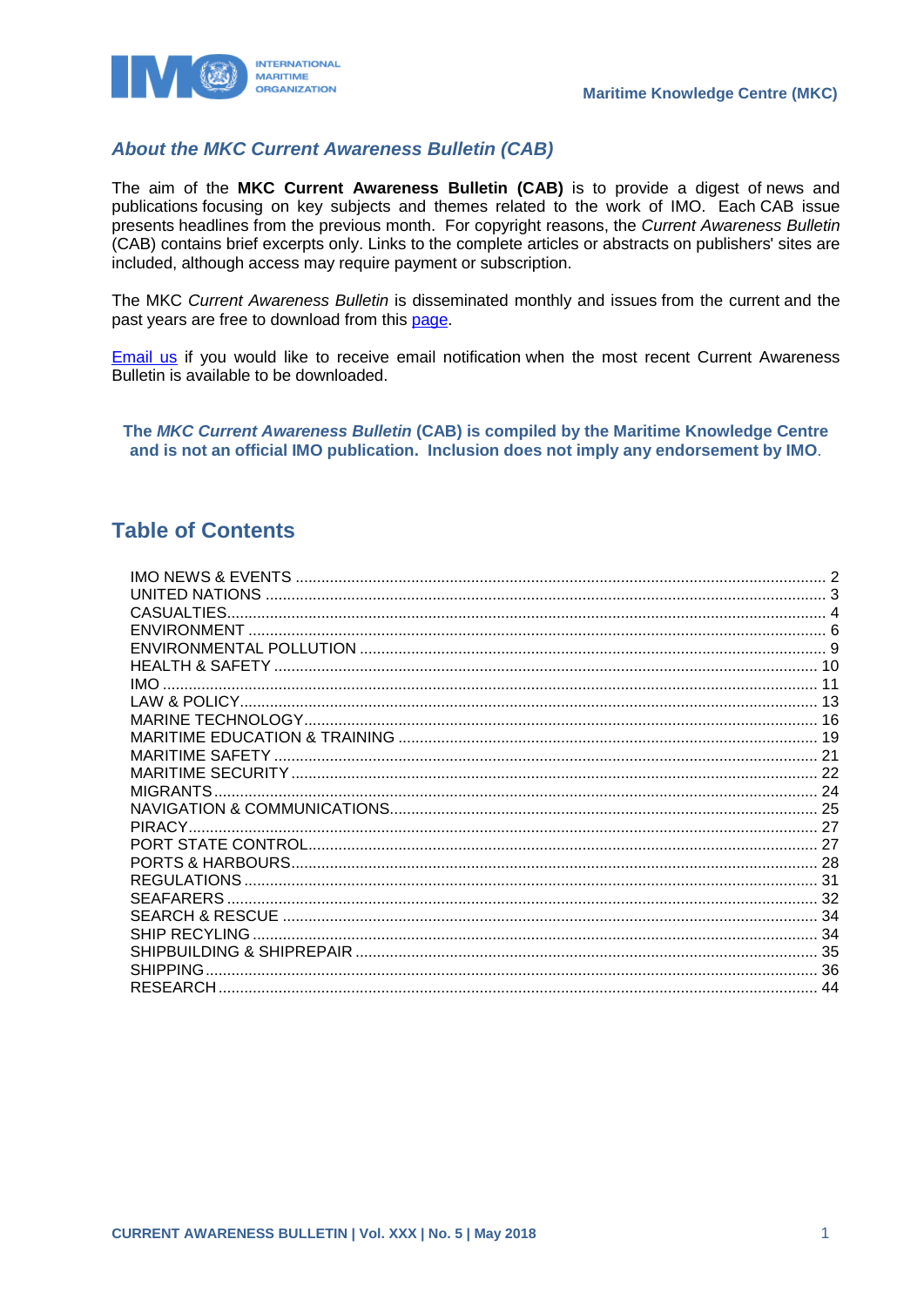

# <span id="page-2-0"></span>*IMO NEWS & EVENTS*

### **[WHAT'S NEW](http://www.imo.org/en/MediaCentre/WhatsNew/Pages/default.aspx)**

### **IMO takes first steps to address autonomous ships**

The International Maritime Organization (IMO) – the global regulatory body for international shipping - has commenced work to look into how safe, secure and environmentally sound Maritime Autonomous Surface Ships (MASS) operations may be addressed in IMO instruments.

The Organization's senior technical body, the Maritime Safety Committee (MSC), endorsed a framework for a regulatory scoping exercise, as work in progress, including preliminary definitions of MASS and degrees of autonomy, as well as a methodology for conducting the exercise and a plan of work.

For the purpose of the regulatory scoping exercise, "Maritime Autonomous Surface Ship (MASS)" is defined as a ship which, to a varying degree, can operate independently of human interaction. *[Full Story](http://www.imo.org/en/MediaCentre/PressBriefings/Pages/08-MSC-99-MASS-scoping.aspx)*

### **[IMO MEETINGS FOR 2018](http://www.imo.org/en/MediaCentre/MeetingSummaries/Pages/Default.aspx)**

Maritime Safety Committee (MSC), 99<sup>th</sup> session 16 - 25 May 2018

### **[RECENT SPEECHES BY IMO SECRETARY-GENERAL KITACK LIM](http://www.imo.org/en/MediaCentre/SecretaryGeneral/SpeechesByTheSecretaryGeneral/Pages/Default.aspx)**

[Cyprus Shipping Chamber Annual General Meeting](http://www.imo.org/en/MediaCentre/SecretaryGeneral/SpeechesByTheSecretaryGeneral/Pages/CyprusShippingChamber2018.aspx) Limassol, 31 May 2018

Maritime Safety Committee (MSC) 99<sup>th</sup> session, 16 - 25 May 2018 [Opening](http://www.imo.org/en/MediaCentre/SecretaryGeneral/Secretary-GeneralsSpeechesToMeetings/Pages/MSC-99-opening.aspx) Address

**[IMO NEWS MAGAZINE](http://www.imo.org/MediaCentre/MaritimeNewsMagazine/Pages/Home.aspx)** [\(Spring 2018\)](https://issuu.com/imo-news/docs/imo_news_-_spring_-_2018)

**IMO PUBLISHING** [Just Published: 2018](http://www.imo.org/Publications/Pages/JustPublished.aspx) [May 2018 Newsletter](http://www.imo.org/en/Publications/Documents/Newsletters%20and%20Mailers/Newsletters/may_b2c.html)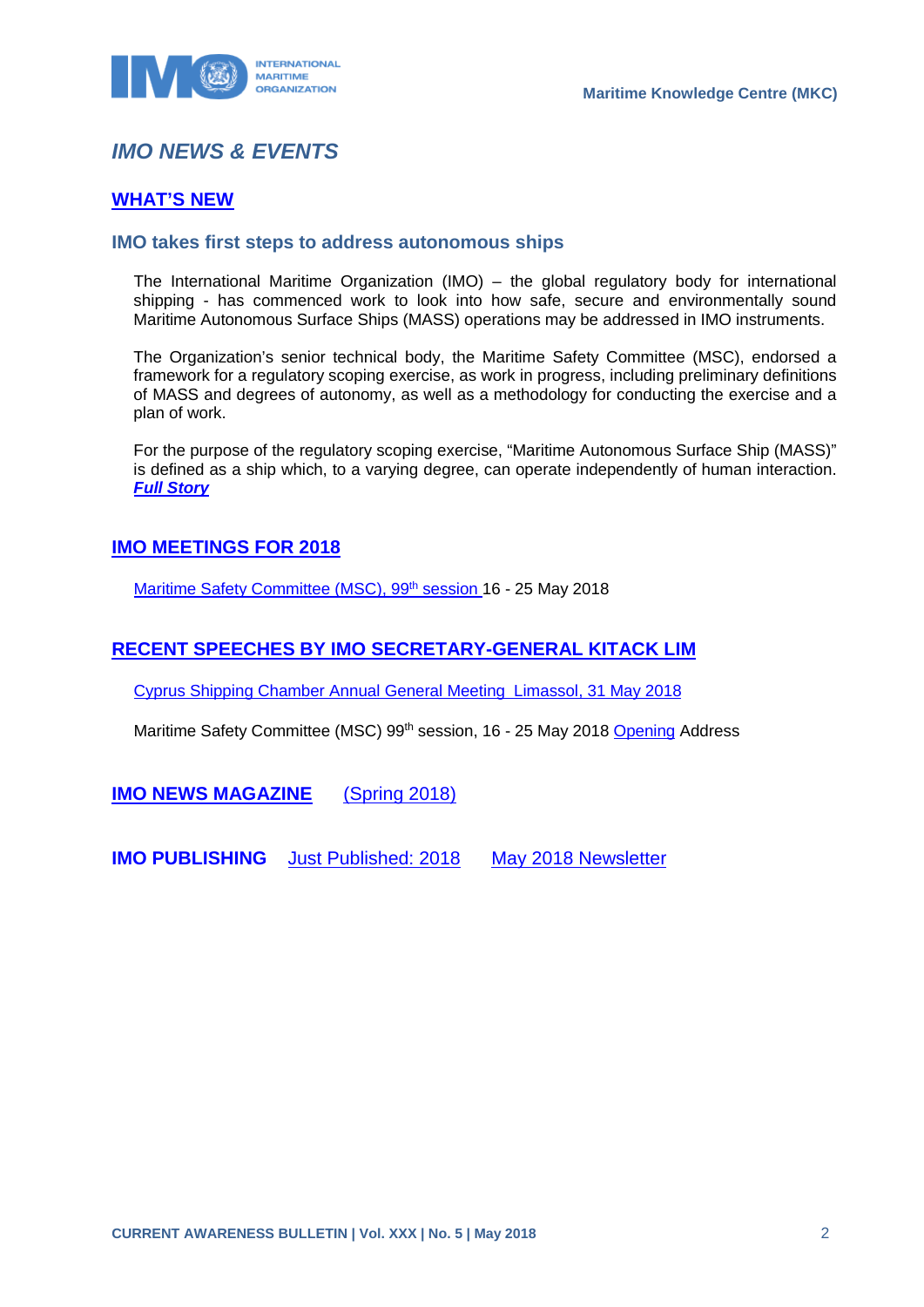

## <span id="page-3-0"></span>*UNITED NATIONS*

**UN Climate Change launches first-ever annual report**. *United Nations Framework Convention on Climate Change (UNFCCC)*. 30 April 2018. Available from: [https://unfccc.int/news/un-climate](https://unfccc.int/news/un-climate-change-launches-first-ever-annual-report)[change-launches-first-ever-annual-report](https://unfccc.int/news/un-climate-change-launches-first-ever-annual-report) UN Climate Change today launched its first-ever Annual Report, laying out the key 2017 achievements and pointing to the future of the climate change process.

**UN Report: Green economic growth means a surge in jobs worldwide**. *UN News*. 14 May 2018. Available from: <https://news.un.org/en/audio/2018/05/1009702> <sup>1</sup> If countries honour the Paris Agreement pledge on global warming of keeping temperature rises below 2 degrees Celsius, "we will see a net job creation of 18 million new jobs around the world."

**Climate change: An 'existential threat' to humanity, UN chief warns global summit**. *UN News*. 15 May 2018. Available from:<https://news.un.org/en/story/2018/05/1009782> Both leadership and innovation are essential for climate action, Secretary-General António Guterres said in his keynote address to the global gathering, known as the R20 Austrian World Summit - a long-term initiative to help regions, States and cities implement the Sustainable Development Goals and meet the Paris Agreement targets.

**Wildly optimistic: Report predicts a healthy future for biodiversity**. *United Nations Environment Programme (UNEP)*. 22 May 2018. Available from: [https://www.unenvironment.org/news-and](https://www.unenvironment.org/news-and-stories/story/wildly-optimistic-report-predicts-healthy-future-biodiversity)[stories/story/wildly-optimistic-report-predicts-healthy-future-biodiversity](https://www.unenvironment.org/news-and-stories/story/wildly-optimistic-report-predicts-healthy-future-biodiversity) Global trends towards population stabilization, poverty alleviation, and urbanization are rewriting the future of biodiversity conservation and offering new hope for the world's wildlife and wild places, according to a surprisingly optimistic paper recently published in the journal BioScience.

**Rich variety of life on earth essential says UN chief Guterres marking biological diversity day**. *UN News.* 21 May 2018. Available from: <https://news.un.org/en/story/2018/05/1010342> Since December 1993, when the Convention on Biological Diversity entered into force, its parties have acted to conserve the earth's flora and fauna, in a sustainable and fair way, said the UN chief.

**UN pays tribute to the Organization's founding mothers**. *UN News*. 22 May 2018. Available from: <https://news.un.org/en/story/2018/05/1010432> Women have played a pivotal role in the United Nations since its inception in 1945, including in the first international agreement proclaiming gender equality as a fundamental human right: the UN Charter.

**UN chief launches new disarmament agenda 'to secure our world and our future'**. *UN News*. 24 May 2018. Available from:<https://news.un.org/en/story/2018/05/1010551> The United Nations chief announced a bold new vision for global disarmament on Thursday, to help eliminate nuclear arsenals and other deadly weapons from a world that is just "one mechanical, electronic and human error away" from destruction.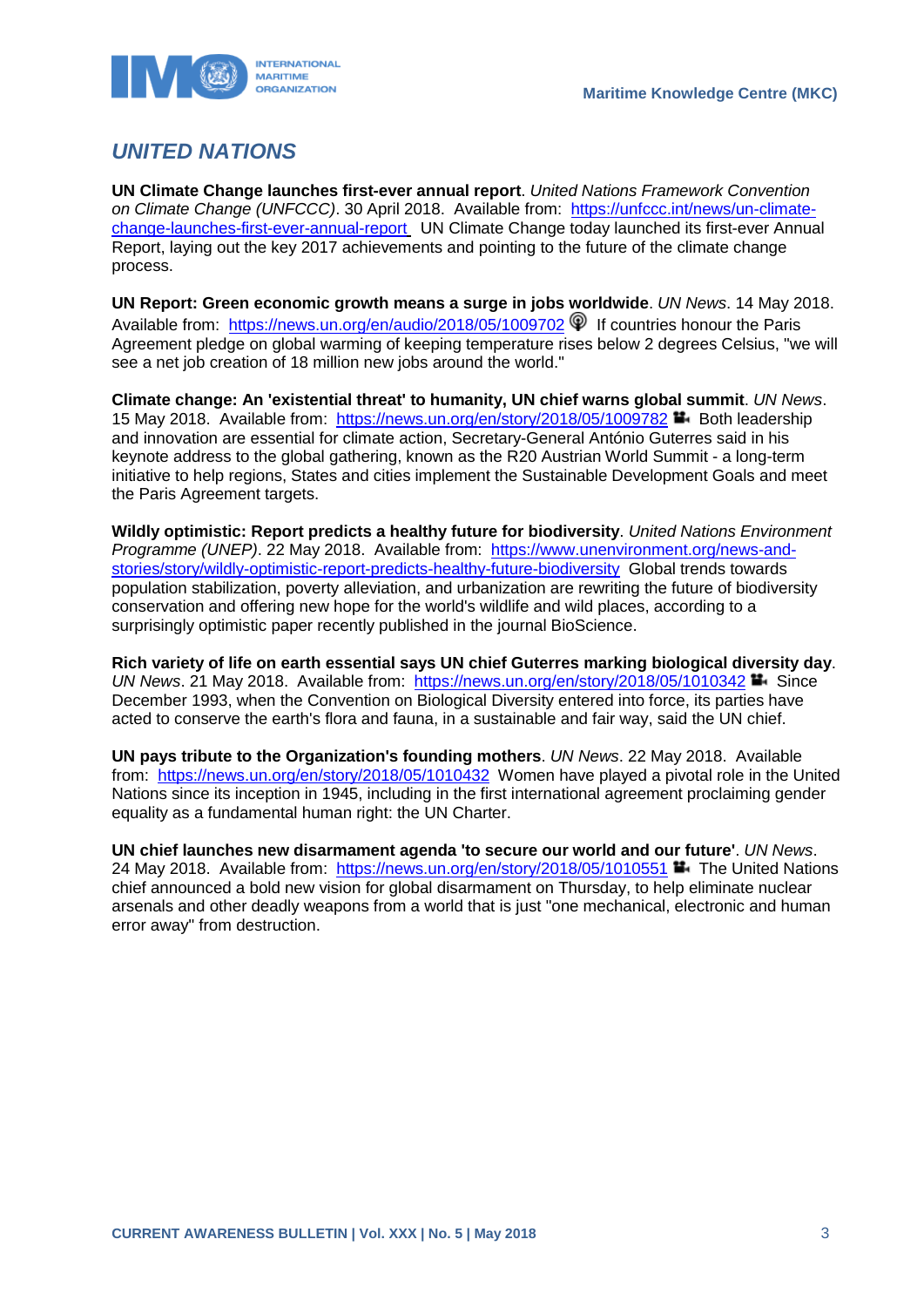

# <span id="page-4-0"></span>*CASUALTIES*

**Sincere bulker caught up in carbon monoxide poisoning**. **By Dale Wainwright**. *TradeWinds*. 2 May 2018. Available from: [http://www.tradewindsnews.com/casualties/1482837/sincere-bulker](http://www.tradewindsnews.com/casualties/1482837/sincere-bulker-caught-up-in-carbon-monoxide-poisoning)[caught-up-in-carbon-monoxide-poisoning](http://www.tradewindsnews.com/casualties/1482837/sincere-bulker-caught-up-in-carbon-monoxide-poisoning) A Sincere Industrial-owned handysize bulker has been caught up in a carbon monoxide poisoning incident at a port in New Zealand.

**Harsh criticism of fatal accident on Maersk rig**. **By Søren Pico**. *ShippingWatch*. 3 May 2018. Available from: <https://shippingwatch.com/secure/Offshore/article10571922.ece>There were numerous violations of safety protocol, when a violent accident occurred last year on Maersk Drilling's rig Maersk Interceptor, concludes the Norwegian Petroleum Safety Authority after a comprehensive investigation of the accident.

**Passenger ship,** *Azamara Quest***, contact with Wheki Rock, Tory Channel, 27 January 2016**. *New Zealand Transport Accident Investigation Commission (TAIC)*. 3 May 2018. Available from: <https://taic.org.nz/inquiry/mo-2016-202>On 27 January 2016 the Maltese-flagged passenger ship *Azamara Quest* was en route to the port of Picton in New Zealand's Marlborough Sounds, with 652 passengers and 394 crew on board. [Final report](https://taic.org.nz/sites/default/files/inquiry/documents/MO-2016-202%20Final.pdf) 

**Split verdict in Iranian tanker, Chinese freighter crash probe: Iran TV**. **By Clelia Oziel**. *Reuters*. 5 May 2018. Available from: [https://www.reuters.com/article/us-china-shipping-accident](https://www.reuters.com/article/us-china-shipping-accident-iran/split-verdict-in-iranian-tanker-chinese-freighter-crash-probe-iran-tv-idUSKBN1I60HH)[iran/split-verdict-in-iranian-tanker-chinese-freighter-crash-probe-iran-tv-idUSKBN1I60HH](https://www.reuters.com/article/us-china-shipping-accident-iran/split-verdict-in-iranian-tanker-chinese-freighter-crash-probe-iran-tv-idUSKBN1I60HH)  A committee investigating a collision between an Iranian tanker and a Chinese freighter has come to diverging conclusion s over the causes of the worst oil ship disaster in decades, Iran's state television reported on Saturday.

**Container ship strikes ferries at Port of Santos**. *Maritime Executive*. 7 May 2018. Available from: https://maritime-executive.com/article/video-container-ship-strikes-ferries-at-port-of-santos On Sunday evening, the container ship *Santos Express* struck three moored ferries at the Port of Santos, Brazil.

*Sewol* **to be placed in upright position this week**. *Yonhap News Agency (South Korea)*. 7 May 2018. Available from:

[http://english.yonhapnews.co.kr/news/2018/05/07/0200000000AEN20180507002800320.html](http://english.yonhapnews.co.kr/news/2018/05/07/0200000000AEN20180507002800320.htm) The wreck of the *Sewol* ferry, currently lying on its side at the southwestern port of Mokpo, is set to be placed in an upright position this week, paving the way for further searching for the remains of victims still missing, investigators said Monday.

**Fifty staterooms flooded on** *Carnival Dream*. *Maritime Executive*. 8 May 2018. Available from: <https://www.maritime-executive.com/article/fifty-staterooms-flooded-on-carnival-dream> $\blacksquare$  Around 50 staterooms were flooded on *Carnival Dream* after a pipe broke in the vessel's fire suppression system on Thursday.

**Former** *USS Fitzgerald* **officer pleads guilty to negligence charge for role in collision**. **By Sam LaGrone**. *US Naval Institute News*. 9 May 2018. Available from: <https://news.usni.org/2018/05/08/former-uss-fitzgerald-officer-pleads-guilty>Lt. j.g. Sarah B. Coppock was contrite and quiet when she pleaded guilty on a single criminal charge for her role in the collision between the guided-missile destroyer *USS Fitzgerald (DDG-62)* and a merchant ship that killed seven sailors.

**Accident Investigation Report 9/2018: Grounding of general cargo vessel** *Islay Trader*. *UK Marine Accident Investigation Branch (MAIB)*. 9 May 2018. Available from:

<https://www.gov.uk/maib-reports/grounding-of-general-cargo-vessel-islay-trader>During the morning of 8 October 2017, the general cargo vessel *Islay Trader* began dragging its anchor, the ship's officer of the watch (OOW) attempted to reposition the vessel without the assistance of the master. [Full Report](https://assets.publishing.service.gov.uk/media/5af16f7d40f0b652c101be51/MAIBInvReport09_2018.pdf) **E**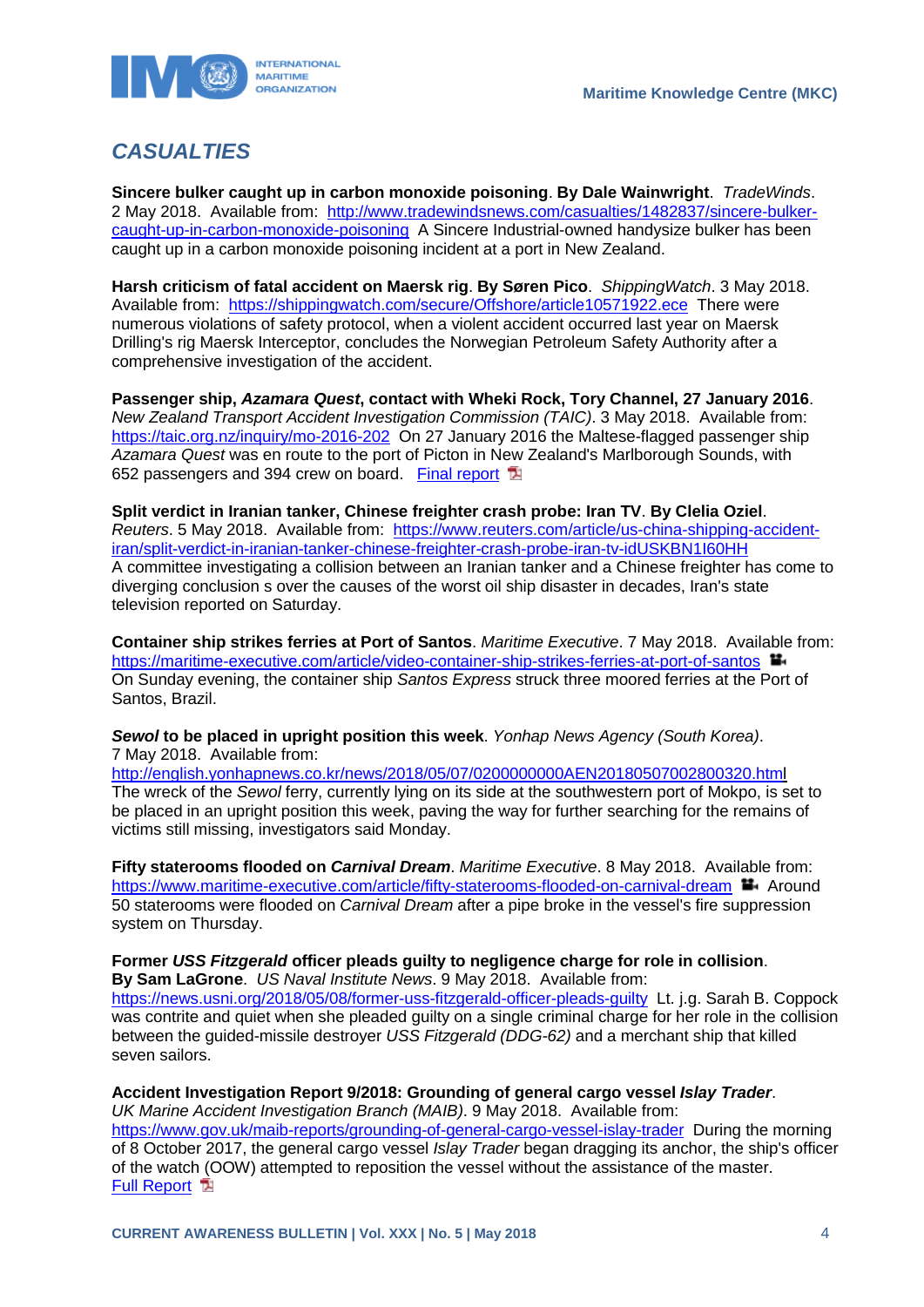



**"On Bulk Carrier Casualties & Incidents"**. *International Association of Dry Cargo Shipowners (INTERCARGO)*. 10 May 2018. Available from: [https://www.intercargo.org/wp-](https://www.intercargo.org/wp-content/uploads/2018/05/intercargo-media-release_10_05_2018-1.pdf)

[content/uploads/2018/05/intercargo-media-release\\_10\\_05\\_2018-1.pdf](https://www.intercargo.org/wp-content/uploads/2018/05/intercargo-media-release_10_05_2018-1.pdf) INTERCARGO's latest Bulk Carrier Casualty Report, which provides an analysis of bulk carrier total losses between 2008 to 2017 has been submitted to the IMO for the consideration of the Member States, Non-Governmental Organisations and other interested parties.

[Bulk Carrier Casualty Report: Years 2008 to 2017 and the trends](https://www.intercargo.org/wp-content/uploads/2018/05/bulk-carrier-casualty-report-2017.pdf)

### *Sanchi* **tragedy underlines risk despite progress on safety issues**. **By Julian Bray**.

*TradeWinds*. 10 May 2018. Available from: [http://www.tradewindsnews.com/drycargo/1487090/sanchi-tragedy-underlines-risk-despite-progress](http://www.tradewindsnews.com/drycargo/1487090/sanchi-tragedy-underlines-risk-despite-progress-on-safety-issues)[on-safety-issues](http://www.tradewindsnews.com/drycargo/1487090/sanchi-tragedy-underlines-risk-despite-progress-on-safety-issues) Shipping has a very short memory when it comes to issues it would rather forget.

**Two crew dead from 'natural causes' on cargoship**. **By Gary Dixon**. *TradeWinds*. 11 May 2018. Available from: [http://www.tradewindsnews.com/casualties/1490155/two-crew-dead-from-natural](http://www.tradewindsnews.com/casualties/1490155/two-crew-dead-from-natural-causes-on-cargoship)[causes-on-cargoship](http://www.tradewindsnews.com/casualties/1490155/two-crew-dead-from-natural-causes-on-cargoship) Two Ukrainian seafarers have died on a general cargoship in Cape Verde.

**Not keeping proper look-out - collision on Waitemata Harbour**. *Maritime New Zealand*. 16 May 2018. Available from: [https://www.maritimenz.govt.nz/public/news/media-releases-](https://www.maritimenz.govt.nz/public/news/media-releases-2018/20180516a.asp)[2018/20180516a.asp](https://www.maritimenz.govt.nz/public/news/media-releases-2018/20180516a.asp) In this case Maritime NZ prosecuted Alan Schofield, who was the master of one of Fullers Group Limited's Auckland ferries, *Seaflyte*.

**Ship collision report faults both vessels**. **By Wang Keju**. *China Daily*. 17 May 2018. Available from: <https://www.chinadailyhk.com/articles/1/142/198/1526542074806.html>The Ministry of Transport released the results of a joint investigation on Wednesday dealing with the sinking of an oil tanker in the East China Sea in January.

**China sets the pace for flag-state accident reporting**. **By Nidaa Bakhsh**. *Lloyd's List*. 17 May 2018. Available from: [https://lloydslist.maritimeintelligence.informa.com/LL1122644/China](https://lloydslist.maritimeintelligence.informa.com/LL1122644/China-sets-the-pace-for-flagstate-accident-reporting)[sets-the-pace-for-flagstate-accident-reporting](https://lloydslist.maritimeintelligence.informa.com/LL1122644/China-sets-the-pace-for-flagstate-accident-reporting) China should be commended for producing a public report into the Sanchi tanker collision in just four months.

**Fire breaks out on Panama-registered car carrier**. *Yonhap News Agency (South Korea)*. 21 May 2018. Available from:

<http://english.yonhapnews.co.kr/news/2018/05/21/0200000000AEN20180521005900315.html> A Panama-registered car carrier caught fire while anchored at the South Korean port of Incheon on Monday, but all of its crewmen safely evacuated, port officials here said Monday.

**MSC asks shippers to pay more for delivery of cargo from fire hit** *Maersk Honam*. **By Marcus Hand**. *Seatrade Maritime News*. 23 May 2018. Available from: [http://www.seatrade](http://www.seatrade-maritime.com/news/europe/msc-asks-shippers-to-pay-more-for-delivery-of-cargo-from-fire-hit-maersk-honam.html)[maritime.com/news/europe/msc-asks-shippers-to-pay-more-for-delivery-of-cargo-from-fire-hit](http://www.seatrade-maritime.com/news/europe/msc-asks-shippers-to-pay-more-for-delivery-of-cargo-from-fire-hit-maersk-honam.html)[maersk-honam.html](http://www.seatrade-maritime.com/news/europe/msc-asks-shippers-to-pay-more-for-delivery-of-cargo-from-fire-hit-maersk-honam.html) The *Maersk Honam*, which suffered a serious fire on 6 March while headed from Singapore to Suez, was due to berth on Tuesday having been at anchorage in Jebel Ali since 23 April while hotspots on the vessel were extinguished.

**China and Iran differ on causes of** *Sanchi* **tragedy**. **By Adam Corbett**. *TradeWinds*. 23 May 2018. Available from: [http://www.tradewindsnews.com/casualties/1496924/china-and-iran](http://www.tradewindsnews.com/casualties/1496924/china-and-iran-differ-on-causes-of-sanchi-tragedy)[differ-on-causes-of-sanchi-tragedy](http://www.tradewindsnews.com/casualties/1496924/china-and-iran-differ-on-causes-of-sanchi-tragedy) A joint accident investigation into the loss of the tanker *Sanchi* and its crew of 32 following a collision with the bulker *CF Crystal* has drawn two different conclusions from the investigating countries.

### **Accident Investigation Report 10/2018: Flooding and sinking of stern trawler** *Ocean Way*.

*UK Marine Accident Investigation Branch (MAIB)*. 24 May 2018. Available from: <https://www.gov.uk/maib-reports/flooding-and-sinking-of-stern-trawler-ocean-way>On the morning of 3 March 2017, the trawler *Ocean Way* foundered after suffering a flood in its aft compartment/accommodation space. [Full Report](https://assets.publishing.service.gov.uk/media/5afc1cb8ed915d0df4e8cebd/MAIBInvReport10-2018.pdf) **[Annexes](https://assets.publishing.service.gov.uk/media/5afc1d29e5274a25e4cc2980/OceanWay_Annexes.pdf)** A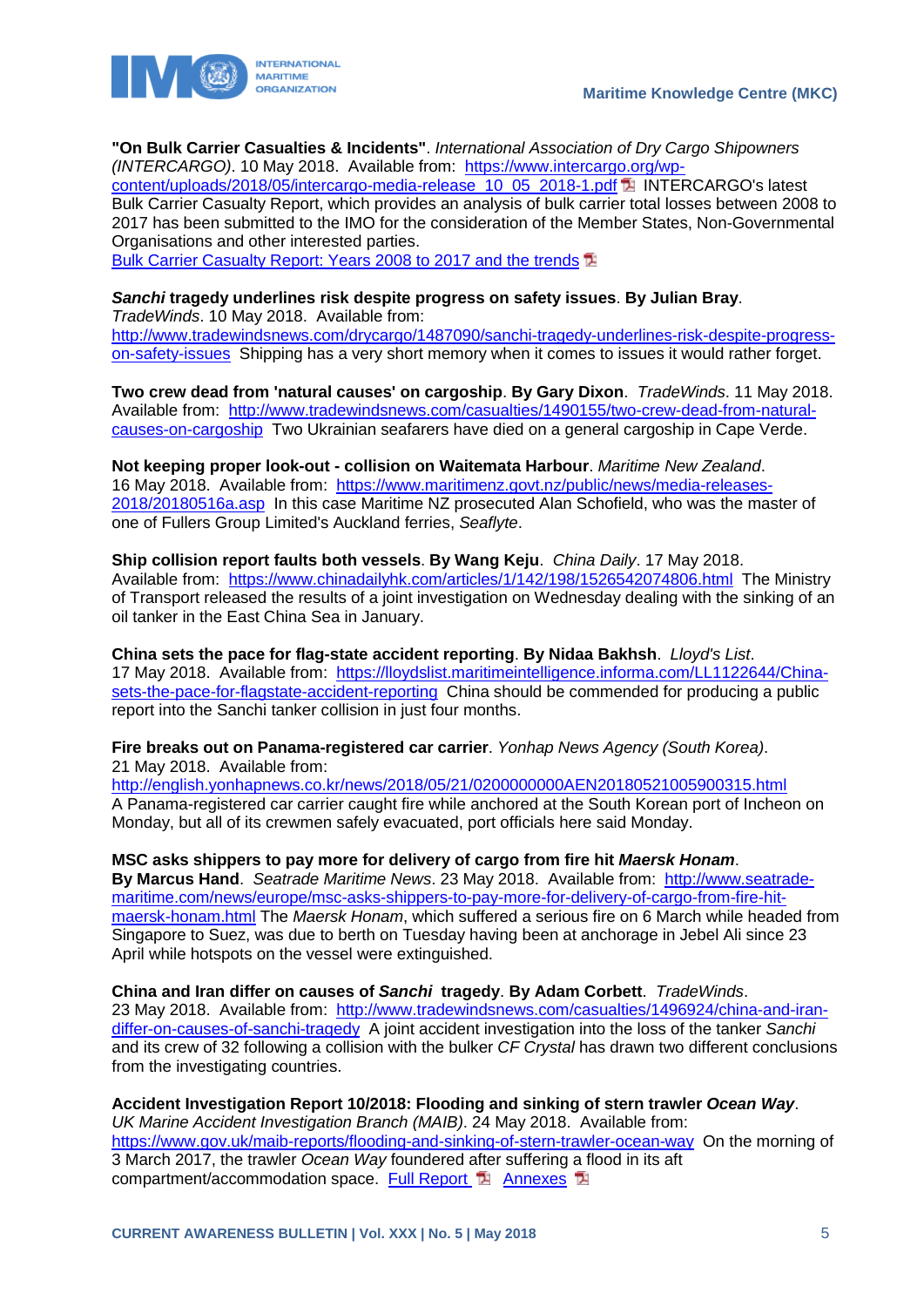

### **Safety lessons: conducting regular, realistic drills on fishing vessels**.

*UK Marine Accident Investigation Branch (MAIB)*. 24 May 2018. Available from: [https://www.gov.uk/government/publications/safety-lessons-conducting-regular-realistic-drills-on](https://www.gov.uk/government/publications/safety-lessons-conducting-regular-realistic-drills-on-fishing-vessels)[fishing-vessels](https://www.gov.uk/government/publications/safety-lessons-conducting-regular-realistic-drills-on-fishing-vessels) Summary of the flooding and sinking of the stern trawler *Ocean Way* while 18 nautical miles north-east of Lerwick, Scotland to highlight the key safety lessons. **[MAIB safety flyer issued](https://www.gov.uk/government/uploads/system/uploads/attachment_data/file/707605/OceanWay_FishingFlyer.pdf) May 2018** 

**VIDEO: tanker burns off Indonesia**. **By Gary Dixon**. *TradeWinds*. 25 May 2018. Available from: http://www.tradewindsnews.com/casualties/1499138/video-tanker-burns-off-indonesia All crew were reported safe on Friday after a fire broke out on a tanker in Indonesia. **■** 

#### **Sinking of the US Cargo Vessel** *El Faro***: Illustrated Digest**.

*US National Transportation Safety Board (NTSB)*. 24 May 2018. Available from: <https://www.ntsb.gov/investigations/AccidentReports/Pages/SPC1801.aspx>This 16-page illustrated digest summarizes the critical events and decisions that led to the Oct. 1, 2015, sinking of *El Faro* and the loss of all 33 crewmembers. [Illustrated Digest](https://www.ntsb.gov/investigations/AccidentReports/Reports/SPC1801.pdf) **D** 

**Chemical tanker ship runs aground near Morrisburg, Ont.** *Canadian Broadcasting Corporation*  29 May 2018. Available from: [http://www.cbc.ca/news/canada/ottawa/chem-nora-ship-aground-st](http://www.cbc.ca/news/canada/ottawa/chem-nora-ship-aground-st-lawrence-seaway-morrisburg-1.4681981)[lawrence-seaway-morrisburg-1.4681981](http://www.cbc.ca/news/canada/ottawa/chem-nora-ship-aground-st-lawrence-seaway-morrisburg-1.4681981) A chemical tanker travelling the St. Lawrence Seaway ran aground right beside the village of Morrisburg, Ont., early Tuesday morning.

*Maersk Honam* **to be repaired**. **By Sam Chambers**. *Splash 247.com*. 30 May 2018. Available from: <https://splash247.com/maersk-honam-repaired/>Maersk has said it intends to repair, not scrap, the badly burned, 18-month old, 15,000 teu *Maersk Honam*.

### <span id="page-6-0"></span>*ENVIRONMENT*

**US and UK join forces to understand how quickly a massive Antarctic glacier could collapse**. *US National Science Foundation (NSF)*. 30 April 2018. Available from: [https://www.nsf.gov/news/news\\_summ.jsp?cntn\\_id=245261](https://www.nsf.gov/news/news_summ.jsp?cntn_id=245261) The collapse of the Thwaites Glacier in West Antarctica could significantly affect global sea levels.

**Bonn morning brief: 'We simply don't have any time to waste'**. **By Karl Mathiesen, Megan Darby, and Soila Apparicio**. *Climate Home News*. 1 May 2018. Available from: <http://www.climatechangenews.com/2018/05/01/bonn-morning-brief-simply-dont-time-waste/>Every morning for the next two weeks, we'll be bringing you all the coverage from the first meeting of the most critical year of talks since the Paris deal was struck in 2015.

**Bonn morning brief: 'Dramatic as far as the UNFCCC goes'**. **By Megan Darby, Karl Mathiesen, and Soila Apparicio**. *Climate Home News*. 3 May 2018. Available from: <http://www.climatechangenews.com/2018/05/03/bonn-morning-brief-dramatic-far-unfccc-goes/> Despite broadly positive noises coming from negotiators and observers about steady progress, the CHN team has also heard the rumblings of discontent.

**Talanoa Dialogue: Opening meeting ushers in Pacific approach to raising ambition**. *United Nations Framework Convention on Climate Change (UNFCCC)*. 4 May 2018. Available from: [https://unfccc.int/news/talanoa-dialogue-opening-meeting-ushers-in-pacific-approach-to-raising](https://unfccc.int/news/talanoa-dialogue-opening-meeting-ushers-in-pacific-approach-to-raising-ambition)[ambition](https://unfccc.int/news/talanoa-dialogue-opening-meeting-ushers-in-pacific-approach-to-raising-ambition) The opening meeting of the Talanoa Dialogue took place this week, inviting all participants to share stories around climate ambition and to have solutions-oriented conversations on contributions to the Paris Agreement's goals at the 'May talanoas' on Sunday 6 May.

**Norway to eliminate emissions in fjords**. *Safety4Sea*. 4 May 2018. Available from: <https://safety4sea.com/norway-to-eliminate-emissions-in-fjords/>The maritime industry supported this development is also enthusiastic about the decision.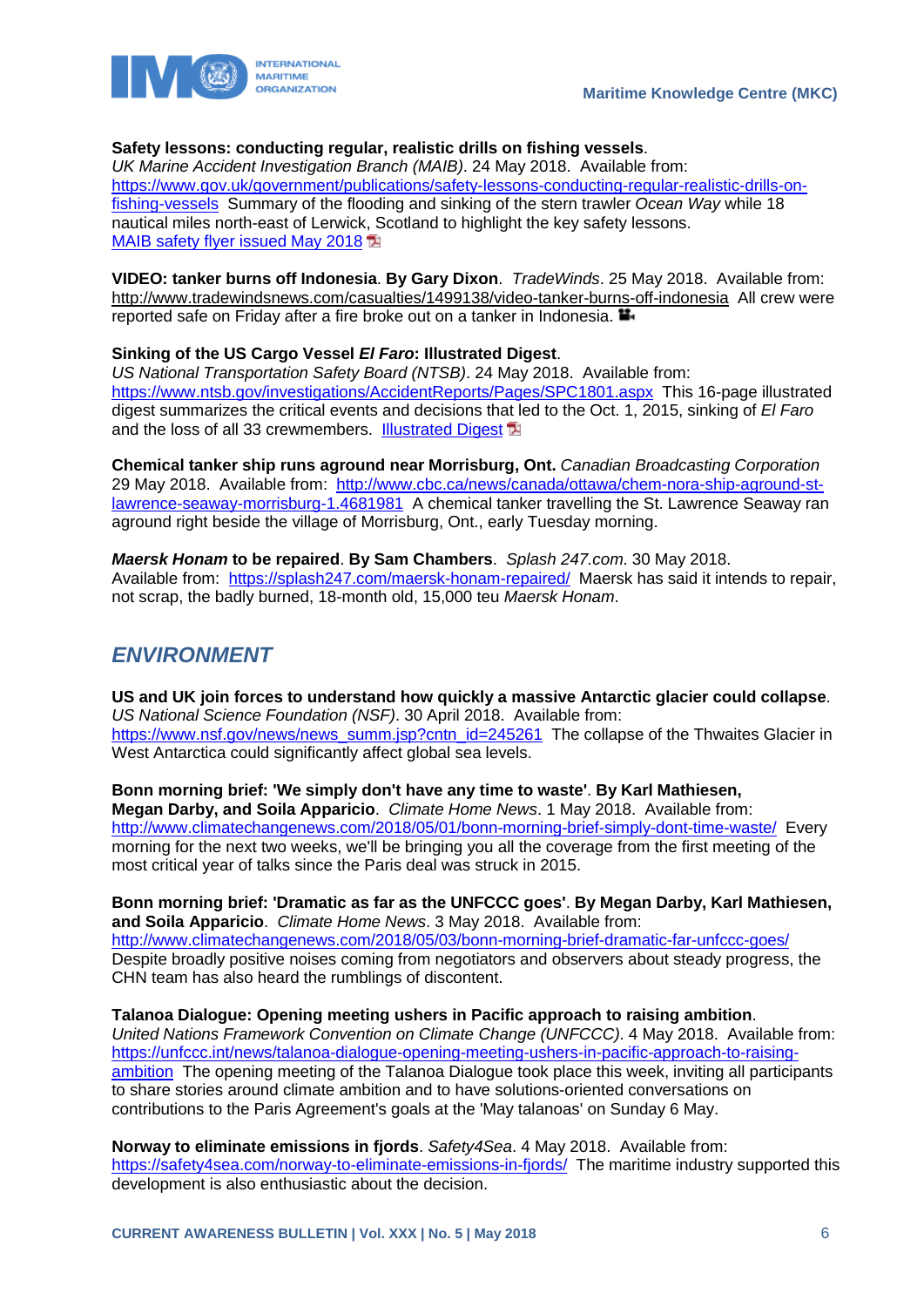

**U.N. Ambassador issues urgent call for action**. *Maritime Executive*. 7 May 2018. Available from: <https://www.maritime-executive.com/article/u-n-ambassador-issues-urgent-call-for-action>Peter Thomson, the United Nations Special Envoy for the Oceans, has used the first Opening Oceans Conference (OOC) in Copenhagen to highlight the desperate plight of the oceans and the need for a sustained, universal push from the maritime industry to help halt, and hopefully reverse, their decline.

**Protecting whales in an ice-free Arctic**. **By Brad Cundiff**. *Canadian Geographic*. 7 May 2018. Available from: <https://www.canadiangeographic.ca/article/protecting-whales-ice-free-arctic> Canadians watched in horror last summer as one North Atlantic right whale after another was found dead around the Gulf of St. Lawrence, washed up on beaches or floating offshore, apparent victims of ship strikes or fishing gear entanglements.

**Global tourism carbon footprint quantified in world first**. *University of Sydney (Australia)*. 8 May 2018. Available from: [https://sydney.edu.au/news-opinion/news/2018/05/08/global-tourism](https://sydney.edu.au/news-opinion/news/2018/05/08/global-tourism-carbon-footprint-quantified-in-world-first.html)[carbon-footprint-quantified-in-world-first.html](https://sydney.edu.au/news-opinion/news/2018/05/08/global-tourism-carbon-footprint-quantified-in-world-first.html) Tourism has been revealed to be responsible for almost a tenth of greenhouse gas emissions, with flights a major component.

**Transitioning toward a blue economy in Grenada and other Eastern Caribbean states**. *World Bank*. 8 May 2018. Available from:

[http://www.worldbank.org/en/results/2018/05/08/transitioning-toward-a-blue-economy-in-grenada](http://www.worldbank.org/en/results/2018/05/08/transitioning-toward-a-blue-economy-in-grenada-and-other-eastern-caribbean-states)[and-other-eastern-caribbean-states](http://www.worldbank.org/en/results/2018/05/08/transitioning-toward-a-blue-economy-in-grenada-and-other-eastern-caribbean-states) The small island countries of the Organisation of Eastern Caribbean States (OECS) face serious development challenges, coupled with low growth, natural disasters, high debt, unsustainable approaches to resource management, and limited fiscal space in which to maneuver around these problems.

**Extra climate talks scheduled amid Bonn stalemate**. **By Karl Mathiesen**. *Climate Home News*. 8 May 2018. Available from: [http://www.climatechangenews.com/2018/05/08/extra-climate-talks](http://www.climatechangenews.com/2018/05/08/extra-climate-talks-scheduled-amid-bonn-stalemate/)[scheduled-amid-bonn-stalemate/](http://www.climatechangenews.com/2018/05/08/extra-climate-talks-scheduled-amid-bonn-stalemate/) Long-rumoured talks in the Thai capital were confirmed by UN officials on Tuesday night, according to several sources, including Poland's climate envoy Tomasz Chruszczow.

**UK scientists return to the Arctic Ocean to measure climate change threat to marine life**. *UK Natural Environment Research Council (NERC)*. 9 May 2018. Available from: <https://nerc.ukri.org/press/releases/2018/17-arctic/>With warmer winters across the polar region, the Arctic Ocean is now experiencing year-on-year record lows of sea ice.

**WMU Global Ocean Conference focuses on building transformative partnerships for ocean sustainability**. *World Maritime University (WMU)*. 10 May 2018. Available from: [https://www.wmu.se/news/wmu-global-ocean-conference-focuses-building-transformative](https://www.wmu.se/news/wmu-global-ocean-conference-focuses-building-transformative-partnerships-ocean-sustainability)[partnerships-ocean-sustainability](https://www.wmu.se/news/wmu-global-ocean-conference-focuses-building-transformative-partnerships-ocean-sustainability) From 8 to 9 May, the WMU Global Ocean Conference brought together over 240 participants from more than 50 countries.

**How California's clean air regulations have reduced whale strikes by cargo ships**. **By Matthew O.Berger**. *Pacific Standard (US)*. 12 May 2018. Available from: <https://psmag.com/environment/emissions-standards-even-save-the-whales>California clean air regulations intended to protect people from pollution spewed by ships are having an unintended but happy effect-saving whales.

**11 ways the Paris climate deal is working in the real world**. **By Soila Apparicio, Megan Darby, and Karl Mathiesen**. *Climate Home News*. 14 May 2018. Available from: <http://www.climatechangenews.com/2018/05/14/11-ways-paris-climate-deal-working-real-world/> In 2015 in Paris, governments struck a deal that lacked much of the substance needed to fight climate change.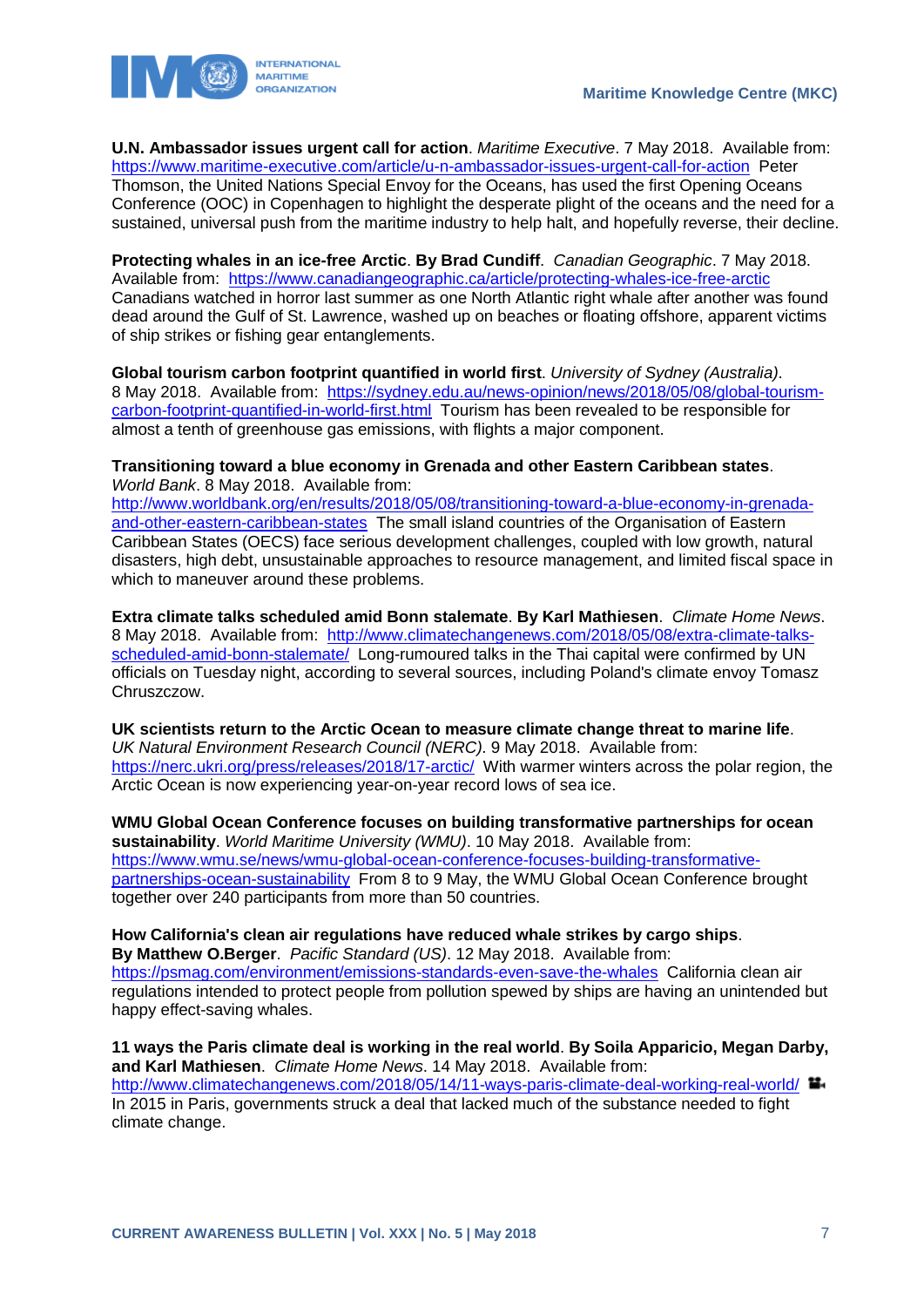

**Feature: Insurance turns to coral reefs and mangroves as ocean risks surge**. **By Emma Farge**. *Reuters*. 14 May 2018. Available from: <https://reut.rs/2rOtwgi> Coral reefs, mangroves and even some fish could soon have their own insurance policies as the industry seeks new ways to boost protection for those affected by the ocean changes wrought by climate change.

**Arctic oil 'undrillable' amid global warming: U.N.'s ex-climate chief**. **By Alister Doyle**. *Reuters*. 15 May 2018. Available from: [https://www.reuters.com/article/us-oil-arctic/arctic-oil-undrillable-amid](https://www.reuters.com/article/us-oil-arctic/arctic-oil-undrillable-amid-global-warming-u-n-s-ex-climate-chief-idUSKCN1IG0LQ)[global-warming-u-n-s-ex-climate-chief-idUSKCN1IG0LQ](https://www.reuters.com/article/us-oil-arctic/arctic-oil-undrillable-amid-global-warming-u-n-s-ex-climate-chief-idUSKCN1IG0LQ) An architect of the Paris climate agreement urged governments on Tuesday to halt oil exploration in the Arctic, saying drilling was not economical and warming threatened the environmentally fragile region.

**Reversing the ocean's accelerating decline**. **By Peter Thomson**. *The Guardian*. 16 May 2018. Available from: [https://www.theguardian.com/the-gef-partner-zone/2018/may/16/reversing-the](https://www.theguardian.com/the-gef-partner-zone/2018/may/16/reversing-the-oceans-accelerating-decline)[oceans-accelerating-decline](https://www.theguardian.com/the-gef-partner-zone/2018/may/16/reversing-the-oceans-accelerating-decline) The ocean has shaped my life, from my beginnings in the outer islands of Fiji to my appointment last year as the UN Secretary-General's special envoy for the ocean.

**The UN Security Council is starting to take climate change seriously**. **By Ashley Murphy**. *Climate Home News*. 16 May 2018. Available from:

[http://www.climatechangenews.com/2018/05/16/un-security-council-starting-take-climate-change](http://www.climatechangenews.com/2018/05/16/un-security-council-starting-take-climate-change-seriously/)[seriously/](http://www.climatechangenews.com/2018/05/16/un-security-council-starting-take-climate-change-seriously/) Scientists, think-tanks, NGOs, militaries and even the White House House (albeit under President Obama) all agree that climate change threatens human safety and well-being.

**Loss of marine habitats is threatening the global fishing industry - new research**. **By Leanne Cullen-Unsworth, Lina Mtwana Nordlund and Richard K.F.Unsworth**.

*The Conversation*. 21 May 2018. Available from: [https://theconversation.com/loss-of-marine](https://theconversation.com/loss-of-marine-habitats-is-threatening-the-global-fishing-industry-new-research-96561)[habitats-is-threatening-the-global-fishing-industry-new-research-96561](https://theconversation.com/loss-of-marine-habitats-is-threatening-the-global-fishing-industry-new-research-96561) Seafood consumption is both a love and a necessity for hundreds of millions of people worldwide.

**Air quality: draft Clean Air Strategy 2018**. *UK Government*. 22 May 2018. Available from: <https://consult.defra.gov.uk/environmental-quality/clean-air-strategy-consultation/>Last summer, we published our plans for reducing roadside nitrogen dioxide concentrations in the UK, setting out our approach to meeting the statutory limits for NO2. Clean [Air Strategy 2018](https://consult.defra.gov.uk/environmental-quality/clean-air-strategy-consultation/user_uploads/clean-air-strategy-2018-consultation.pdf)

**Clean Air Strategy: Ports and shipping are part of the solution, not the problem**. *British Ports Association*. 22 May 2018. Available from: [https://www.britishports.org.uk/news/clean](https://www.britishports.org.uk/news/clean-air-strategy-ports-and-shipping-are-part-of-the-solution-not-the-problem)[air-strategy-ports-and-shipping-are-part-of-the-solution-not-the-problem](https://www.britishports.org.uk/news/clean-air-strategy-ports-and-shipping-are-part-of-the-solution-not-the-problem) The British Ports Association has responded to the Government's Clean Air Strategy which was published today and includes requirements for all major ports in England to develop air quality plans within the next year.

**WMO launches Arctic Regional Climate Centre Network**. *World Meteorological Organization*  18 May 2018. Available from: [https://public.wmo.int/en/media/press-release/wmo-launches-arctic](https://public.wmo.int/en/media/press-release/wmo-launches-arctic-regional-climate-centre-network)[regional-climate-centre-network](https://public.wmo.int/en/media/press-release/wmo-launches-arctic-regional-climate-centre-network) A new Pan-Arctic Climate Outlook Forum has met for the first time to provide predictions for the forthcoming summer season as part of an international drive to improve weather, climate and sea ice forecasts in a region undergoing rapid environmental change.

**Kenya to host Blue Economy Conference in Nairobi**. *Government of Kenya*. 23 May 2018. Available from: <http://www.mfa.go.ke/kenya-host-blue-economy-conference-nairobi/>Kenya will host a High-Level Conference on Sustainable Blue Economy Conference, November 26-28, 2018.

**ExxonMobil Announces Greenhouse Gas Reduction Measures**. *Exxon Mobil Corporation*. 23 May 2018. Available from: [http://news.exxonmobil.com/press-release/exxonmobil-announces](http://news.exxonmobil.com/press-release/exxonmobil-announces-greenhouse-gas-reduction-measures)[greenhouse-gas-reduction-measures](http://news.exxonmobil.com/press-release/exxonmobil-announces-greenhouse-gas-reduction-measures) ExxonMobil today announced greenhouse gas reduction measures that are expected to lead to significant improvements in emissions performance by 2020, including a 15 percent decrease in methane emissions and a 25 percent reduction in flaring.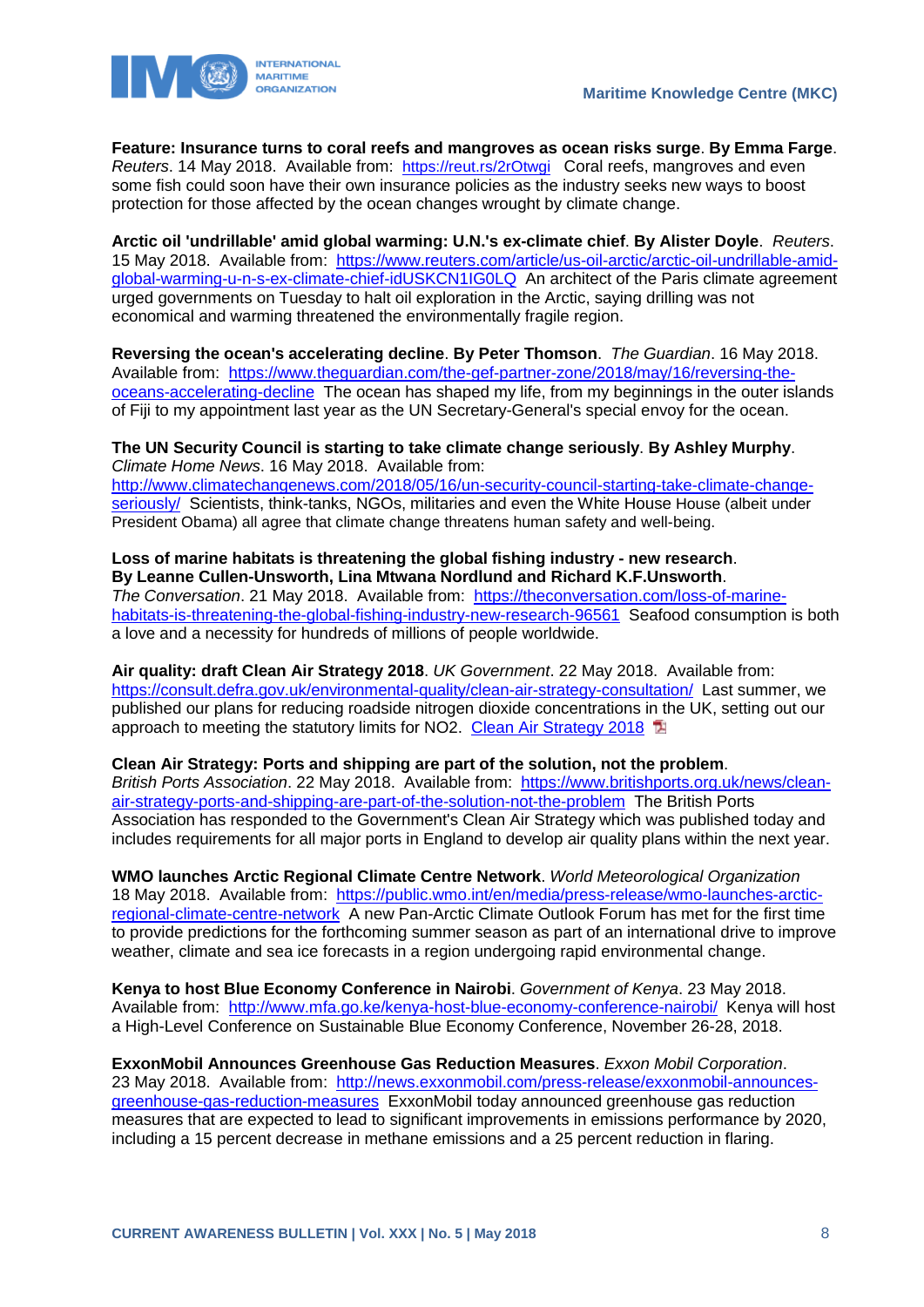

### **Only 4 out of 38 clean-energy technologies are on track to meet long-term climate goals**.

*International Energy Agency (IEA)*. 23 May 2018. Available from: [https://www.iea.org/newsroom/news/2018/may/iea-releases-new-and-updated-online-resource-to](https://www.iea.org/newsroom/news/2018/may/iea-releases-new-and-updated-online-resource-to-assess-global-clean-energy-transi.html)[assess-global-clean-energy-transi.html](https://www.iea.org/newsroom/news/2018/may/iea-releases-new-and-updated-online-resource-to-assess-global-clean-energy-transi.html) The International Energy Agency's new and most comprehensive analysis of the clean-energy transition finds that only 4 out of 38 energy technologies and sectors were on track to meet long-term climate, energy access and air pollution goals in 2017.

# **Climate mitigation could yield trillions in economic benefits**. **By Michelle Horton**.

*Stanford University (US)*. 23 May 2018. Available from: [https://earth.stanford.edu/news/climate](https://earth.stanford.edu/news/climate-mitigation-could-yield-trillions-economic-benefits)[mitigation-could-yield-trillions-economic-benefits](https://earth.stanford.edu/news/climate-mitigation-could-yield-trillions-economic-benefits) Failing to meet climate mitigation goals laid out in the U.N. Paris Agreement could cost the global economy tens of trillions of dollars over the next century, according to new Stanford research.

**EU taken to court over 2030 emissions target**. **By Soila Apparicio**. *Climate Home News*. 24 May 2018. Available from: [http://www.climatechangenews.com/2018/05/24/eu-taken-court-2030](http://www.climatechangenews.com/2018/05/24/eu-taken-court-2030-emissions-target/) [emissions-target/](http://www.climatechangenews.com/2018/05/24/eu-taken-court-2030-emissions-target/) Ten families from around the world and an indigenous Swedish youth association are suing European institutions for stronger climate action to protect their rights.

**How ships bring agonising death to last Greek whales**. **By Helena Smith**. *The Guardian*. 27 May 2018. Available from: [https://www.theguardian.com/environment/2018/may/27/shipping](https://www.theguardian.com/environment/2018/may/27/shipping-routes-move-save-whales-greek-seas-dying-agony)[routes-move-save-whales-greek-seas-dying-agony](https://www.theguardian.com/environment/2018/may/27/shipping-routes-move-save-whales-greek-seas-dying-agony) Government promises action on collisions to avoid slaughter on busy shipping routes.

**Harnessing the Blue Economy must consider social inclusion and responsible stewardship**. **By Ambassador Macharia Kamau and Siddharth Chatterjee**. *Inter Press Service (IPS)*. 29 May 2018. Available from: [http://www.ipsnews.net/2018/05/harnessing-blue-economy-must](http://www.ipsnews.net/2018/05/harnessing-blue-economy-must-consider-social-inclusion-responsible-stewardship/)[consider-social-inclusion-responsible-stewardship/](http://www.ipsnews.net/2018/05/harnessing-blue-economy-must-consider-social-inclusion-responsible-stewardship/) In April 2018, Commonwealth leaders met in a retreat at a royal residence in the English county of Berkshire and agreed on strategies to deepen trade in their 53-member organisation, improve security, tackle climate change, and work together for the betterment of the lives of the people of the Commonwealth.

## <span id="page-9-0"></span>*ENVIRONMENTAL POLLUTION*

**Australia's shipping industry to halve toxic emissions by 2050**. **By Jon Daly**. *ABC Radio Australia*. 2 May 2018. Available from:

[http://www.radioaustralia.net.au/international/2018-05-02/australias-shipping-industry-to-halve-toxic](http://www.radioaustralia.net.au/international/2018-05-02/australias-shipping-industry-to-halve-toxic-emissions-by-2050/1753394)[emissions-by-2050/1753394](http://www.radioaustralia.net.au/international/2018-05-02/australias-shipping-industry-to-halve-toxic-emissions-by-2050/1753394) The United Nations' International Maritime Organisation (IMO) has confirmed its intention to reduce sulphur emissions by 3 per cent over the next two years, and to halve greenhouse gas (GHG) emissions by 2050.

**Combating paraffin wax residues at sea and on the beach**. *Government of the Netherlands*. 8 May 2018. Available from: <https://bit.ly/2LsBhk8> New agreements need to ensure that ships originating from Dutch ports no longer discharge tank washings containing paraffin such as candle wax into the sea.

**Turning the tide on plastic pollution**. *United Nations Environment Programme (UNEP)*. 8 May 2018. Available from: [https://www.unenvironment.org/news-and-stories/video/turning-tide](https://www.unenvironment.org/news-and-stories/video/turning-tide-plastic-pollution)[plastic-pollution](https://www.unenvironment.org/news-and-stories/video/turning-tide-plastic-pollution) UN Environment's Clean Seas campaign is just over a year old, but the movement has already lined up some major commitments to tackle plastic pollution in the world's oceans.

**Israel, Greece, Cyprus sign trilateral agreement for preparedness and response to oil pollution events**. *Government of Israel*. 13 May 2018. Available from: <https://bit.ly/2Lq5ct6> In 2017, Israel, Cyprus, and Greece promoted a first trilateral program of its kind for preparedness and response to oil pollution events.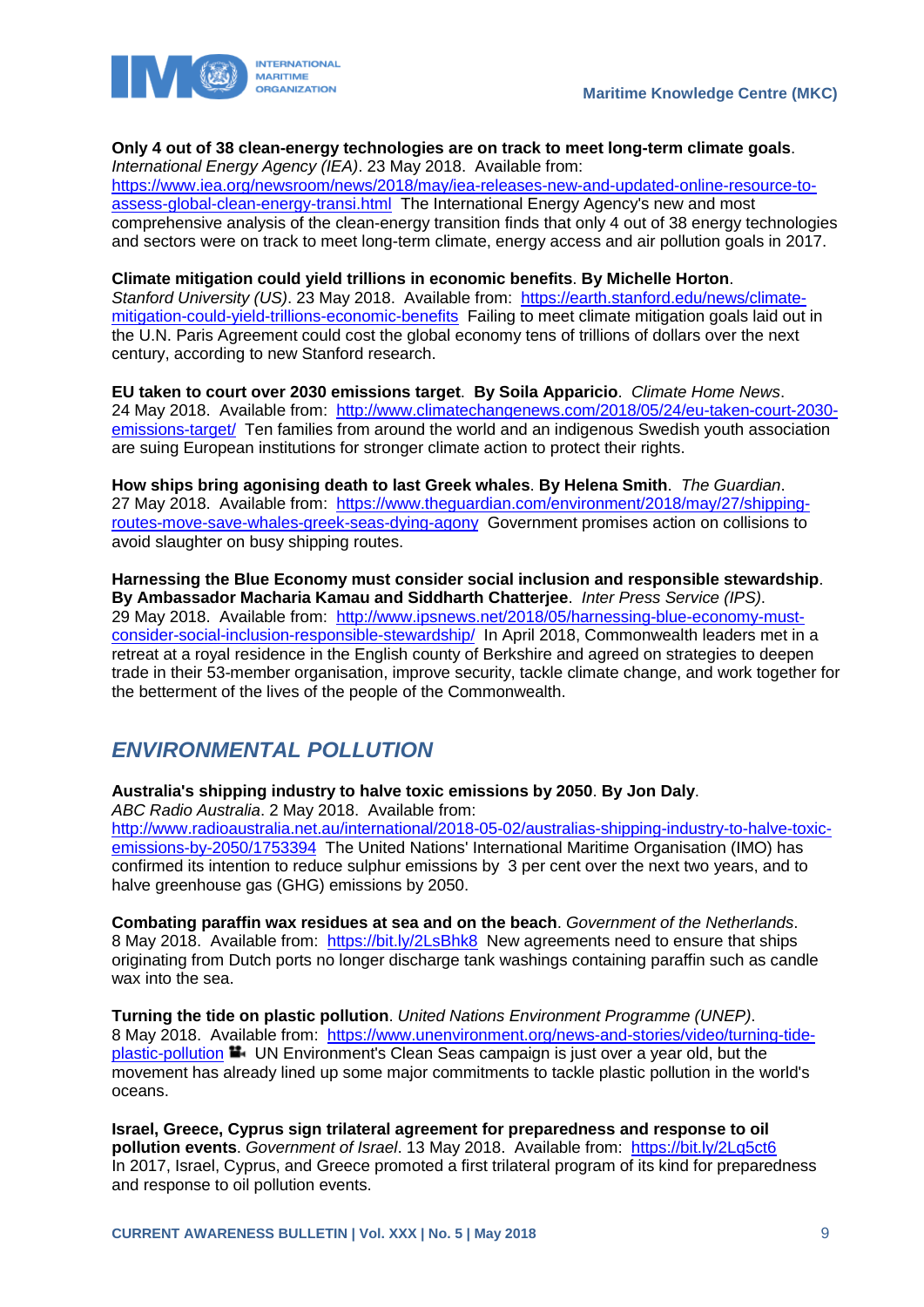

### **UN to investigate mysterious emissions of banned ozone-damaging CFCs**.

**By Soila Apparicio**. *Climate Home News*. 17 May 2018. Available from:

[http://www.climatechangenews.com/2018/05/17/un-investigate-mysterious-emissions-banned-ozone](http://www.climatechangenews.com/2018/05/17/un-investigate-mysterious-emissions-banned-ozone-damaging-cfcs/)[damaging-cfcs/](http://www.climatechangenews.com/2018/05/17/un-investigate-mysterious-emissions-banned-ozone-damaging-cfcs/) A study published in scientific journal Nature on Wednesday found higher than expected levels of CFC-11 in the air, a human-made chemical known to deplete the ozone layer.

**Shipping takes aim at aviation's emissions**. **By Sam Chambers**. *Splash 247.com*. 28 May 2018. Available from: <https://splash247.com/shipping-takes-aim-aviations-emissions/>Now that shipping has been set its first ever CO2 reduction targets the sector has taken a swipe at its aviation cousins who remain the last large unregulated greenhouse gas emitter.

**Why this sea lion is a symbol of the plastic pollution threat to the Galápagos Islands**. **By Tom Clarke**. *ITV News (UK)*. 29 May 2018. Available from: [http://www.itv.com/news/2018-05-](http://www.itv.com/news/2018-05-29/galapagos-islands-plastic-pollution-itv-news-investigation/) [29/galapagos-islands-plastic-pollution-itv-news-investigation/](http://www.itv.com/news/2018-05-29/galapagos-islands-plastic-pollution-itv-news-investigation/)  $\blacksquare$  I'm standing on a beach where only a very few humans have ever walked, watching a sea lion playing with a torn plastic bottle.

# <span id="page-10-0"></span>*HEALTH & SAFETY*

**9 out of 10 people worldwide breathe polluted air, but more countries are taking action**. *World Health Organization (WHO)*. 2 May 2018. Available from: [http://www.who.int/news](http://www.who.int/news-room/detail/02-05-2018-9-out-of-10-people-worldwide-breathe-polluted-air-but-more-countries-are-taking-action)[room/detail/02-05-2018-9-out-of-10-people-worldwide-breathe-polluted-air-but-more-countries-are](http://www.who.int/news-room/detail/02-05-2018-9-out-of-10-people-worldwide-breathe-polluted-air-but-more-countries-are-taking-action)[taking-action](http://www.who.int/news-room/detail/02-05-2018-9-out-of-10-people-worldwide-breathe-polluted-air-but-more-countries-are-taking-action) Air pollution levels remain dangerously high in many parts of the world.

**New Ebola outbreak confirmed in DR Congo: UN health agency scales up response**. *UN News*. 8 May 2018. Available from: <https://news.un.org/en/story/2018/05/1009142> The new Ebola cases were identified on Tuesday in a remote area of the country's north-west, near the town of Bikoro, near the Congo River.

**WHO and partners working with national health authorities to contain new Ebola outbreak in the Democratic Republic of the Congo**. *World Health Organization (WHO)*. 11 May 2018. Available from: [http://www.who.int/news-room/detail/11-05-2018-who-and-partners-working-with](http://www.who.int/news-room/detail/11-05-2018-who-and-partners-working-with-national-health-authorities-to-contain-new-ebola-outbreak-in-the-democratic-republic-of-the-congo)[national-health-authorities-to-contain-new-ebola-outbreak-in-the-democratic-republic-of-the-congo](http://www.who.int/news-room/detail/11-05-2018-who-and-partners-working-with-national-health-authorities-to-contain-new-ebola-outbreak-in-the-democratic-republic-of-the-congo) The World Health Organization (WHO) and a broad range of partners are in the Democratic Republic of the Congo (DRC) working with the Government to contain an outbreak of Ebola virus disease (EVD) in Bikoro health zone, Equateur Province.

**Mental health awareness week**. *UK P&I Club*. 14 May 2018. Available from: <https://www.ukpandi.com/knowledge-publications/article/mental-health-awareness-week-143712/> Crew are especially susceptible to stress, as their jobs can sometimes involve social isolation, high pressure and sleep disruption.

**Effects of mental well-being on personal injury and recovery**. *Skuld*. 14 May 2018. Available from: [https://www.skuld.com/topics/people/crew/effects-of-mental-wellbeing-on-personal](https://www.skuld.com/topics/people/crew/effects-of-mental-wellbeing-on-personal-injury-and-recovery/)[injury-and-recovery/](https://www.skuld.com/topics/people/crew/effects-of-mental-wellbeing-on-personal-injury-and-recovery/) Personal injury and illness claims are of course very different from property claims and besides the actual injury or illness sustained the "human element" can vastly alter the outcome of the recovery period and thus making the matters somewhat unpredictable to deal with.

**Emergency meeting called as Ebola spreads to Congolese city - UN health agency**. *UN News*. 17 May 2018. Available from:<https://news.un.org/en/story/2018/05/1009972>One new case of Ebola virus disease has been confirmed in Mbandaka, a city with a population of about 1.2 million, WHO confirmed on Thursday, raising fears that despite a rapid response by authorities, the outbreak has not been contained.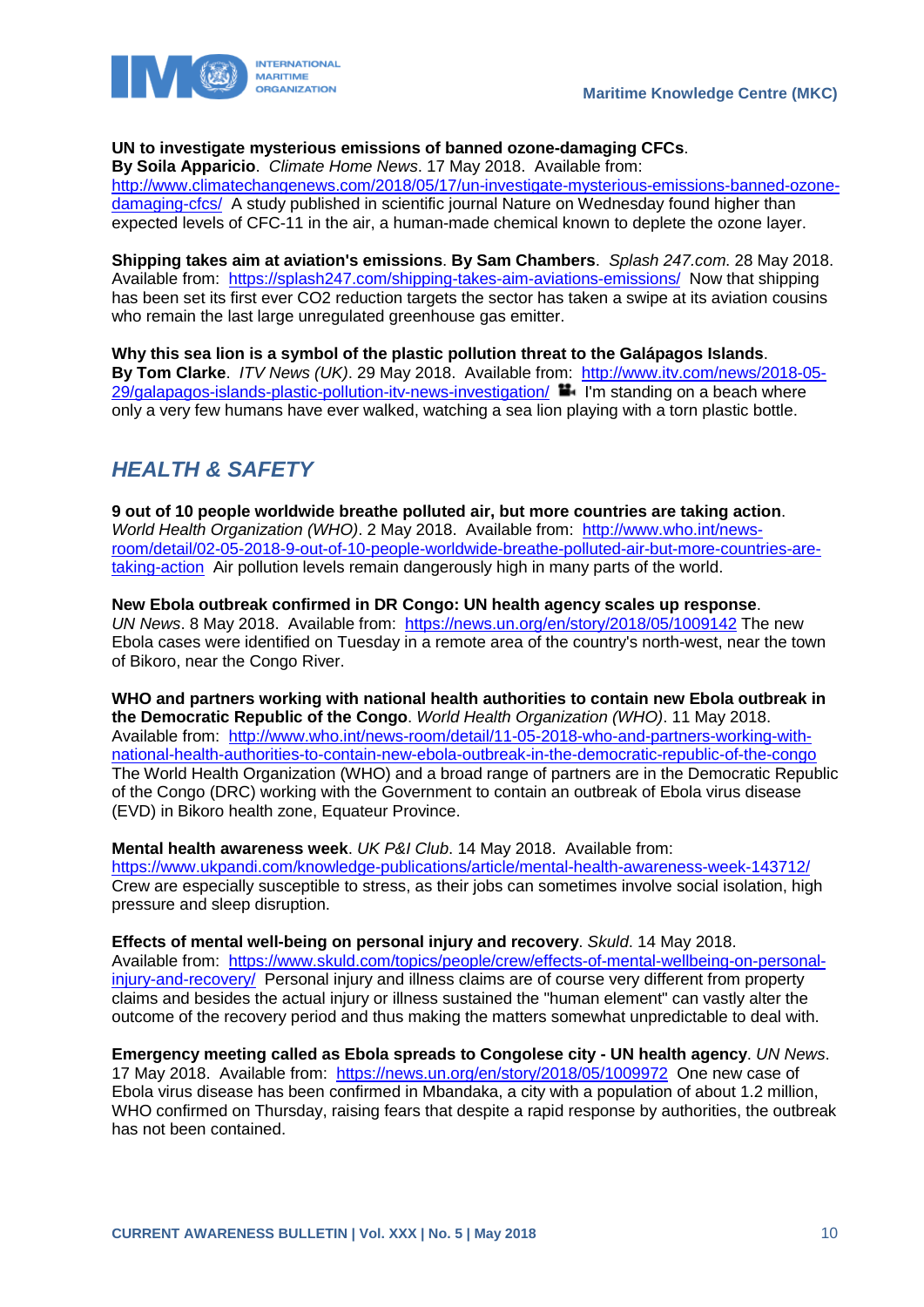

**Statement on the 1st meeting of the IHR Emergency Committee regarding the Ebola outbreak in 2018**. *World Health Organization (WHO)*. 18 May 2018. Available from: [http://www.who.int/news](http://www.who.int/news-room/detail/18-05-2018-statement-on-the-1st-meeting-of-the-ihr-emergency-committee-regarding-the-ebola-outbreak-in-2018)[room/detail/18-05-2018-statement-on-the-1st-meeting-of-the-ihr-emergency-committee-regarding](http://www.who.int/news-room/detail/18-05-2018-statement-on-the-1st-meeting-of-the-ihr-emergency-committee-regarding-the-ebola-outbreak-in-2018)[the-ebola-outbreak-in-2018](http://www.who.int/news-room/detail/18-05-2018-statement-on-the-1st-meeting-of-the-ihr-emergency-committee-regarding-the-ebola-outbreak-in-2018) It was the view of the Committee that the conditions for a Public Health Emergency of International Concern (PHEIC) have not currently been met.

**Ebola outbreak puts DR Congo on an 'epidemiological knife-edge'**. *UN News*. 23 May 2018. Available from: <https://news.un.org/en/story/2018/05/1010452>  $\mathcal P$  The Democratic Republic of the Congo (DRC) remains on an "epidemiological knife-edge" regarding the spread of deadly Ebola disease, despite the quick response by authorities and international partners to the threat, the World Health Organization (WHO) said on Wednesday.

**Industry partners produce guidelines for seafarer mental welfare policy**. *Nautilus International*. 25 May 2018. Available from: [https://www.nautilusint.org/en/news-insight/news/industry-partners](https://www.nautilusint.org/en/news-insight/news/industry-partners-produce-guidelines-for-seafarer-mental-welfare-policy/)[produce-guidelines-for-seafarer-mental-welfare-policy/](https://www.nautilusint.org/en/news-insight/news/industry-partners-produce-guidelines-for-seafarer-mental-welfare-policy/) Nautilus, the RMT union and the UK Chamber of Shipping have jointly agreed new guidelines to help shipping companies to develop policies for the mental wellbeing of their seafarers.

**Guidelines to shipping companies on mental health awareness**. *National Maritime Occupational*  Health and Safety Committee. 25 May 2018. Available from: <https://bit.ly/2LynZ5s> La Mental illness is estimated to cost UK businesses £30billion every year, through lost production, recruitment and absence.

### <span id="page-11-0"></span>*IMO*

**IMO: Phasing out shipping GHGs "A matter of urgency"**. *Ship & Bunker*. 1 May 2018. Available from: [https://shipandbunker.com/news/world/482315-imo-phasing-out-shipping-ghgs-a](https://shipandbunker.com/news/world/482315-imo-phasing-out-shipping-ghgs-a-matter-of-urgency)[matter-of-urgency](https://shipandbunker.com/news/world/482315-imo-phasing-out-shipping-ghgs-a-matter-of-urgency) The International Maritime Organization (IMO) has highlighted its recently adopted initial strategy to reduce GHG emissions from ships at the Bonn Climate Change Conference, which began Monday.

**ICAO, why can't you be a bit more like your sister? By Daniel Rutherford**.

*International Council on Clean Transportation (ICCT)*. 2 May 2018. Available from: <https://www.theicct.org/blog/staff/icao-why-cant-you-be-bit-more-your-sister>Arguably, the biggest climate news so far in 2018 is the International Maritime Organization, or IMO, finally adopting a global climate framework for international shipping.

**IMO proposes incentives for first movers to take up new green technologies**.

**By Sam Chambers**. *Splash 247.com*. 3 May 2018. Available from: [https://splash247.com/imo](https://splash247.com/imo-proposes-incentives-first-movers-take-new-green-technologies/)[proposes-incentives-first-movers-take-new-green-technologies/](https://splash247.com/imo-proposes-incentives-first-movers-take-new-green-technologies/) The IMO has submitted a 27-page note to the United Nations Climate Change secretariat outlining the key deals thrashed out last month at the 72nd gathering of the Marine Environment Protection Committee (MEPC), a meeting that gave shipping its first ever greenhouse has (GHG) emissions target.

**MSAF hosts safety, environment protection audit**. *Fiji Sun Online*. 9 May 2018. Available from: <http://fijisun.com.fj/2018/05/09/msaf-hosts-safety-environment-protection-audit/>The Maritime Safety Authority of Fiji (MSAF) is hosting a weeklong Maritime Safety, and Marine Environment Protection independent audit on Fiji under the IMO Member State Audit Scheme (IMSAS).

**IMO debates need to modernise regulatory process**. **By Nick Savvides**. *Fairplay*. 16 May 2018. Available from: [https://fairplay.ihs.com/safety-regulation/article/4301321/imo-debates-need-to](https://fairplay.ihs.com/safety-regulation/article/4301321/imo-debates-need-to-modernise-regulatory-process)[modernise-regulatory-process](https://fairplay.ihs.com/safety-regulation/article/4301321/imo-debates-need-to-modernise-regulatory-process) The International Maritime Organization (IMO) is 70 years old, and in celebration of this milestone and the acceptance of the 174th member state, the Pacific island of Nauru, the regulator hosted a forum to debate major developments in shipping since its inception.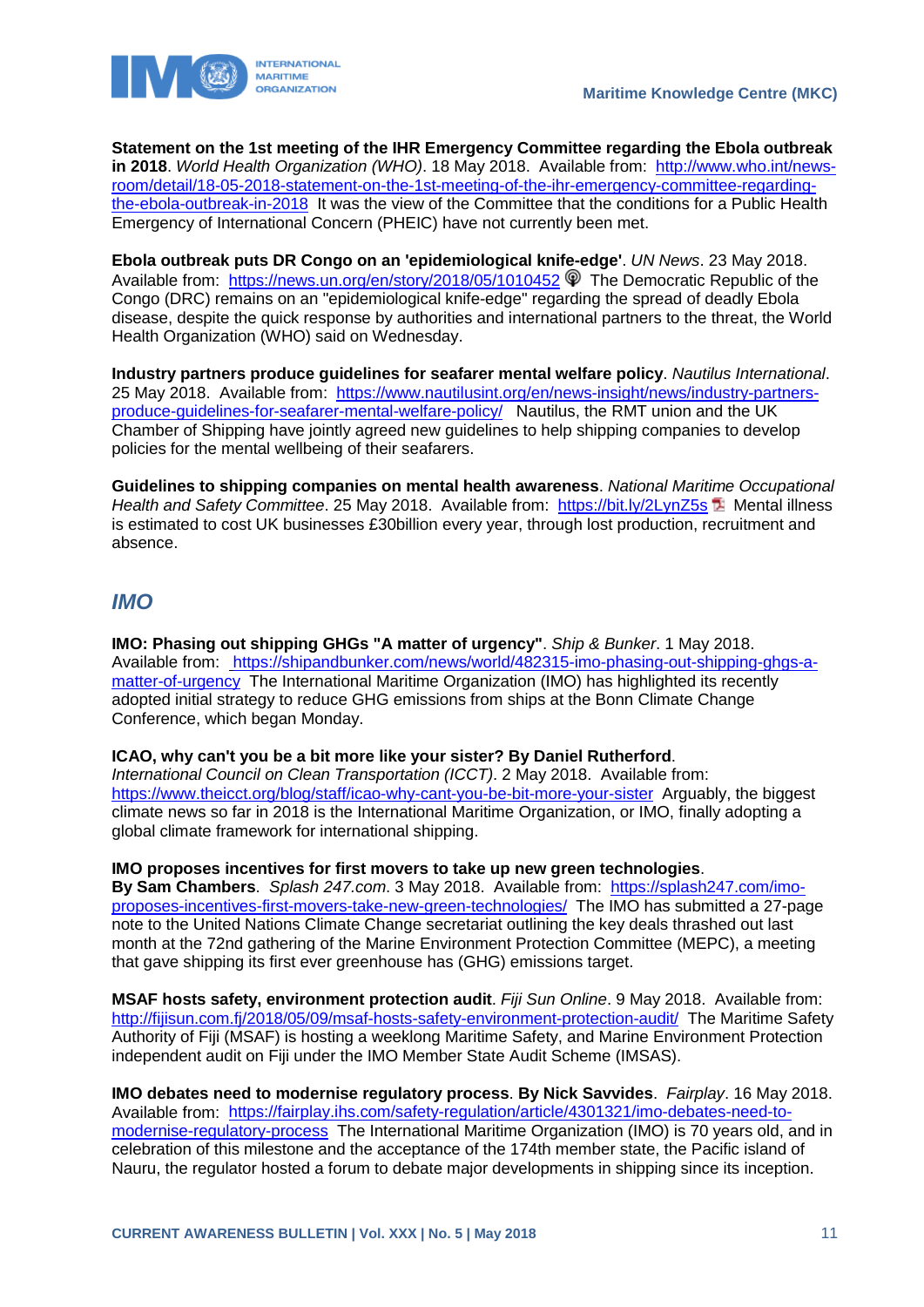



**Interview: Kitack Lim, Secretary-General, IMO**. **By Greg Trauthwein**. *MarineLink.com*. 16 May 2018. Available from:<https://www.marinelink.com/news/secretarygeneral-kitack437579> As the International Maritime Organization (IMO) celebrates its 70th anniversary, Kitack Lim, Secretary-General, sits in his London office with a sense of satisfaction that in his two plus years at the helm of IMO tremendous strides have been made toward significant greenhouse gas emission reductions, punctuated by the recent MEPC meeting where the target was set for a 50% reduction in CO2 emissions by 2050.

**Interview: IMO head says 'no possibility of delay' to sulfur limit rule for marine fuels**. **By Surabhi Sahu and Jack Jordan**. *S&P Global Platts*. 18 May 2018. Available from: [https://www.platts.com/latest-news/shipping/singapore/interview-imo-head-says-no-possibility-of](https://www.platts.com/latest-news/shipping/singapore/interview-imo-head-says-no-possibility-of-delay-27982602)[delay-27982602](https://www.platts.com/latest-news/shipping/singapore/interview-imo-head-says-no-possibility-of-delay-27982602) International shipping is coming under increased scrutiny due to its role in global environmental emissions.

**IMO's regulation making processes need improvement: Hinchliffe**. **By Vincent Wee**. *Seatrade Maritime News*. 21 May 2018. Available from: [http://www.seatrade](http://www.seatrade-maritime.com/news/europe/imo-s-regulation-making-processes-need-improvement-ics-sec-gen-hinchliffe.html)[maritime.com/news/europe/imo-s-regulation-making-processes-need-improvement-ics-sec-gen](http://www.seatrade-maritime.com/news/europe/imo-s-regulation-making-processes-need-improvement-ics-sec-gen-hinchliffe.html)[hinchliffe.html](http://www.seatrade-maritime.com/news/europe/imo-s-regulation-making-processes-need-improvement-ics-sec-gen-hinchliffe.html) "There are some shortcomings in the way that the IMO produces regulation which have emerged over the last say 10 years," he told Seatrade Maritime News.

**Women in shipping - Helen Buni, IMO Focal Point for Women in Maritime**. *Fairplay*. 24 May 2018. Available from: [https://fairplay.ihs.com/article/4301606/women-in-shipping-helen](https://fairplay.ihs.com/article/4301606/women-in-shipping-helen-buni-imo-focal-point-for-women-in-maritime)[buni-imo-focal-point-for-women-in-maritime](https://fairplay.ihs.com/article/4301606/women-in-shipping-helen-buni-imo-focal-point-for-women-in-maritime) As the maritime arm of the United Nations, the International Maritime Organization is tasked with creating regulation that the global maritime industry must adhere.

**Meeting of Global Shipowners' Associations reaffirms commitment to IMO Hong Kong Convention**. *International Chamber of Shipping (ICS)*. 25 May 2018. Available from: [http://www.ics](http://www.ics-shipping.org/news/press-releases/2018/05/25/meeting-of-global-shipowners-associations-reaffirms-commitment-to-imo-hong-kong-convention)[shipping.org/news/press-releases/2018/05/25/meeting-of-global-shipowners-associations-reaffirms](http://www.ics-shipping.org/news/press-releases/2018/05/25/meeting-of-global-shipowners-associations-reaffirms-commitment-to-imo-hong-kong-convention)[commitment-to-imo-hong-kong-convention](http://www.ics-shipping.org/news/press-releases/2018/05/25/meeting-of-global-shipowners-associations-reaffirms-commitment-to-imo-hong-kong-convention) Global Shipowners' Meeting (coordinated by the Asian Shipowners' Association (ASA) and attended by BIMCO, ECSA, ICS and INTERTANKO) reaffirms commitment to the Hong Kong Convention and the need for a global solution for environmentally sustainable ship recycling.

**IMO autonomous vessel scoping exercise 'must not ignore human factors'**. **By Tanya Blake**. *Fairplay*. 28 May 2018. Available from: [https://fairplay.ihs.com/safety](https://fairplay.ihs.com/safety-regulation/article/4302056/imo-autonomous-vessel-scoping-exercise-must-not-ignore-human-factors%E2%80%99)[regulation/article/4302056/imo-autonomous-vessel-scoping-exercise-must-not-ignore-human](https://fairplay.ihs.com/safety-regulation/article/4302056/imo-autonomous-vessel-scoping-exercise-must-not-ignore-human-factors%E2%80%99)[factors%E2%80%99](https://fairplay.ihs.com/safety-regulation/article/4302056/imo-autonomous-vessel-scoping-exercise-must-not-ignore-human-factors%E2%80%99) Human factors should not be ignored in the International Maritime Organization's (IMO's) Maritime Safety Committee (MSC) regulatory scoping exercise for autonomous vessels, a number of delegates and maritime organisations stressed during MSC 99.

**Compensation for Hazardous and Noxious Cargoes a step closer**. *Danish Shipping*. 28 May 2018. Available from: [https://www.danishshipping.dk/en/press/news/compensation-for](https://www.danishshipping.dk/en/press/news/compensation-for-hazardous-and-noxious-cargoes-a-step-closer)[hazardous-and-noxious-cargoes-a-step-closer](https://www.danishshipping.dk/en/press/news/compensation-for-hazardous-and-noxious-cargoes-a-step-closer) Denmark has presented its plan to ratify the 2010 International Convention on Liability and Compensation for Damage in connection with the Carriage of Hazardous and Noxious Substances by Sea.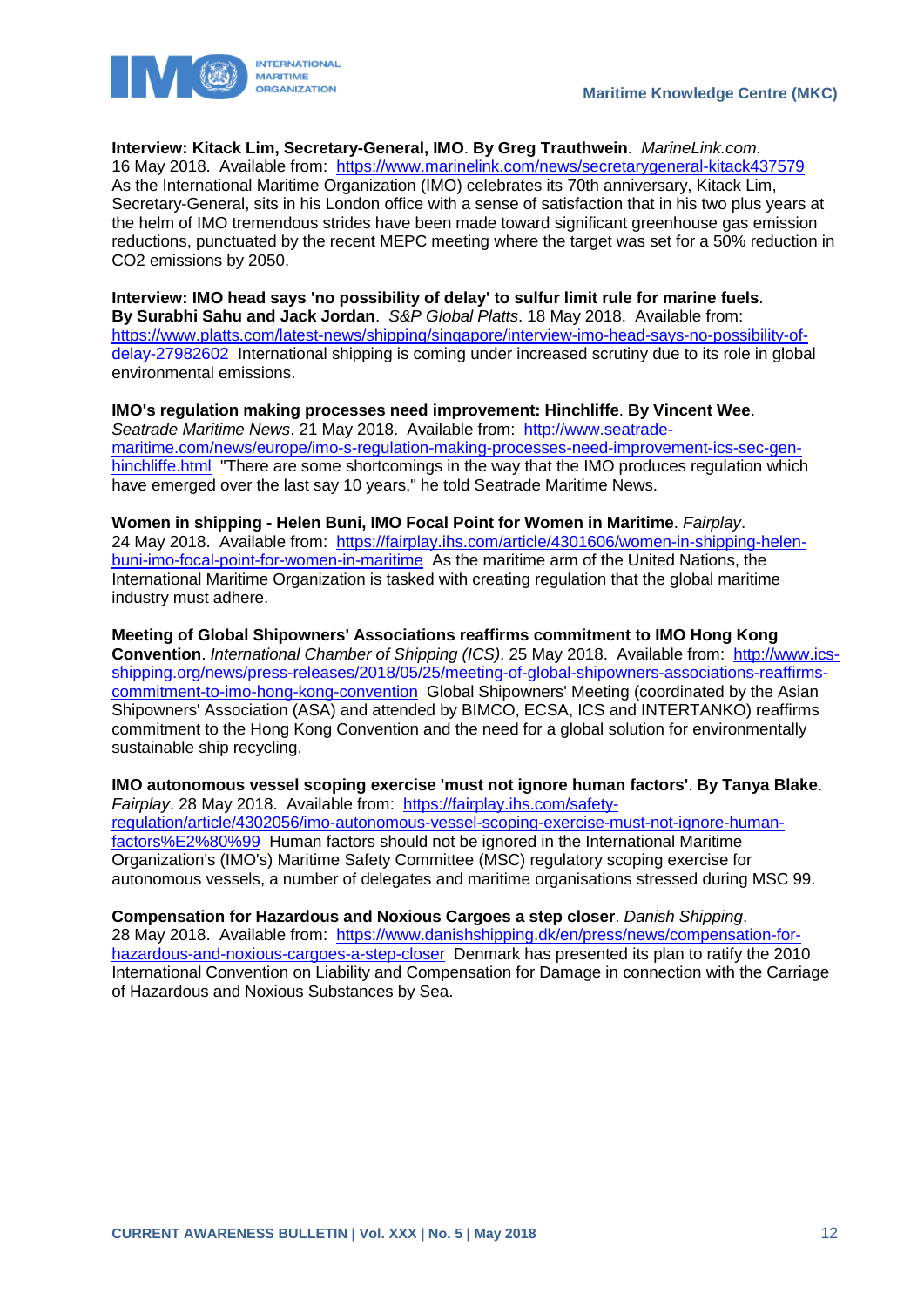

# <span id="page-13-0"></span>*LAW & POLICY*

**Text of the amendments adopted on 27 April 2018**. *International Labour Organization (ILO)*. 30 April 2018. Available from: [http://www.ilo.org/global/standards/maritime-labour](http://www.ilo.org/global/standards/maritime-labour-convention/special-tripartite-committee/WCMS_627161)[convention/special-tripartite-committee/WCMS\\_627161](http://www.ilo.org/global/standards/maritime-labour-convention/special-tripartite-committee/WCMS_627161) Third meeting of the Special Tripartite Committee established by the Governing Body in accordance with Article XIII of the Maritime Labour Convention, 2006, as amended (MLC, 2006): [Text of the amendments](http://www.ilo.org/wcmsp5/groups/public/---ed_norm/---normes/documents/meetingdocument/wcms_627161.pdf)

**Nautilus seeks long-term strategy for continuous MLC improvements**. *Nautilus International*. 30 April 2018. Available from: [https://www.nautilusint.org/en/news-insight/news/nautilus-seeks-long](https://www.nautilusint.org/en/news-insight/news/nautilus-seeks-long-term-strategy-for-continuous-mlc-improvements/)[term-strategy-for-continuous-mlc-improvements/](https://www.nautilusint.org/en/news-insight/news/nautilus-seeks-long-term-strategy-for-continuous-mlc-improvements/) Nautilus International has welcomed an agreement to amend the Maritime Labour Convention (MLC) 2006 to provide improved protection for seafarers held hostage as a result of piracy or armed robbery attacks on their ships.

#### **The Government of Canada ensuring that polluters pay for causing hazardous and noxious substances spills**. *Government of Canada*. 1 May 2018. Available from:

[https://www.canada.ca/en/transport-canada/news/2018/05/the-government-of-canada-ensuring-that](https://www.canada.ca/en/transport-canada/news/2018/05/the-government-of-canada-ensuring-that-polluters-pay-for-causing-hazardous-and-noxious-substances-spills.html)[polluters-pay-for-causing-hazardous-and-noxious-substances-spills.html](https://www.canada.ca/en/transport-canada/news/2018/05/the-government-of-canada-ensuring-that-polluters-pay-for-causing-hazardous-and-noxious-substances-spills.html) Canada depends on the marine sector to bring commodities to and from overseas markets in a way that protects our coastlines from the risk of a serious spill that could cause severe damage.

### **After UN deal on shipping emissions, it's now up to Europe 'to get things moving'**. *Transport & Environment*. 2 May 2018. Available from:

[https://www.transportenvironment.org/news/after-un-deal-shipping-emissions-it%E2%80%99s-now](https://www.transportenvironment.org/news/after-un-deal-shipping-emissions-it%E2%80%99s-now-europe-%E2%80%98-get-things-moving%E2%80%99)[europe-%E2%80%98-get-things-moving%E2%80%99](https://www.transportenvironment.org/news/after-un-deal-shipping-emissions-it%E2%80%99s-now-europe-%E2%80%98-get-things-moving%E2%80%99) Sustained pressure on governments to regulate the shipping sector's climate impact has finally resulted in a pledge to require international shipping to at least halve its greenhouse gas emissions by 2050.

**NIMASA moves to halt dumping of wastes at sea**. **By Sulaimon Salau**. *Guardian (Nigeria)*. 3 May 2018. Available from: [https://guardian.ng/business-services/nimasa-moves-to-halt-dumping](https://guardian.ng/business-services/nimasa-moves-to-halt-dumping-of-wastes-at-sea/)[of-wastes-at-sea/](https://guardian.ng/business-services/nimasa-moves-to-halt-dumping-of-wastes-at-sea/) The Nigerian Maritime Administration and Safety Agency (NIMASA), has inaugurated Marine Litter Marshals to assist the Agency in ridding the oceans of unwanted waste materials that could cause environmental degradation, and also impede safety of navigation on the nation's territorial waters.

**Cross industry group sets new standard with revised bunker contract**. **By Rasmus Nord Jorgensen**. *BIMCO*. 3 May 2018. Available from: [https://www.bimco.org/news/press](https://www.bimco.org/news/press-releases/20180502-revised-bunker-contract)[releases/20180502-revised-bunker-contract](https://www.bimco.org/news/press-releases/20180502-revised-bunker-contract) BIMCO's Documentary Committee approved a new set of standard bunker terms, developed by a cross-industry group, in New York on 2 May.

**Published Opinion 174061: United States of America v. Oceanic Illsabe Limited**.

*United States Court of Appeals for the Fourth Circuit*. 7 May 2018. Available from: <http://www.ca4.uscourts.gov/opinions/174061.P.pdf> 1 In 2016, Oceanic Illsabe Limited ("Oceanic") and Oceanfleet Shipping Limited ("Oceanfleet") (together, the "Appellants") — two closely related corporate entities headquartered in Greece — were each convicted of nine criminal offenses by a jury in eastern North Carolina.

**Maritime policy at advanced stages**. **By Charles Mghenyi**. *The Star (Kenya)*. 8 May 2018. Available from: [https://www.the-star.co.ke/news/2018/05/08/maritime-policy-at-advanced](https://www.the-star.co.ke/news/2018/05/08/maritime-policy-at-advanced-stages_c1754963)stages c1754963 Formulation of the National Maritime Transport Policy is at advanced stages, Maritime Principal Secretary Nancy Karigithu said yesterday.

**Rescuers from Denmark and Spain cleared of human trafficking by Greek court**. *The Local (Spain)*. 8 May 2018. Available from: [https://www.thelocal.es/20180508/rescuers-from](https://www.thelocal.es/20180508/rescuers-from-denmark-and-spain-cleared-of-human-trafficking-by-greek-court)[denmark-and-spain-cleared-of-human-trafficking-by-greek-court](https://www.thelocal.es/20180508/rescuers-from-denmark-and-spain-cleared-of-human-trafficking-by-greek-court) "The accusation has not been proven," the judge said after the trial in the Lesbos capital Mytilene.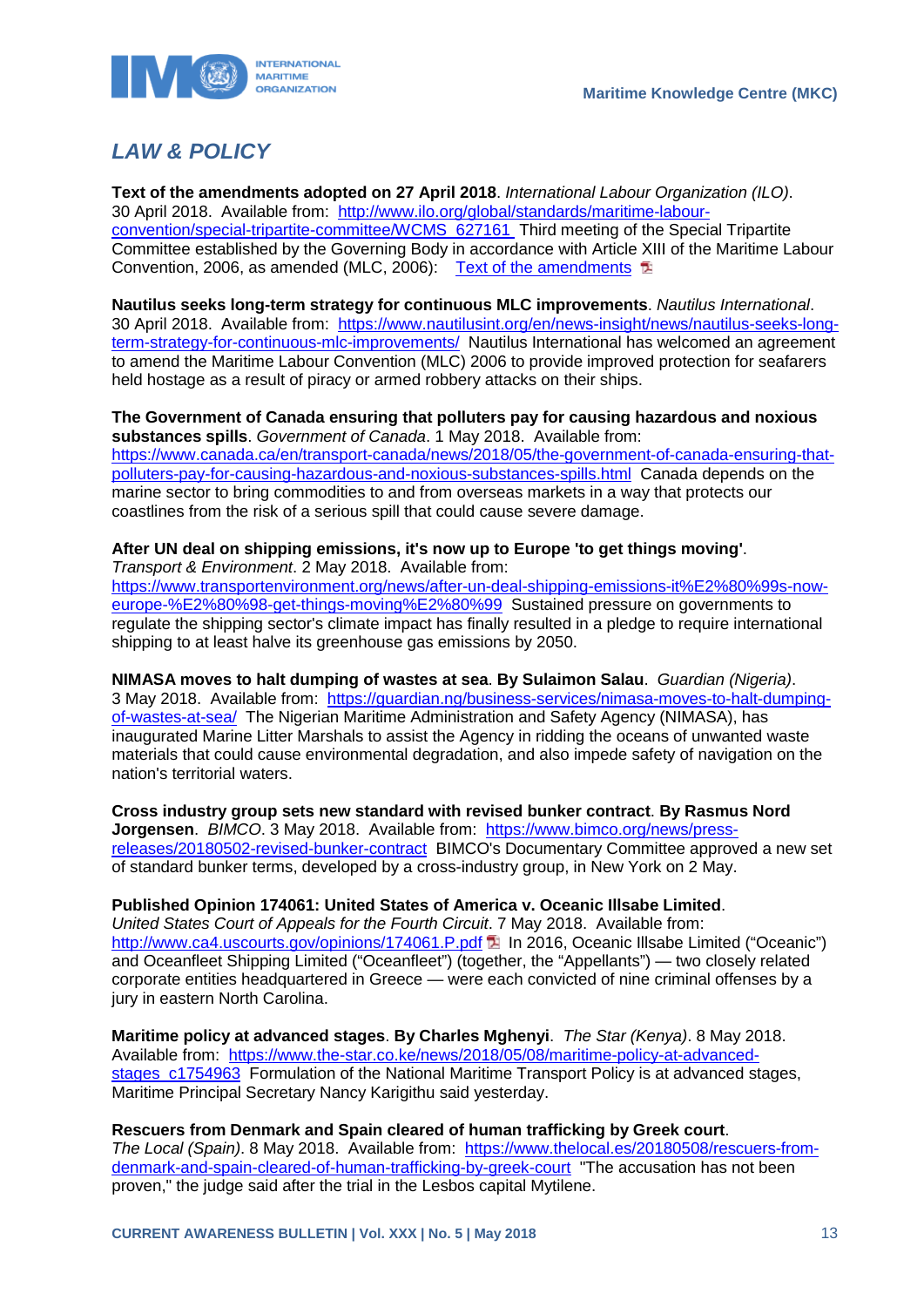

### **New Marina chief unveils 14-point agenda for agency**. *PortCalls Asia*. 8 May 2018.

Available from: <https://www.portcalls.com/marina-chief-unveils-14point-agenda-agency/>Newly appointed Maritime Industry Authority (Marina) administrator retired General Rey Leonardo Guerrero bared his 14-point priority program as he formally took the helm at the maritime agency.

### **Libya - risk of crew being arrested**. *Gard*. 8 May 2018. Available from:

<http://www.gard.no/web/updates/content/25469679/libya-risk-of-crew-being-arrested->Over the last few years, nearly 300 crew members have been arrested and are being held in a Tripoli prison, awaiting trial for alleged oil smuggling, according to Gard's Libyan correspondent.

### **4th Circuit upholds pollution-dumping convictions of Greek shipping firms**.

**By Barbara Grzincic**. *Reuters*. 8 May 2018. Available from: [https://www.reuters.com/article/4th](https://www.reuters.com/article/4th-circuit-upholds-pollution-dumping-co/4th-circuit-upholds-pollution-dumping-convictions-of-greek-shipping-firms-idUSL1N1SF0H4)[circuit-upholds-pollution-dumping-co/4th-circuit-upholds-pollution-dumping-convictions-of-greek](https://www.reuters.com/article/4th-circuit-upholds-pollution-dumping-co/4th-circuit-upholds-pollution-dumping-convictions-of-greek-shipping-firms-idUSL1N1SF0H4)[shipping-firms-idUSL1N1SF0H4](https://www.reuters.com/article/4th-circuit-upholds-pollution-dumping-co/4th-circuit-upholds-pollution-dumping-convictions-of-greek-shipping-firms-idUSL1N1SF0H4) A federal appeals court on Monday affirmed the criminal convictions and penalties imposed on the owners and operators of the *M/V Ocean Hope* after crew members repeatedly used a flexible hose, known in the shipping industry as a "magic pipe," to bypass pollution controls on a three-month journey between Bangladesh and North Carolina in 2015.

### **Online system to combat maritime crime underway**. **By Abdallah Msuya**.

*Daily News (Tanzania)*. 9 May 2018. Available from: [https://dailynews.co.tz/index.php/home](https://dailynews.co.tz/index.php/home-news/57766-online-system-to-combat-maritime-crime-underway)[news/57766-online-system-to-combat-maritime-crime-underway](https://dailynews.co.tz/index.php/home-news/57766-online-system-to-combat-maritime-crime-underway) "With this e-sea vessel registration, definitely our trust internationally will rise as it will help us be open and careful when issuing licences to international ships, Mr Haroun Ali Suleiman, the minister responsible for legal affairs, said at the launch of the new technology.

**How to save the high seas**. **By Olive Heffernan**. *Nature*. 9 May 2018. Available from: <https://www.nature.com/articles/d41586-018-05079-z>In the early fifteenth century, Portuguese sailors reached a becalmed part of the Atlantic Ocean, coated with mats of gold-brown seaweed.

#### **Shipping company will pay million dollar fine for environmental pollution crimes**.

*US Department of Justice*. 10 May 2018. Available from: [https://www.justice.gov/opa/pr/shipping](https://www.justice.gov/opa/pr/shipping-company-will-pay-million-dollar-fine-environmental-pollution-crimes)[company-will-pay-million-dollar-fine-environmental-pollution-crimes](https://www.justice.gov/opa/pr/shipping-company-will-pay-million-dollar-fine-environmental-pollution-crimes) A Japanese shipping company that delivered steel products to Wilmington, NC, was convicted and sentenced today for obstruction of justice and falsification of an Oil Record Book to cover-up intentional oil pollution from the Motor Vessel *("M/V") Atlantic Oasis*, announced Acting Assistant Attorney General Jeffrey H. Wood and United States Attorney Robert J. Higdon Jr. Nitta Kisen Kaisha Ltd.

### **N. Korea vows to halt unannounced missile tests**. *Yonhap News Agency (South Korea)*. 11 May 2018. Available from:

<http://english.yonhapnews.co.kr/news/2018/05/11/0200000000AEN20180511004500315.html> North Korea has promised to not carry out unannounced missile tests and to abstain from other activities hazardous to commercial aviation in a recent meeting with officials of the International Civil Aviation Organization (ICAO), an American media report said Friday.

### **Australia renews commitment to major Pacific climate and oceans monitoring and prediction programme**. *Pacific Community (SPC)*. 11 May 2018. Available from:

[http://www.spc.int/blog/australia-renews-commitment-to-major-pacific-climate-and-oceans](http://www.spc.int/blog/australia-renews-commitment-to-major-pacific-climate-and-oceans-monitoring-and-prediction-programme/)[monitoring-and-prediction-programme/](http://www.spc.int/blog/australia-renews-commitment-to-major-pacific-climate-and-oceans-monitoring-and-prediction-programme/) At the Planning and Steering Committee meetings for the Climate and Ocean Support Program in the Pacific (COSPPac) held this week in Tonga, the Australian Government confirmed that they will continue the excellent work of the programme into a second four year phase beginning 1 July 2018.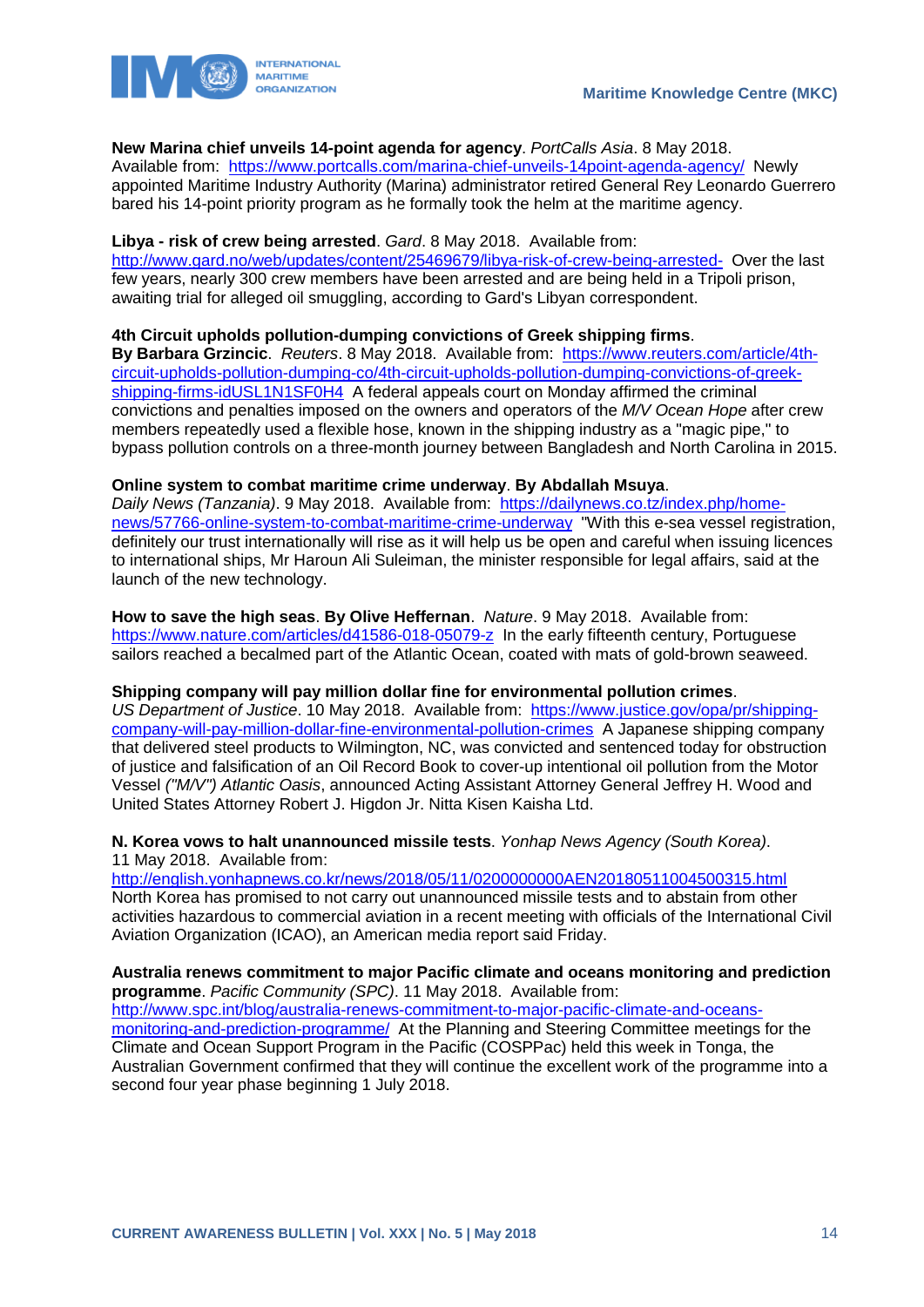

**Turkish livestock carrier owner fined for dumping dead sheep overboard**. **By Sam Chambers**. *Splash 247.com*. 14 May 2018. Available from: [https://splash247.com/turkish-livestock-carrier](https://splash247.com/turkish-livestock-carrier-owner-fined-dumping-dead-ship-overboard/)[owner-fined-dumping-dead-ship-overboard/](https://splash247.com/turkish-livestock-carrier-owner-fined-dumping-dead-ship-overboard/) Turkey's Danube Shipping Company has been fined and will face significant clean-up costs after crew on its 54-year-old livestock carrier, *Alferdawi-1*, were caught last week dumping sheep carcasses into the Red Sea.

**Foreign fishing vessel pays \$20K fine for oil spill**. *Fiji Broadcasting Corporation (FBC)*. 14 May 2018. Available from: [http://www.fbc.com.fj/fiji/63586/foreign-fishing-vessel-pays-20k-fine](http://www.fbc.com.fj/fiji/63586/foreign-fishing-vessel-pays-20k-fine-for-oil-spill-)[for-oil-spill-](http://www.fbc.com.fj/fiji/63586/foreign-fishing-vessel-pays-20k-fine-for-oil-spill-) Responding to an oral question from the Opposition Leader Ro Teimumu Kepa on what is being done to minimise the environmental implications as a result of incidents like these, Sayed-Khaiyum noted that stringent measures have been put in place.

**Ex-IMO Chief tasks African countries to develop maritime infrastructure**. **By Shulammite 'Foyeku**. *Ships & Ports*. 16 May 2018. Available from: [http://shipsandports.com.ng/ex-imo-chief](http://shipsandports.com.ng/ex-imo-chief-tasks-african-countries-develop-maritime-infrastructure/)[tasks-african-countries-develop-maritime-infrastructure/](http://shipsandports.com.ng/ex-imo-chief-tasks-african-countries-develop-maritime-infrastructure/) Former Chairman, International Maritime Organization (IMO) Legal Committee, Kofi Mbiah, has called for the creation of African maritime policy with focus on infrastructure development in the sub region.

**President Duterte declares Philippine Rise as Marine Resource Reserve**. *Government of the Philippines*. 16 May 2018. Available from: [https://pcoo.gov.ph/news\\_releases/president-duterte](https://pcoo.gov.ph/news_releases/president-duterte-declares-philippine-rise-as-marine-resource-reserve/)[declares-philippine-rise-as-marine-resource-reserve/](https://pcoo.gov.ph/news_releases/president-duterte-declares-philippine-rise-as-marine-resource-reserve/) President Rodrigo Duterte issued a Presidential Proclamation on Tuesday formally declaring parts of the Philippine Rise undersea feature as a Marine Resource Reserve.

### **Norwegian parliament adopts zero-emission regulations in World Heritage fjords**.

*UNESCO World Heritage Centre*. 17 May 2018. Available from: <http://whc.unesco.org/en/news/1824>The Norwegian Parliament has adopted a resolution to halt emissions from cruise ships and ferries in the West Norwegian Fjords - Geirangerfjord and Nærøyfjord World Heritage site by 2026 at the latest.

**Updates to merchant shipping laws proposed to prevent pollution**. *Government of Hong Kong Special Administrative Region*. 18 May 2018. Available from: <http://www.info.gov.hk/gia/general/201805/18/P2018051800284.htm>The Government proposes to amend the regulations under the Merchant Shipping (Prevention and Control of Pollution) Ordinance to incorporate the latest requirements of Annex II to the International Convention for the Prevention of Pollution from Ships (MARPOL) of the International Maritime Organization (IMO) in relation to ships carrying noxious liquid substances (NLS) in bulk into local legislation.

**Ghana and Cote d'Ivoire initiate moves to implement ITLOS ruling**. *GhanaWeb*. 18 May 2018. Available from: [https://www.ghanaweb.com/GhanaHomePage/NewsArchive/Ghana-and-Cote-d-](https://www.ghanaweb.com/GhanaHomePage/NewsArchive/Ghana-and-Cote-d-Ivoire-initiate-moves-to-implement-ITLOS-ruling-652850)[Ivoire-initiate-moves-to-implement-ITLOS-ruling-652850](https://www.ghanaweb.com/GhanaHomePage/NewsArchive/Ghana-and-Cote-d-Ivoire-initiate-moves-to-implement-ITLOS-ruling-652850) Ghana and Cote d'Ivoire have initiated processes aimed at implementing the ruling by the Special Chamber of the International Tribunal for the Law of the Sea (ITLOS) on the maritime boundary, by depositing the coordinates of the line so defined with the relevant bodies of the United Nations.

**Government outlaws private security guards onboard vessels** . **By Sulaimon Salau and Mayowa Fakile**. *Guardian (Nigeria)*. 18 May 2018. Available from: [https://guardian.ng/business](https://guardian.ng/business-services/government-outlaws-private-security-guards-onboard-vessels/)[services/government-outlaws-private-security-guards-onboard-vessels/](https://guardian.ng/business-services/government-outlaws-private-security-guards-onboard-vessels/) Notwithstanding the spate of pirate attacks on its territorial waters, the Federal Government has declared that the Nigerian Constitution forbids the use of armed private guards on board vessels.

### **National Strategy to address Canada's wrecked and abandoned vessels**.

*Government of Canada*. 18 May 2018. Available from: [https://www.canada.ca/en/transport](https://www.canada.ca/en/transport-canada/news/2018/05/national-strategy-to-address-canadas-wrecked-and-abandoned-vessels0.html)[canada/news/2018/05/national-strategy-to-address-canadas-wrecked-and-abandoned-vessels0.html](https://www.canada.ca/en/transport-canada/news/2018/05/national-strategy-to-address-canadas-wrecked-and-abandoned-vessels0.html) The Government recognizes that wrecked and abandoned vessels can pose hazards to the environment, public health and safety, and local economies such as fishing and tourism industries.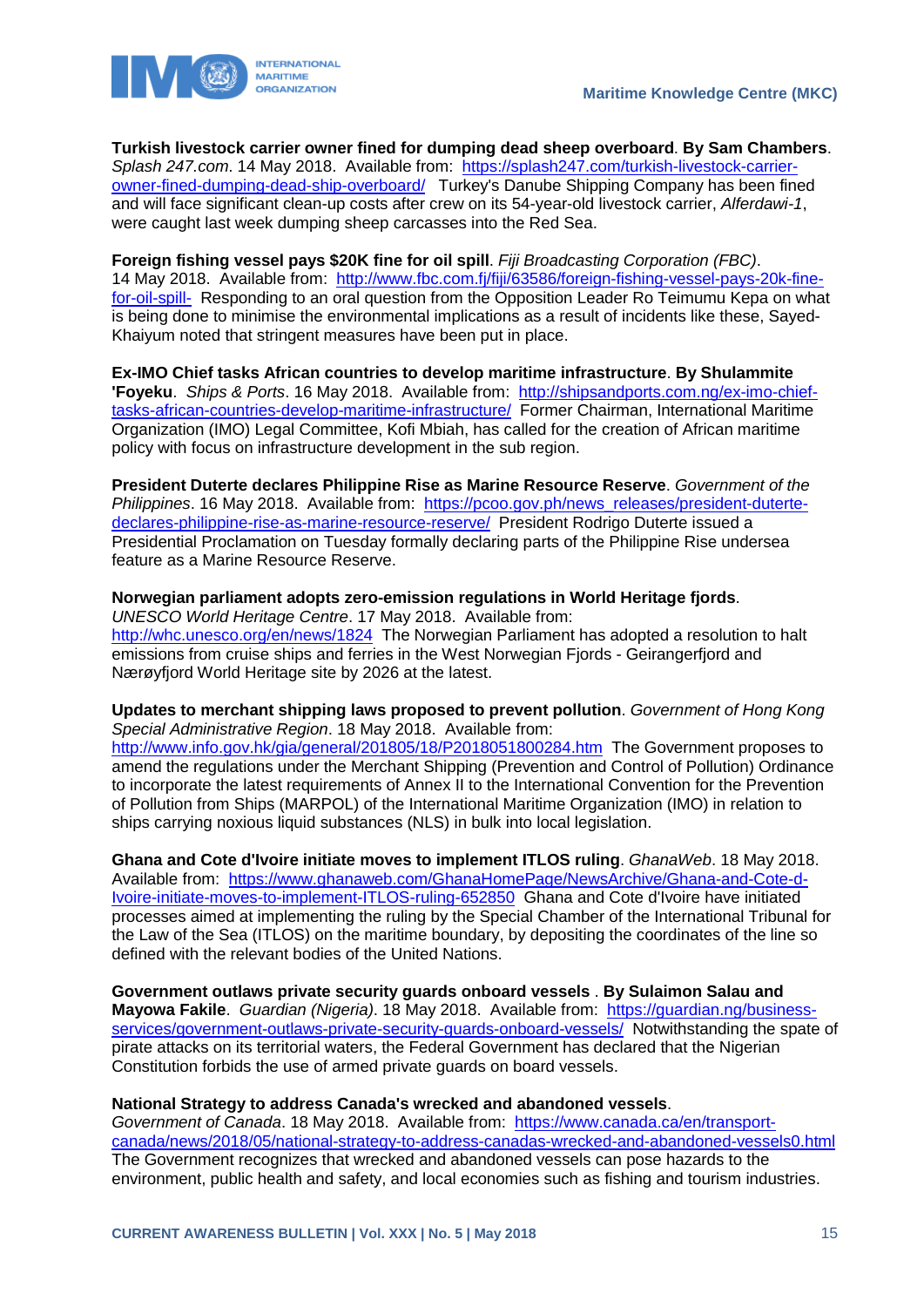

**Gunwa: Why it's difficult to enforce compliance in Nigeria's maritime**. **By Bayo Akomolafe**. *New Telegraph (Nigeria)*. 21 May 2018. Available from:

[https://newtelegraphonline.com/2018/05/gunwa-why-its-difficult-to-enforce-compliance-in-nigerias](https://newtelegraphonline.com/2018/05/gunwa-why-its-difficult-to-enforce-compliance-in-nigerias-maritime/)[maritime/](https://newtelegraphonline.com/2018/05/gunwa-why-its-difficult-to-enforce-compliance-in-nigerias-maritime/) Chief Executive Officer, Maritime Service Limited, Mrs Juliana Gunwa, in this interview with Bayo Akomolafe, says the only way to address Nigeria's maritime sector's challenges is to domesticate and enforce necessary maritime conventions.

**Control of smoke emissions by vessels in port**. *Maritime and Port Authority of Singapore (MPA)*. 22 May 2018. Available from: [https://www.mpa.gov.sg/web/portal/home/port-of-singapore/circulars](https://www.mpa.gov.sg/web/portal/home/port-of-singapore/circulars-and-notices/detail/6b8b3ece-ff98-4bb4-88ae-d3246e5dbd3b)[and-notices/detail/6b8b3ece-ff98-4bb4-88ae-d3246e5dbd3b](https://www.mpa.gov.sg/web/portal/home/port-of-singapore/circulars-and-notices/detail/6b8b3ece-ff98-4bb4-88ae-d3246e5dbd3b) The Maritime and Port Authority of Singapore (MPA) would like to remind ship masters and owners of vessels to take all necessary measures to prevent their vessels from emitting excessive soot, ash, or dark smoke from engine exhaust and/or ancillary shipboard machineries throughout the duration of vessel stay in port.

**(Un)certain Skies? Drones in the World of Tomorrow**. *International Transport Forum*. 22 May 2018. Available from:<https://www.itf-oecd.org/uncertain-skies-drones>This report investigates the role of drones as part of the future transport mix. [Report](https://www.itf-oecd.org/sites/default/files/docs/uncertain-skies-drones.pdf)  $\mathbb{\bar{B}}$ 

**Canada and the Kingdom of Denmark (with Greenland) announce the establishment of a Joint Task Force on Boundary Issues**. *Government of Denmark*. 23 May 2018. Available from: <http://um.dk/en/news/newsdisplaypage/?newsid=e624a67d-1317-4ac6-8f28-30f5234e9759> The task force will explore options and provide recommendations on how to resolve outstanding boundary issues between the two nations.

**Hawaiian fishing companies, managers, and operators will perform corrective measures and pay civil penalties to address illegal ocean pollution**. *US Department of Justice*. 24 May 2018. Available from: [https://www.justice.gov/usao-hi/pr/hawaiian-fishing-companies-managers-and](https://www.justice.gov/usao-hi/pr/hawaiian-fishing-companies-managers-and-operators-will-perform-corrective-measures-and)[operators-will-perform-corrective-measures-and](https://www.justice.gov/usao-hi/pr/hawaiian-fishing-companies-managers-and-operators-will-perform-corrective-measures-and) Two Honolulu-based fishing companies, Triple Dragon, LLC, and Capt. Millions III, LLC, along with the company managers and vessel operators, have each agreed to implement operational improvements and other compliance measures and pay civil penalties to settle claims stemming from numerous discharges of oily bilge waste from the commercial fishing vessels *Triple Dragon* and *Capt. Millions III*.

**Single-use plastics: New EU rules to reduce marine litter**. *European Commission*. 28 May 2018. Available from: http://europa.eu/rapid/press-release IP-18-3927 en.htm Together these constitute 70% of all marine litter items.

# <span id="page-16-0"></span>*MARINE TECHNOLOGY*

**Philippines not keen on unmanned ships - stakeholders**. *Manila Times*. 1 May 2018. Available from: [http://www.manilatimes.net/philippines-not-keen-on-unmanned-ships](http://www.manilatimes.net/philippines-not-keen-on-unmanned-ships-stakeholders/396045/)[stakeholders/396045/](http://www.manilatimes.net/philippines-not-keen-on-unmanned-ships-stakeholders/396045/) The use of unmanned ships or autonomous vessels at sea is being eyed in other countries, but not yet in the Philippines.

**Future sailors: what will ships look like in 30 years? By Fred Pearce**. *The Guardian*. 3 May 2018. Available from: [https://www.theguardian.com/environment/2018/may/03/future-sailors](https://www.theguardian.com/environment/2018/may/03/future-sailors-what-will-ships-look-like-in-30-years)[what-will-ships-look-like-in-30-years](https://www.theguardian.com/environment/2018/may/03/future-sailors-what-will-ships-look-like-in-30-years) Watch out for the return of the sailing ship.

**Research, Development, Test and Evaluation Spotlight: Short-range UAS for the maritime environment**. **By Loretta Haring**. *US Coast Guard Compass*. 8 May 2018. Available from: [http://coastguard.dodlive.mil/2018/05/research-development-test-and-evaluation-spotlight-short](http://coastguard.dodlive.mil/2018/05/research-development-test-and-evaluation-spotlight-short-range-uas-for-the-maritime-environment/)[range-uas-for-the-maritime-environment/](http://coastguard.dodlive.mil/2018/05/research-development-test-and-evaluation-spotlight-short-range-uas-for-the-maritime-environment/) The Coast Guard "sees a clear opportunity to perform many of its missions faster, cheaper and more safely through the use of short-range unmanned aircraft systems," said Lt. Cmdr. Ryan Lampe, short-range UAS platform manager in the Office of Aviation Forces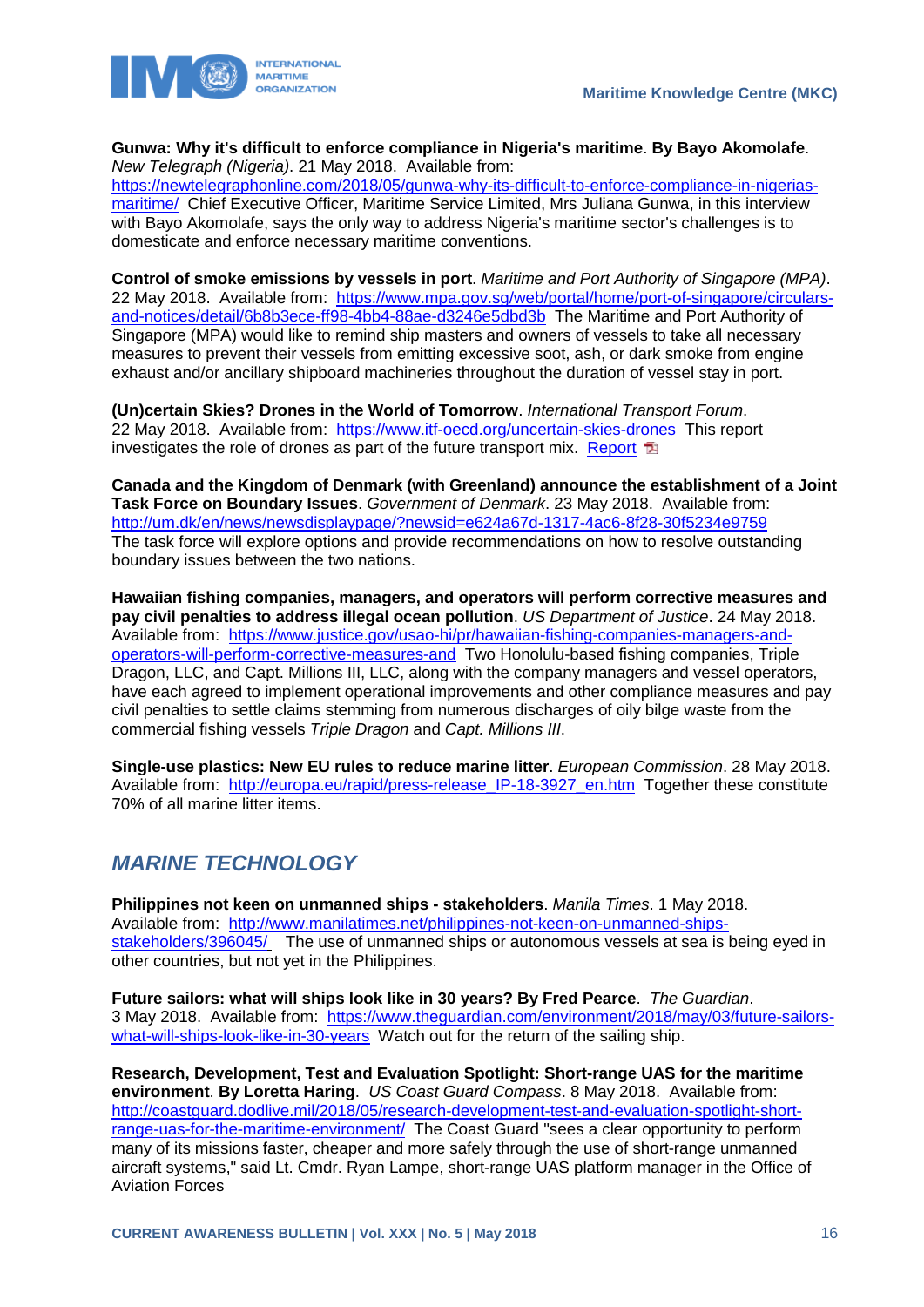

**Shipping urged to collaborate to reap technological benefits**. **By Nick Savvides**. *Fairplay*. 8 May 2018. Available from: [https://fairplay.ihs.com/commerce/article/4300576/shipping-urged-to](https://fairplay.ihs.com/commerce/article/4300576/shipping-urged-to-collaborate-to-reap-technological-benefits)[collaborate-to-reap-technological-benefits](https://fairplay.ihs.com/commerce/article/4300576/shipping-urged-to-collaborate-to-reap-technological-benefits) In 2016, Bloomberg reported on a secret plan by Amazon to move into the shipping field.

#### **Nautilus survey finds 85% see autonomous shipping as a threat to safety at sea**.

**By Marcus Hand**. *Seatrade Maritime News*. 9 May 2018. Available from: [http://www.seatrade](http://www.seatrade-maritime.com/news/europe/nautilus-survey-finds-85-see-autonomous-shipping-as-a-threat-to-safety-at-sea.html)[maritime.com/news/europe/nautilus-survey-finds-85-see-autonomous-shipping-as-a-threat-to-safety](http://www.seatrade-maritime.com/news/europe/nautilus-survey-finds-85-see-autonomous-shipping-as-a-threat-to-safety-at-sea.html)[at-sea.html](http://www.seatrade-maritime.com/news/europe/nautilus-survey-finds-85-see-autonomous-shipping-as-a-threat-to-safety-at-sea.html) The survey of nearly 1,000 maritime professionals from around the world puts a human perspective on the sweeping changes that autonomous shipping could bring to the industry.

**Nautilus urges IMO to take heed of human factors in 'smart ship' review**. *Nautilus International*. 9 May 2018. Available from: [https://www.nautilusint.org/en/news-insight/news/nautilus-urges-imo](https://www.nautilusint.org/en/news-insight/news/nautilus-urges-imo-to-take-heed-of-human-factors-in-smart-ship-review/)[to-take-heed-of-human-factors-in-smart-ship-review/](https://www.nautilusint.org/en/news-insight/news/nautilus-urges-imo-to-take-heed-of-human-factors-in-smart-ship-review/) Neglecting 'human factors' in the drive towards autonomous shipping could pose big threats to safety and the environment, Nautilus International has warned ahead of top-level talks on the issues.

### **Future proofed? What maritime professionals think about autonomous shipping**.

*Nautilus Federation*. 2018. Available from: [https://nautilusfederation.org/wp](https://nautilusfederation.org/wp-content/uploads/2018/02/report_auto_8.2.18.compressed.pdf)[content/uploads/2018/02/report\\_auto\\_8.2.18.compressed.pdf](https://nautilusfederation.org/wp-content/uploads/2018/02/report_auto_8.2.18.compressed.pdf) 2018 is set to be the year in which the world will witness the entry into service of the world's first crewless merchant ship - the Norwegian vessel *Yara Birkeland*, which will be deployed on a 37-mile route in southern Norway and will transition to fully autonomous operation over a two-year transition period.

### **Autonomous ships could enhance O&M and help to reduce costs**. **By David Foxwell**.

*Marine Electronics & Communications*. 10 May 2018. Available from:

[http://www.marinemec.com/news/view,autonomous-ships-could-enhance-om-and-help-to-reduce](http://www.marinemec.com/news/view,autonomous-ships-could-enhance-om-and-help-to-reduce-costs_51739.htm)costs 51739.htm A £900,000 (US\$1.2M) joint industry project is set to explore technical, regulatory and other issues around using autonomous surface vessels, integrated with manned shipping operations, to support offshore windfarm operations and maintenance.

**3D printing could decimate container shipping**. **By Marcus Hand**. *Seatrade Maritime News*. 10 May 2018. Available from: [http://www.seatrade-maritime.com/news/asia/3d-printing-could](http://www.seatrade-maritime.com/news/asia/3d-printing-could-decimate-container-shipping.html)[decimate-container-shipping.html](http://www.seatrade-maritime.com/news/asia/3d-printing-could-decimate-container-shipping.html) While many of the world's largest ports sink huge investments into being able to handle 20,000 teu containerships, Diane Edwards, WISTA international secretary and general manager (people, systems and technology) for the Port of Auckland said she believed containerisation would decrease over the next few years.

**Data-bait: using tech to hook globe's multi-billion-dollar fishing cheats**. **By Thin Lei Win**. *Reuters*. 11 May 2018. Available from: [https://www.reuters.com/article/us-global-fishing-technology](https://www.reuters.com/article/us-global-fishing-technology-analysis/data-bait-using-tech-to-hook-globes-multi-billion-dollar-fishing-cheats-idUSKBN1IC0U5)[analysis/data-bait-using-tech-to-hook-globes-multi-billion-dollar-fishing-cheats-idUSKBN1IC0U5](https://www.reuters.com/article/us-global-fishing-technology-analysis/data-bait-using-tech-to-hook-globes-multi-billion-dollar-fishing-cheats-idUSKBN1IC0U5) In 2016, a Thai-flagged fishing vessel was detained in Seychelles on suspicion that it had been fishing illegally in the Indian Ocean, one of the world's richest fishing grounds.

**Blockchain technology set to renew and ease ship registration**. *Danish Maritime Authority*. 11 May 2018. Available from: [https://www.dma.dk/Presse/Nyheder/Sider/Blockchain-technology](https://www.dma.dk/Presse/Nyheder/Sider/Blockchain-technology-set-to-renew-and-ease-ship-registration.aspx)[set-to-renew-and-ease-ship-registration.aspx](https://www.dma.dk/Presse/Nyheder/Sider/Blockchain-technology-set-to-renew-and-ease-ship-registration.aspx) Having to travel halfway around the world, which today is common practice when ships are traded, could become a thing of the past due to digitalisation.

**Carnival Cruise Line unveils largest, most technologically advanced operations center in cruise industry**. *Carnival Corporation & Plc*. 10 May 2018. Available from: <http://www.carnivalcorp.com/phoenix.zhtml?c=200767&p=irol-newsArticle&ID=2348524>Carnival Cruise Line today previewed its new Fleet Operations Center (FOC) in Miami, the largest and most advanced in the cruise industry.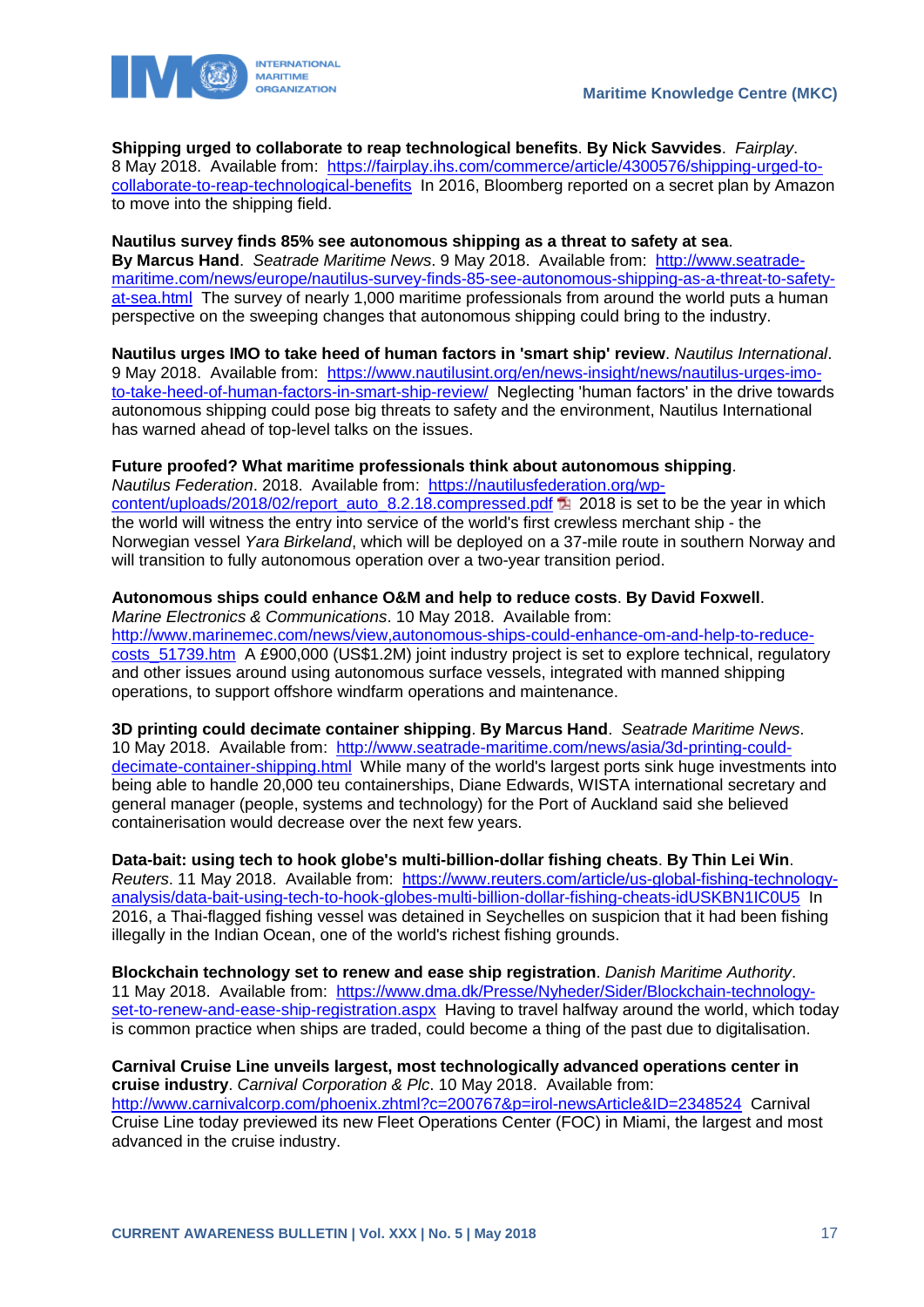

**Rolls-Royce and AXA to jointly develop risk management products for autonomous shipping**. *Rolls-Royce*. 14 May 2018. Available from: [http://www.rolls-royce.com/media/our-stories/press](http://www.rolls-royce.com/media/our-stories/press-releases/2018/14-05-2018-rr-and-axa-to-jointly-develop-risk-management-products-for-autonomous-shipping.aspx)[releases/2018/14-05-2018-rr-and-axa-to-jointly-develop-risk-management-products-for-autonomous](http://www.rolls-royce.com/media/our-stories/press-releases/2018/14-05-2018-rr-and-axa-to-jointly-develop-risk-management-products-for-autonomous-shipping.aspx)[shipping.aspx](http://www.rolls-royce.com/media/our-stories/press-releases/2018/14-05-2018-rr-and-axa-to-jointly-develop-risk-management-products-for-autonomous-shipping.aspx) Rolls-Royce and AXA Corporate Solutions have signed a Letter of Intent (LOI) to explore ways in which they can combine their respective products, to bring a new offering to the marine market, utilising Rolls-Royce Ship Intelligence systems and equipment and AXA's risk analytics capabilities to support current sailing and future vessels.

**New online tool to help evaluate options for Sulphur 2020 compliance**. *Lloyd's Register*. 15 May 2018. Available from: [https://www.lr.org/en/latest-news/online-tool-to-help-evaluate-options](https://www.lr.org/en/latest-news/online-tool-to-help-evaluate-options-for-sulphur-2020-compliance/)[for-sulphur-2020-compliance/](https://www.lr.org/en/latest-news/online-tool-to-help-evaluate-options-for-sulphur-2020-compliance/) LR has today launched the 'Sulphur 2020 - Options Evaluator' to help the industry identify the best strategy for compliance with the global sulphur in fuel oil limit of 0.50% m/m, which comes into effect on 1 January 2020.

### **Insurance for an autonomous vessel future**. **By Martyn Wingrove**.

*Marine Propulsion & Auxiliary Machinery*. 16 May 2018. Available from: [http://www.mpropulsion.com/news/view,insurance-for-an-autonomous-vessel-future\\_51813.htm](http://www.mpropulsion.com/news/view,insurance-for-an-autonomous-vessel-future_51813.htm) Shipowners considering operating remote control ships or autonomous vessels will need insurance for these assets and to protect and assure third parties.

#### **Cranes, heavy lift shipping, engineering and new technologies**. **By Yahaya Sanusi**. *Maritime Logistics Professional*. 23 May 2018. Available from:

<https://www.maritimeprofessional.com/news/cranes-heavy-lift-shipping-engineering-317800> Compared to new technologies, conventional engineering in shipping is a relatively simple science: computable and generally predictable.

**How drones could help save lives at sea**. *BBC News*. 23 May 2018. Available from: <http://www.bbc.co.uk/news/av/technology-44070529/how-drones-could-help-save-lives-at-sea> Drones which can identify humans in distress and help rescue teams survey the surrounding location are being trialled by the Royal National Lifeboat Institution (RNLI) and the Maritime and Coastguard Agency.

**New Maritime Fuel Rules: Scrubber Solutions**. **By Greg Trauthwein**. *MarineLink.com*. 24 May 2018. Available from: [https://www.marinelink.com/news/new-maritime-fuel-rules-scrubber-](https://www.marinelink.com/news/new-maritime-fuel-rules-scrubber-437902)[437902](https://www.marinelink.com/news/new-maritime-fuel-rules-scrubber-437902) Earlier this year in New York City the Exhaust Gas Cleaning System Association (EGCSA) held its annual meeting to discuss the business, technologies and future of scrubbers as a solution to the looming IMO 2020 fuel rules.

**A maritime revolution is coming, and no one's in the wheelhouse**. **By Blake Schmidt**. *Bloomberg*. 28 May 2018. Available from: [https://www.bloomberg.com/news/features/2018-05-](https://www.bloomberg.com/news/features/2018-05-28/boat-drones-propel-one-of-china-s-hottest-startups) [28/boat-drones-propel-one-of-china-s-hottest-startups](https://www.bloomberg.com/news/features/2018-05-28/boat-drones-propel-one-of-china-s-hottest-startups) **II** In the vast, freezing Ross Sea, China's "*Snow Dragon*" icebreaker needed to find a safe anchorage before it could begin its mission to set up China's fifth Antarctic research station.

**'Autonomous' does not necessarily mean 'unmanned'**. **By Richard Clayton**. *Lloyd's List*. 29 May 2018. Available from:

[https://lloydslist.maritimeintelligence.informa.com/LL1122784/Autonomous-does-not-necessarily](https://lloydslist.maritimeintelligence.informa.com/LL1122784/Autonomous-does-not-necessarily-mean-unmanned)[mean-unmanned](https://lloydslist.maritimeintelligence.informa.com/LL1122784/Autonomous-does-not-necessarily-mean-unmanned) I was assured last week in Houston that "autonomous doesn't mean unmanned".

.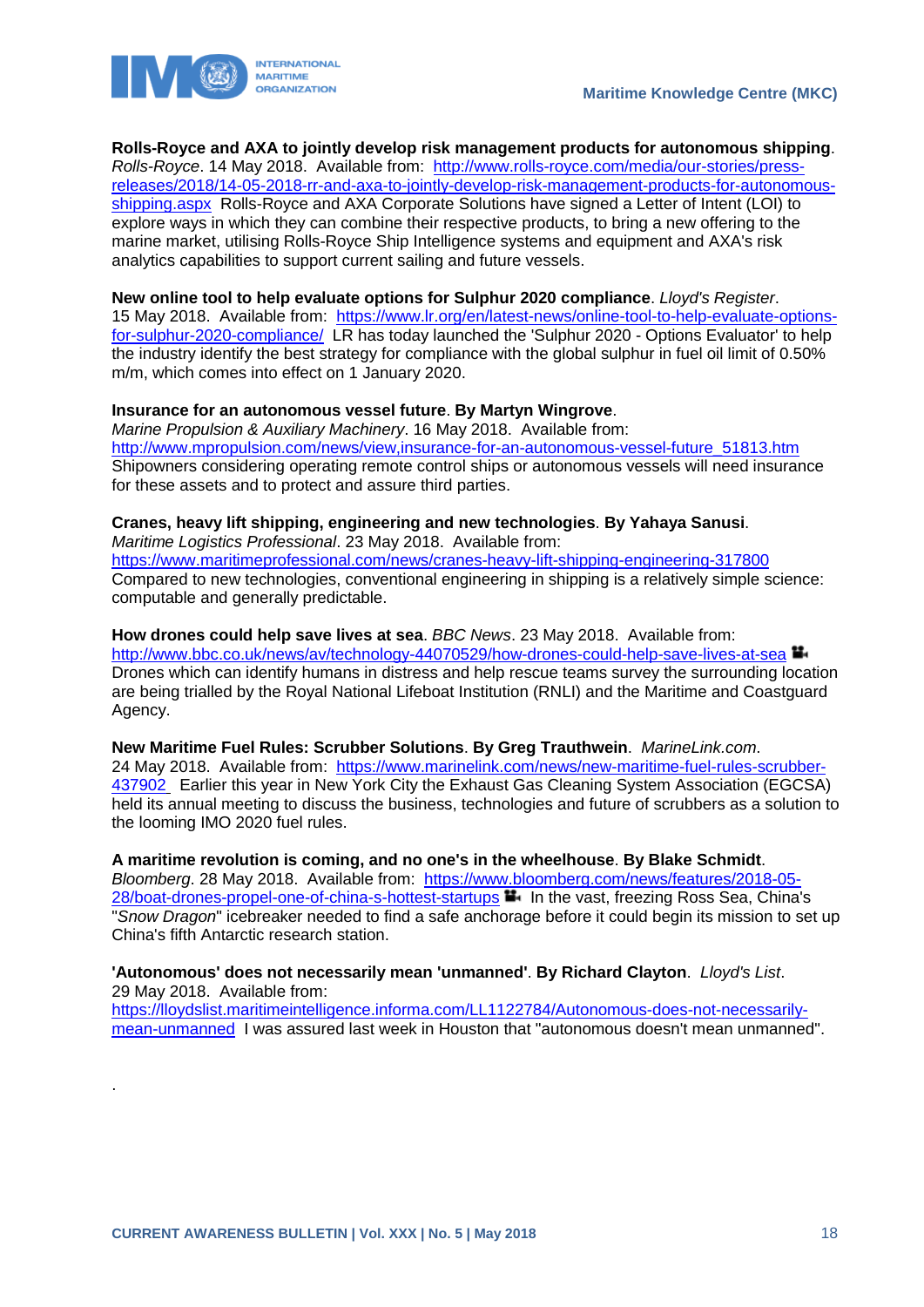

# <span id="page-19-0"></span>*MARITIME EDUCATION & TRAINING*

**City Law School enters into alliance to launch Gulf region's first Masters in Maritime Law**. **By Nahda Abdalla**. *City University of London*. 30 April 2018. Available from: [https://www.city.ac.uk/news/2018/april/city-law-school-enters-into-alliance-to-launch-gulf-regions](https://www.city.ac.uk/news/2018/april/city-law-school-enters-into-alliance-to-launch-gulf-regions-first-masters-in-maritime-law)[first-masters-in-maritime-law](https://www.city.ac.uk/news/2018/april/city-law-school-enters-into-alliance-to-launch-gulf-regions-first-masters-in-maritime-law) The City Law School and the Dubai International Financial Centre (DIFC) Academy of Law have announced a joint venture to launch the region's first specialised Masters in Maritime Law (LLM).

**MarTID: A new tool for maritime training professionals**. **By Joseph Keefe**. *Maritime Logistics Professional*. 1 May 2018. Available from: [https://www.maritimeprofessional.com/blogs/post/martid](https://www.maritimeprofessional.com/blogs/post/martid-a-new-tool-for-maritime-training-professionals-15319)[a-new-tool-for-maritime-training-professionals-15319](https://www.maritimeprofessional.com/blogs/post/martid-a-new-tool-for-maritime-training-professionals-15319) The first annual Maritime Training Insights Database (MarTID) Report initiative has been two years in the making. [MarTID: 2018 Training Practices Report](https://magazines.marinelink.com/NWM/Others/MarTID2018/)

### **Seafarers need special training to deal with rising tide of data, insurers warn**.

*Nautilus International*. 2 May 2018. Available from: [https://www.nautilusint.org/en/news](https://www.nautilusint.org/en/news-insight/telegraph/seafarers-need-special-training-to-deal-with-rising-tide-of-data-insurers-warn/)[insight/telegraph/seafarers-need-special-training-to-deal-with-rising-tide-of-data-insurers-warn/](https://www.nautilusint.org/en/news-insight/telegraph/seafarers-need-special-training-to-deal-with-rising-tide-of-data-insurers-warn/) There is an increasingly pressing need for seafarers to get special training to be able to understand and handle the high volumes of data being produced onboard their ships, insurers have warned.

### **Carnival Maritime, ENSM partner for cadet training**. **By Michelle Howard**.

*Maritime Logistics Professional*. 7 May 2018. Available from:

<https://www.maritimeprofessional.com/news/carnival-maritime-ensm-partner-cadet-317178>The aim of the collaboration is to train the next generation of qualified officers for the cruise industry and their future responsibilities, based on both the nautical and the technical IMO curriculum at the ENSM.

**WMU-Sasakawa Global Ocean Institute Inauguration**. *World Maritime University (WMU)*. 8 May 2018. Available from: [https://www.wmu.se/news/wmu-sasakawa-global-ocean-institute](https://www.wmu.se/news/wmu-sasakawa-global-ocean-institute-inauguration)[inauguration](https://www.wmu.se/news/wmu-sasakawa-global-ocean-institute-inauguration) The WMU-Sasakawa Global Ocean Institute (Global Ocean Institute) was officially inaugurated on 8 May.

**MOL new Maritime Academy in Philippines to open in August - construction of facilities completed, official approval received**. *Mitsui O.S.K.Lines (MOL)*. 8 May 2018. Available from: <http://www.mol.co.jp/en/pr/2018/18029.html>(MOL; President & CEO: Junichiro Ikeda) today announced that the establishment of MOL Magsaysay Maritime Academy Inc. in Salitran, Dasmariñas City, the Philippines - a joint project with Magsaysay Maritime Corporation (MMC) has acquired official approval from the Philippine government's Commission on Higher Education (CHED), clearing the way for the academy to open in August.

**Two training providers recognised by MNTB's new centre recognition scheme**.

**By Holly Birkett**. *UK Chamber of Shipping*. 9 May 2018. Available from: [https://www.ukchamberofshipping.com/latest/two-training-providers-recognised-mntbs-new-centre](https://www.ukchamberofshipping.com/latest/two-training-providers-recognised-mntbs-new-centre-recognition-scheme/)[recognition-scheme/](https://www.ukchamberofshipping.com/latest/two-training-providers-recognised-mntbs-new-centre-recognition-scheme/) Clyde Training Solutions (Glasgow) and Maritime Skills Academy (Dover) are the first two seafarer training centres to be recognised by the Merchant Navy Training Board's (MNTB) new centre recognition scheme.

#### **Italian Maritime Academy Technologies, the best side of training**. **By Angelo Marletta**. *MediTelegraph (Italy)*. 12 May 2018. Available from:

[http://www.themeditelegraph.com/en/shipping/shipowners/2018/05/12/italian-maritime-academy](http://www.themeditelegraph.com/en/shipping/shipowners/2018/05/12/italian-maritime-academy-technologies-the-best-side-training-reportage-yKTH9oCe4kfrdTutlWSlSJ/index.html)[technologies-the-best-side-training-reportage-yKTH9oCe4kfrdTutlWSlSJ/index.html](http://www.themeditelegraph.com/en/shipping/shipowners/2018/05/12/italian-maritime-academy-technologies-the-best-side-training-reportage-yKTH9oCe4kfrdTutlWSlSJ/index.html) Since 2013, after an intense and radical restructuring phase, it has had its headquarters in the former Pinetamare hotel complex (transformed into a 165-room nautical school) in Castel Volturno.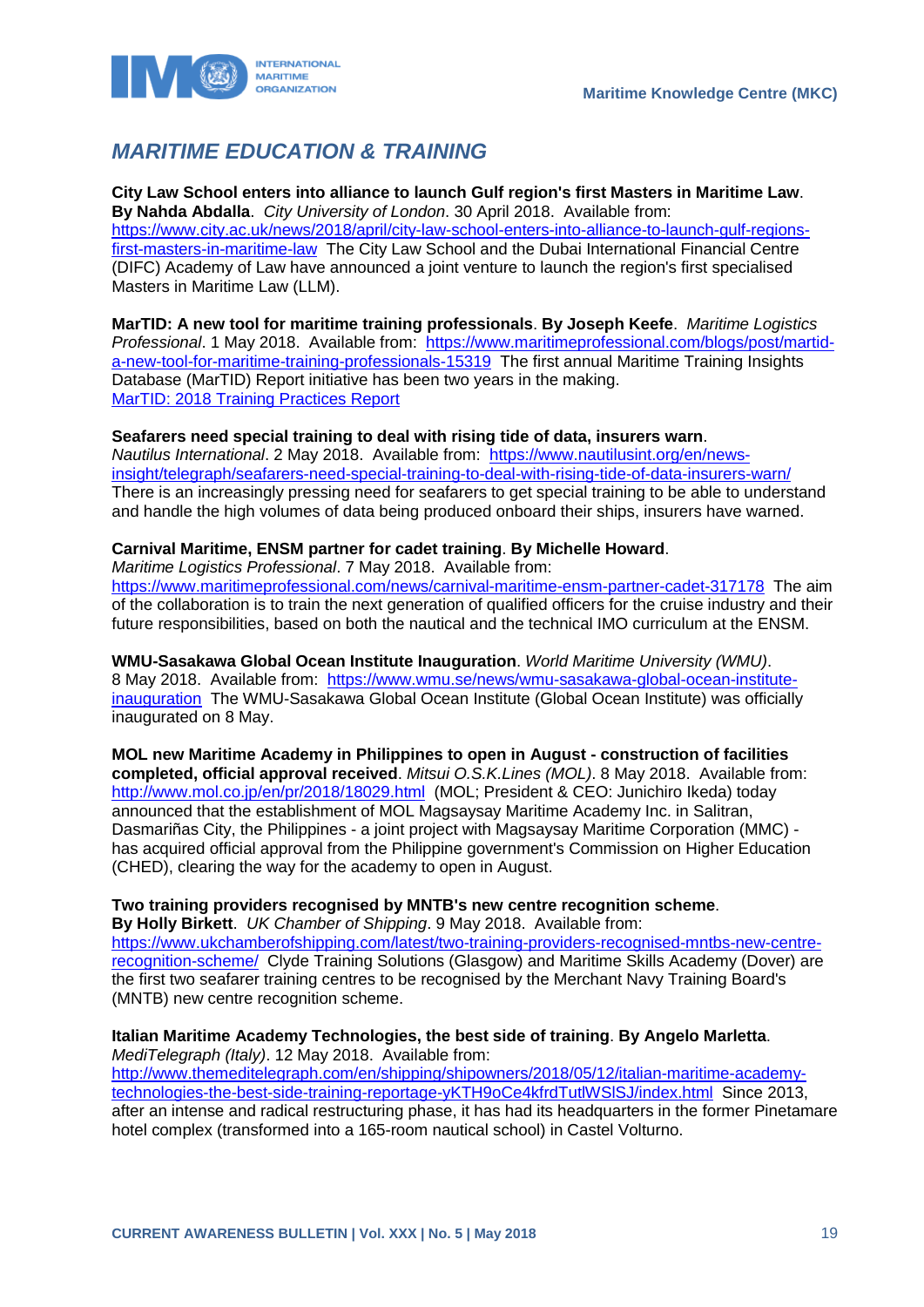**Malta Maritime Pilots to invest €3 million in new training facility**. *Malta Independent*. 15 May 2018. Available from: [http://www.independent.com.mt/articles/2018-05-15/local-news/Malta-](http://www.independent.com.mt/articles/2018-05-15/local-news/Malta-Maritime-Pilots-to-invest-3-million-in-new-training-facility-6736189885)[Maritime-Pilots-to-invest-3-million-in-new-training-facility-6736189885](http://www.independent.com.mt/articles/2018-05-15/local-news/Malta-Maritime-Pilots-to-invest-3-million-in-new-training-facility-6736189885) The Malta Maritime Pilots will

be investing €3 million in a new maritime training facility in Hal Far.

**CMU receives PM Medal of Appreciation**. **By Chris Patterson**. *Jamaica Information Service*. 14 May 2018. Available from:<http://jis.gov.jm/cmu-receives-pm-medal-of-appreciation/>Regarded as the premier institution for tertiary maritime and logistics education in the region, the Caribbean Maritime University (CMU) is focused on changing the higher-education landscape, while certifying students who are ready for the 21st century workforce.

**Amaechi to work with marine engineers for maritime development**. **By Shulammite 'Foyeku**. *Ships & Ports*. 23 May 2018. Available from: [http://shipsandports.com.ng/amaechi-work-marine](http://shipsandports.com.ng/amaechi-work-marine-engineers-maritime-development/)[engineers-maritime-development/](http://shipsandports.com.ng/amaechi-work-marine-engineers-maritime-development/) Minister of Transportation, Rotimi Amaechi, has pledged that the ministry will work closely with the Association of Marine Engineers and Surveyors (AMES) towards improving the human capacity element of the nation's maritime industry.

**MarPoll: 'We're no longer training seafarers; we're training astronauts'**. *Splash 247.com*. 24 May 2018. Available from: [https://splash247.com/marpoll-no-longer-training-seafarers-training](https://splash247.com/marpoll-no-longer-training-seafarers-training-astronauts/)[astronauts/](https://splash247.com/marpoll-no-longer-training-seafarers-training-astronauts/) Today Splash reveals the results of our last survey, while detailing the questions we are posing for the next online poll.

**USMMA scandal: Have lessons been learnt from academy's toughest test? By Eric Martin**. *TradeWinds*. 23 May 2018. Available from:

[http://www.tradewindsnews.com/TWplus/1485789/usmma-scandal-have-lessons-been-learnt-from](http://www.tradewindsnews.com/TWplus/1485789/usmma-scandal-have-lessons-been-learnt-from-academys-toughest-test)[academys-toughest-test](http://www.tradewindsnews.com/TWplus/1485789/usmma-scandal-have-lessons-been-learnt-from-academys-toughest-test) It has been nearly two years since the premier maritime training academy in the US found itself at the centre of a controversy over reports of sexual assault and harassment.

**Warsash cadets attend International Maritime Organization's IMO70 Forum**. *Solent University*  24 May 2018. Available from: [https://www.solent.ac.uk/news/school-of-maritime-science-and](https://www.solent.ac.uk/news/school-of-maritime-science-and-engineering/2018/warsash-cadets-attend-imo-forum)[engineering/2018/warsash-cadets-attend-imo-forum](https://www.solent.ac.uk/news/school-of-maritime-science-and-engineering/2018/warsash-cadets-attend-imo-forum) On 15 May, four Warsash Maritime Academy cadets, Claire Allan (V. Ships), Frank Essen (RFA), Richard Smith (RFA) and Calum Wright (Maritime London), visited the International Maritime Organization (IMO) headquarters in London for the IMO70 forum, with their law lecturer Branimir Pantaleev.

**Maritime Authority of Jamaica hosts national workshop**. *The Gleaner (Jamaica)*. 29 May 2018. Available from: [http://jamaica-gleaner.com/article/shipping/20180529/maritime-authority-jamaica](http://jamaica-gleaner.com/article/shipping/20180529/maritime-authority-jamaica-hosts-national-workshop)[hosts-national-workshop](http://jamaica-gleaner.com/article/shipping/20180529/maritime-authority-jamaica-hosts-national-workshop) The Maritime Authority of Jamaica, as the Lead Agency under the GloMEEP Project, hosted a national workshop on the Prevention and Control of Shipping and Port Air Emissions on May 1-3, 2018.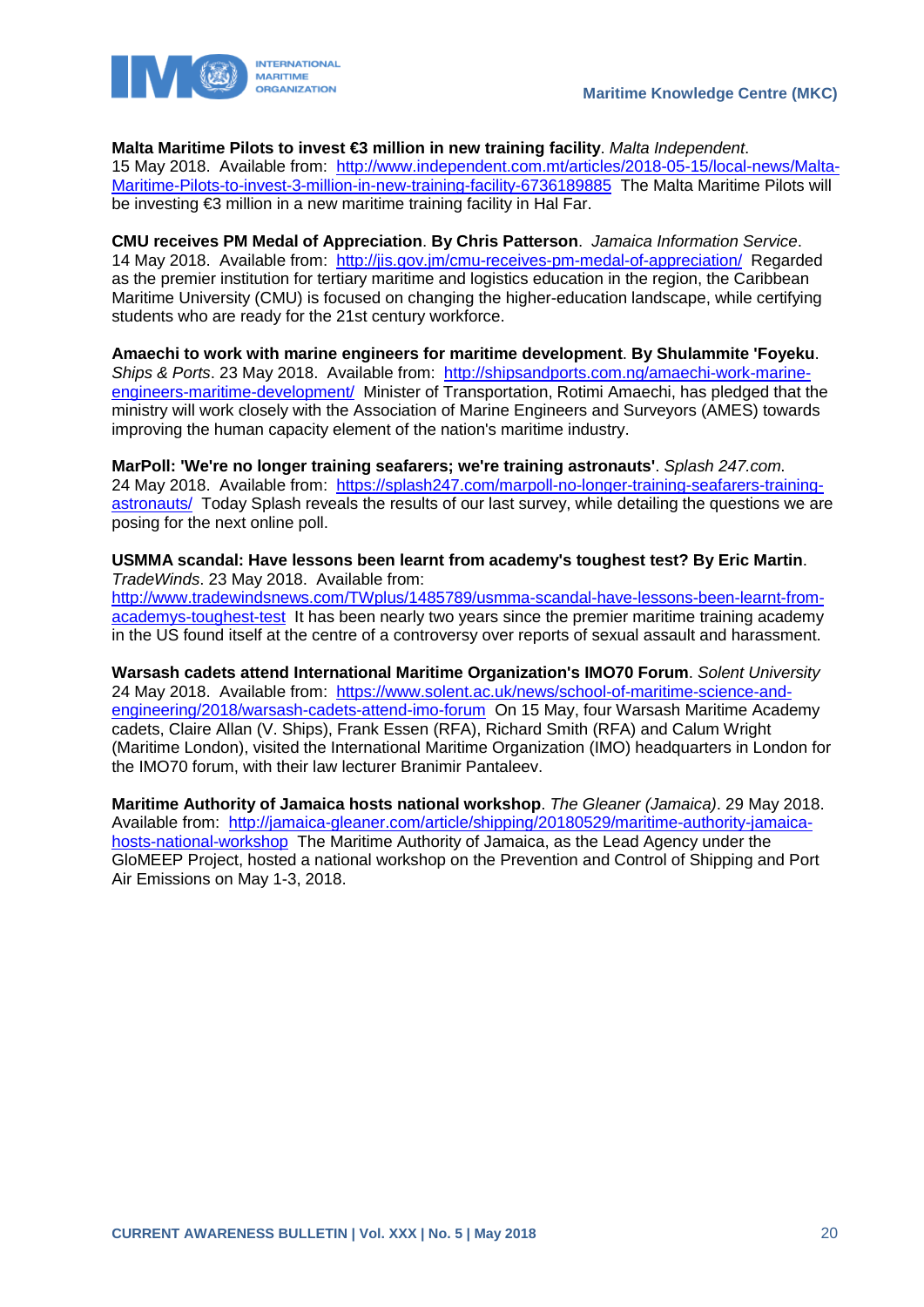

# <span id="page-21-0"></span>*MARITIME SAFETY*

**Video captures pilot boarding moving cargo ship**. *Port Technology International*. 10 May 2018. Available from:

https://www.porttechnology.org/news/video\_captures\_pilot\_boarding\_moving\_cargo\_ship The footage, shot by a drone on April 2, 2018 near the coast of Hailuoto in Finland, captures the moment a pilot decides to make the most of the icy conditions by using a small portable bridge to board the vessel.

### **Marine Safety Alert - Implementing an internal reporting system may reduce risks**.

*US Coast Guard Maritime Commons*. 14 May 2018. Available from: [http://mariners.coastguard.dodlive.mil/2018/05/14/5-14-2018-marine-safety-alert-implementing-an](http://mariners.coastguard.dodlive.mil/2018/05/14/5-14-2018-marine-safety-alert-implementing-an-internal-reporting-system-may-reduce-risks/)[internal-reporting-system-may-reduce-risks/](http://mariners.coastguard.dodlive.mil/2018/05/14/5-14-2018-marine-safety-alert-implementing-an-internal-reporting-system-may-reduce-risks/) The Office of Investigations and Casualty Analysis issued Marine Safety Alert 05-18, "*Seeking What You Don't Know May Reduce your Risks: Consider implementing an internal reporting system*," to remind owners and operators of all commercial vessels of the importance of developing and maintaining organizational-wide internal reporting systems.

**Week-long training to promote safety of passenger ferries, fishing vessels**. *Seychelles Nation*. 15 May 2018. Available from:<http://www.nation.sc/article.html?id=258867>Stakeholders working in different areas of maritime security to uphold the safety of domestic passenger ferries and fishing vessels are following a week-long training.

**Tensions heat up over Panama Canal safety dispute**. *World Maritime News*. 16 May 2018. Available from: <https://worldmaritimenews.com/archives/252867>The conflict started on April 12 when tug captains refused to transit ships through the expanded canal, thus impacting the traffic through the Neopanamax locks, ACP said.

**The Cape Town Agreement: International standards for fishing vessels can boost safety and help identify illegal fishing**. *Pew Charitable Trusts*. 18 May 2018. Available from: <http://www.pewtrusts.org/en/research-and-analysis/collections/2018/05/the-cape-town-agreement> Illegal, unreported, and unregulated (IUU) fishing jeopardizes the health and sustainability of the world's fisheries, undermines the livelihoods of law-abiding fishers, and is widely associated with crimes such as piracy, human trafficking, and arms and narcotics smuggling.

**Coast Guard enforces Lower Puna Safety Zone in vicinity of Kilauea lava flow into Pacific Ocean off Hawaii's Big Island**. *United States Coast Guard*. 20 May 2018. Available from: <https://content.govdelivery.com/accounts/USDHSCG/bulletins/1f17178>The Coast Guard is enforcing a Lava Entry Safety Zone for the navigable waters surrounding the Kilauea Volcano active lava flow entries into the Pacific Ocean on the southeast side of the Big Island, Hawai'i in the vicinity of the Mackenzie State Park Lower Puna region.

**Russia restricts import of dangerous goods for the next two months**. **By Inderpreet Walia**. *Lloyd's List*. 21 May 2018. Available from:

[https://lloydslist.maritimeintelligence.informa.com/LL1122674/Russia-restricts-import-of-dangerous](https://lloydslist.maritimeintelligence.informa.com/LL1122674/Russia-restricts-import-of-dangerous-goods-for-the-next-two-months)[goods-for-the-next-two-months](https://lloydslist.maritimeintelligence.informa.com/LL1122674/Russia-restricts-import-of-dangerous-goods-for-the-next-two-months) Russia has decided to impose security restrictions in certain ports on the import of dangerous goods in the period leading up to and during the FIFA 2018 World Cup, according Gard P&I club.

### **Setting international standards for man overboard systems**. **By Elliot Gardner**.

*Ship-Technology.Com.* 29 May 2018. Available from: [https://www.ship](https://www.ship-technology.com/features/setting-international-standards-man-overboard-systems/)[technology.com/features/setting-international-standards-man-overboard-systems/](https://www.ship-technology.com/features/setting-international-standards-man-overboard-systems/) An average of 21 man overboard incidents occur on cruise ships every year.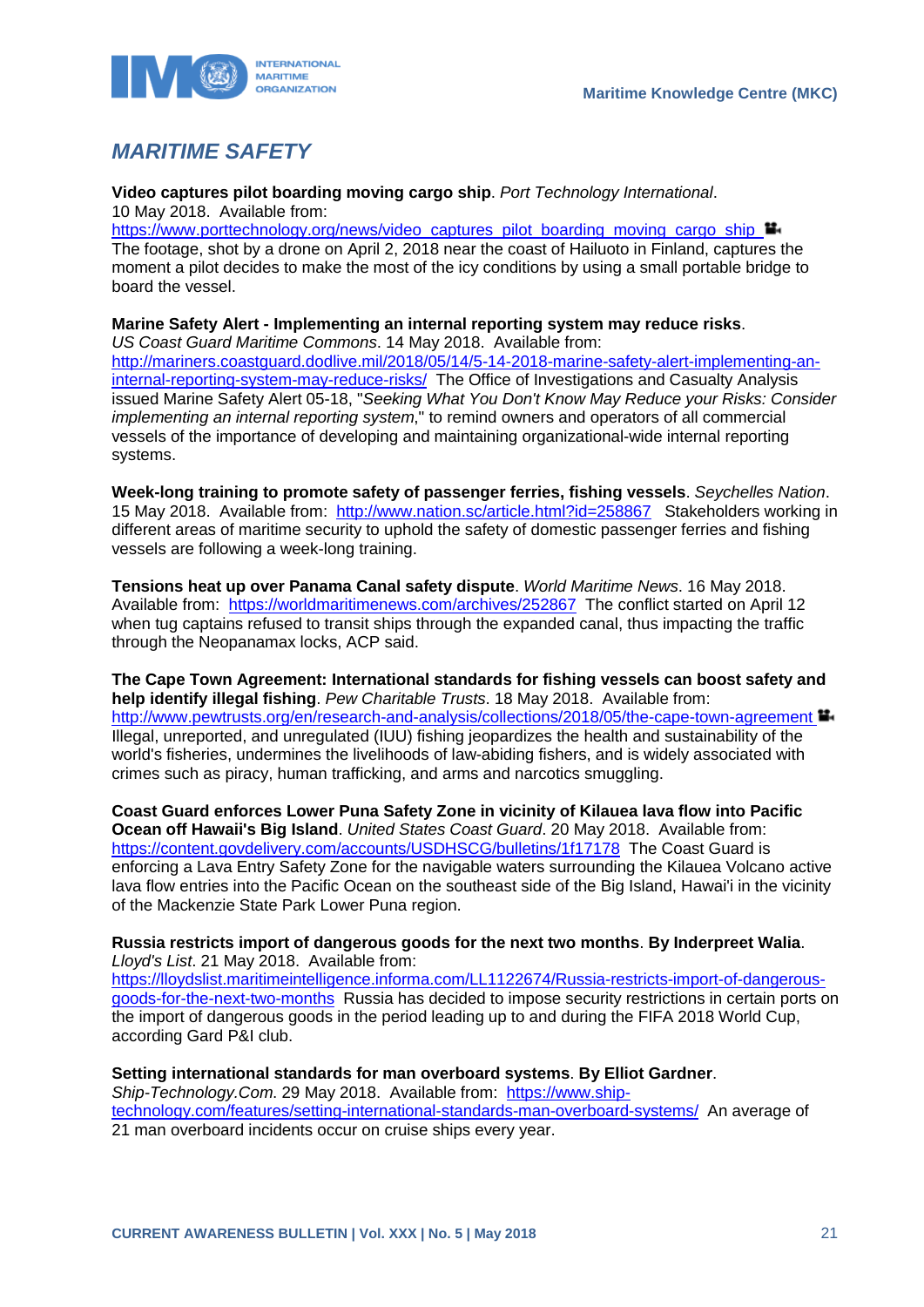

# <span id="page-22-0"></span>*MARITIME SECURITY*

**Ministerial Conference agrees on Regional Maritime Security Mechanisms**. *Government of Mauritius*. 30 April 2018. Available from: [http://www.govmu.org/English/News/Pages/Ministerial-](http://www.govmu.org/English/News/Pages/Ministerial-Conference-agrees-on-Regional-Maritime-Security-Mechanisms.aspx)[Conference-agrees-on-Regional-Maritime-Security-Mechanisms.aspx](http://www.govmu.org/English/News/Pages/Ministerial-Conference-agrees-on-Regional-Maritime-Security-Mechanisms.aspx) In the wake of the Ministerial meeting of the Indian Ocean Commission on maritime security issues held on 28th -29th April 2018 at the InterContinental Resort, Balaclava, Ministers in charge of security in the Indian Ocean region and representatives of regional and international organisations agreed on Regional Maritime Security Mechanisms.

### **Maersk-owned Seago Line weighed down by cyber attack**. **By Niklas Krigslund**.

*ShippingWatch*. 2 May 2018. Available from: <https://shippingwatch.com/secure/carriers/Container/article10567596.ece>Feeder-box carrier Seago

Line, owned by Maersk Line, was just like its owner hurt on revenue by last summer's cyber attack.

### **Developing maritime domain awareness for the 'Blue Pacific'**. **By Christian Bueger and Anthony Bergin**. *Vanuatu Independent*. 8 May 2018. Available from:

<https://vanuatuindependent.com/2018/05/08/developing-maritime-domain-awareness-blue-pacific/> Pacific island states face a pressing need to understand more about what's happening in the waters that surround them and to work more closely to deal with threats and crises.

### **Greenville Port meets ISPS compliance**. **By Ishmael F.Menkor**. *Daily Observer (Liberia)*.

8 May 2018. Available from: [https://www.liberianobserver.com/news/greenville-port-meets-isps](https://www.liberianobserver.com/news/greenville-port-meets-isps-compliance/)[compliance/](https://www.liberianobserver.com/news/greenville-port-meets-isps-compliance/) The seaport of Greenville, Sinoe County, has met an international certified standard known as "International Standard for Port Security, Compliance Level 1," as it birthed the biggest ship since its establishment.

#### **Security breaches rock Nigerian ports; stakeholders accuse NPA of indifference**. **By Shulammite 'Foyeku**. *Ships & Ports*. 8 May 2018. Available from:

[http://shipsandports.com.ng/security-breaches-rock-nigerian-ports-stakeholders-accuse-npa](http://shipsandports.com.ng/security-breaches-rock-nigerian-ports-stakeholders-accuse-npa-indifference/)[indifference/](http://shipsandports.com.ng/security-breaches-rock-nigerian-ports-stakeholders-accuse-npa-indifference/) Maritime industry stakeholders and port security experts have accused the management of Nigerian Ports Authority (NPA) of poor handling of security issues at the ports as ships discharging cargoes at berth now come regularly under attacks by armed robbers.

**Ghana needs a unified stand to tackle maritime threats'**. *News Ghana*. 10 May 2018. Available from: [https://www.newsghana.com.gh/ghana-needs-a-unified-stand-to-tackle-maritime](https://www.newsghana.com.gh/ghana-needs-a-unified-stand-to-tackle-maritime-threats/)[threats/](https://www.newsghana.com.gh/ghana-needs-a-unified-stand-to-tackle-maritime-threats/) Real Admiral Faidoo said the approach required new training regime for law enforcement personnel, equipping them with new and modern equipment, providing adequate logistics support and resourcing frontline personnel.

**Focussed operation three arrows hits the mark in the Gulf of Aden**. *Combined Maritime Forces*. 13 May 2018. Available from: [https://combinedmaritimeforces.com/2018/05/13/focussed-operation](https://combinedmaritimeforces.com/2018/05/13/focussed-operation-three-arrows-hits-the-mark-in-the-gulf-of-aden/)[three-arrows-hits-the-mark-in-the-gulf-of-aden/](https://combinedmaritimeforces.com/2018/05/13/focussed-operation-three-arrows-hits-the-mark-in-the-gulf-of-aden/) As part of its enduring mission to ensure maritime security in the Gulf of Aden, the Combined Maritime Forces have conducted a large scale Focused Operation in conjunction with the EU Naval Force (EU NAVFOR), deterring piracy and demonstrating to commercial shipping that CMF and EU NAVFOR warships are there to protect them.

**EUNAVFOR MED Operation Sophia: operation to contribute to better information sharing on crime in the Mediterranean**. *Council of the European Union*. 14 May 2018. Available from: <https://bit.ly/2Gf58Jy> The Council today adopted a decision allowing for the creation of a crime information cell within EUNAVFOR MED Operation Sophia.

**Most pirate attacks don't have Hollywood endings**. **By Mike Salthouse**. *Maritime Executive*. 14 May 2018. Available from: [https://www.maritime-executive.com/editorials/most-pirate-attacks](https://www.maritime-executive.com/editorials/most-pirate-attacks-don-t-have-hollywood-endings)[don-t-have-hollywood-endings](https://www.maritime-executive.com/editorials/most-pirate-attacks-don-t-have-hollywood-endings) I watched Captain Phillips again the other night with my 14-year-old daughter.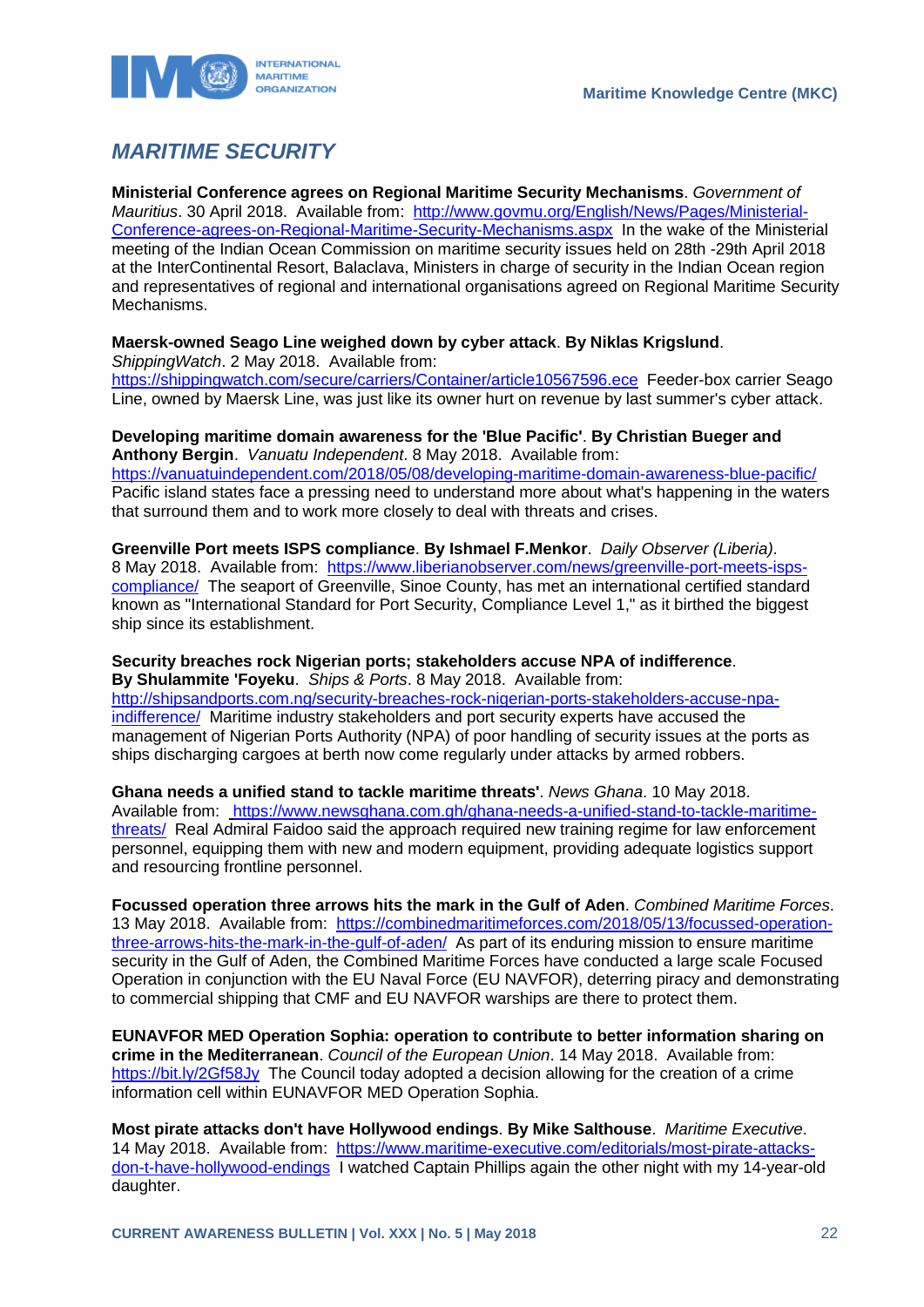

**Maritime security ship reaches city**. *The Hindu (India)*. 14 May 2018. Available from: [http://www.thehindu.com/news/cities/Mangalore/maritime-security-ship-reaches](http://www.thehindu.com/news/cities/Mangalore/maritime-security-ship-reaches-city/article23877771.ece)[city/article23877771.ece](http://www.thehindu.com/news/cities/Mangalore/maritime-security-ship-reaches-city/article23877771.ece) The State's maritime security received a shot in the arm on Sunday with the arrival of the Indian Coast Guard's new state-of-the-art offshore patrol vessel, *Vikram*, commissioned in Chennai on April 11, at its base port, New Mangalore.

**Japan focuses on maritime security in new ocean policy**. *Japan Times*. 15 May 2018. Available from: [https://www.japantimes.co.jp/news/2018/05/15/national/politics-diplomacy/japan](https://www.japantimes.co.jp/news/2018/05/15/national/politics-diplomacy/japan-focuses-maritime-security-new-ocean-policy/)[focuses-maritime-security-new-ocean-policy/](https://www.japantimes.co.jp/news/2018/05/15/national/politics-diplomacy/japan-focuses-maritime-security-new-ocean-policy/) Japan approved Tuesday a new ocean policy that highlights maritime security, amid perceived growing threats from North Korea and China, in a reversal from the previous version which focused largely on sea resource development.

**Eastern Mediterranean bulker survives second attack off Port Harcourt**. **By Adam Corbett and Harry Papachristou**. *TradeWinds*. 15 May 2018. Available from: [http://www.tradewindsnews.com/casualties/1491691/eastern-mediterranean-bulker-survives-second](http://www.tradewindsnews.com/casualties/1491691/eastern-mediterranean-bulker-survives-second-attack-off-port-harcourt)[attack-off-port-harcourt](http://www.tradewindsnews.com/casualties/1491691/eastern-mediterranean-bulker-survives-second-attack-off-port-harcourt) The Eastern Mediterranean controlled supramax bulk carrier *Eleni M* has been targeted by pirates for the second time in just over a year.

**Ince: Explosion aboard bulker was a missile strike**. *Maritime Executive*. 16 May 2018. Available from: [https://www.maritime-executive.com/article/ince-explosion-aboard-bulker-was-a](https://www.maritime-executive.com/article/ince-explosion-aboard-bulker-was-a-missile-strike)[missile-strike](https://www.maritime-executive.com/article/ince-explosion-aboard-bulker-was-a-missile-strike) Turkish conglomerate Ince Shipping Group asserts that the explosion aboard the bulker *Ince Inebolu* off the port of Saleef, Yemen last week was caused by a missile attack.

**Rough waters ahead when it comes to cyber risks**. *Ship-Technology.Com*. 17 May 2018. Available from: [https://www.ship-technology.com/features/rough-waters-ahead-when-it-comes-to](https://www.ship-technology.com/features/rough-waters-ahead-when-it-comes-to-cyber-risks/)[cyber-risks/](https://www.ship-technology.com/features/rough-waters-ahead-when-it-comes-to-cyber-risks/) Two incidents last year made it quite clear that the shipping industry does not have special dispensation from the risks of cyber incidents.

**Navy's Information Fusion Centre helps keep region's waters safe**. **By Noel Low**. *Straits Times*. 17 May 2018. Available from: [https://www.straitstimes.com/singapore/navy-intel](https://www.straitstimes.com/singapore/navy-intel-centre-helps-keep-regions-waters-safe)[centre-helps-keep-regions-waters-safe](https://www.straitstimes.com/singapore/navy-intel-centre-helps-keep-regions-waters-safe) Indonesia's seizure of an alleged "slave ship" grabbed the headlines in April, but the successful operation relied on a tip-off from a maritime intel-sharing centre based in Singapore.

**EU Naval Force's flagship docks in Mombasa**. *European Union*. 17 May 2018. Available from: [https://eeas.europa.eu/delegations/kenya/44777/eu-naval-force%E2%80%99s-flagship-docks](https://eeas.europa.eu/delegations/kenya/44777/eu-naval-force%E2%80%99s-flagship-docks-mombasa_en)mombasa en Senior Kenyan and European officials are today meeting in Mombasa where the flagship of the European Union's Atalanta operation, the *ITS Carlos Margottini*, is making a port visit.

**Maritime sector: Mauritius to sign Jeddah Amendment**. *Government of Mauritius*. 18 May 2018. Available from: [http://www.govmu.org/English/News/Pages/Maritime-sector-Mauritius-to-sign-](http://www.govmu.org/English/News/Pages/Maritime-sector-Mauritius-to-sign-Jeddah-Amendment-.aspx)[Jeddah-Amendment-.aspx](http://www.govmu.org/English/News/Pages/Maritime-sector-Mauritius-to-sign-Jeddah-Amendment-.aspx) Government has agreed to Mauritius signing the Jeddah Amendment to the Djibouti Code of Conduct concerning the "Repression of Piracy and Armed Robbery against Ships, and Illicit Maritime Activity in the Western Indian Ocean and the Gulf of Aden".

**Dakuku Peterside: Maritime security critical to Nigerian economy**. **By Jackie Gogo**. *Today (Nigeria)*. 20 May 2018. Available from: [https://www.today.ng/business/transport/dakuku](https://www.today.ng/business/transport/dakuku-peterside-maritime-security-critical-nigerian-economy-115910)[peterside-maritime-security-critical-nigerian-economy-115910](https://www.today.ng/business/transport/dakuku-peterside-maritime-security-critical-nigerian-economy-115910) Dr. Dakuku Adol Peterside, Director General of the Nigerian Maritime Administration and Safety Agency (NIMASA), has described security in the Nigerian Maritime domain as work in progress that requires the commitment of all stakeholders to ensure optimum safety of all investments in the sector.

**Ministry of Foreign Affairs of Japan and ReCAAP Information Sharing Centre jointly organise capacity building executive programme 2018 in Tokyo**. *ReCAAP*. 21 May 2018. Available from: <https://bit.ly/2IBmwdw> The Ministry of Foreign Affairs of Japan and the ReCAAP Information Sharing Centre (ISC), today jointly launched the Capacity Building Executive Programme 2018 in Tokyo.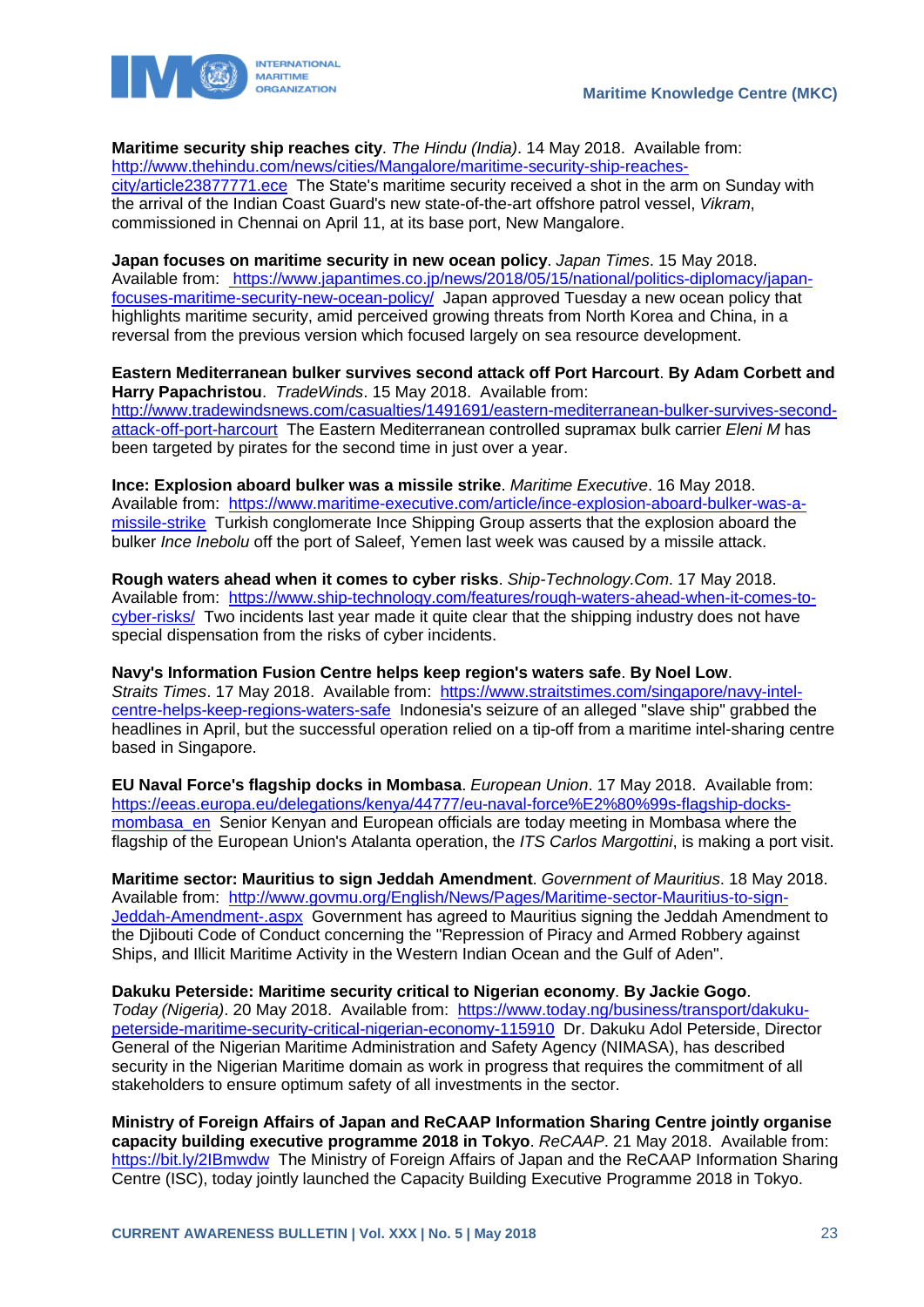

### **Shipping lines at crossroads over private armed guards**. *New Telegraph (Nigeria)*.

23 May 2018. Available from: [https://newtelegraphonline.com/2018/05/shipping-lines-at-crossroads](https://newtelegraphonline.com/2018/05/shipping-lines-at-crossroads-over-private-armed-guards/)[over-private-armed-guards/](https://newtelegraphonline.com/2018/05/shipping-lines-at-crossroads-over-private-armed-guards/) As the world's navies could not control vast area in the high seas to secure all ships sailing to various ports, the International Maritime Organisation (IMO)'s Maritime Safety Committee (MSC) in 2011 approved an interim guidance to shipowners, ship operators and shipmasters to use privately contracted armed security personnel on board ships transiting the high risk piracy areas in the Gulf of Guinea and other zones in the Gulf of Aden.

**From Djibouti to Jeddah, the Western Indian Ocean needs security**. **By Christian Bueger and Timothy Walker**. *Institute for Security Studies (ISS)*. 23 May 2018. Available from: <https://issafrica.org/iss-today/from-djibouti-to-jeddah-the-western-indian-ocean-needs-security> Crimes like piracy, illegal fishing and the smuggling and trafficking of firearms, narcotics and people continue to threaten security in the Western Indian Ocean.

**Ship carrying wheat to Yemen hit by missile - EU navy force**. **By Jonathan Saul**. *Reuters*. 23 May 2018. Available from: [https://uk.reuters.com/article/uk-yemen-security-shipping/ship](https://uk.reuters.com/article/uk-yemen-security-shipping/ship-carrying-wheat-to-yemen-hit-by-missile-eu-navy-force-idUKKCN1IO2SK)[carrying-wheat-to-yemen-hit-by-missile-eu-navy-force-idUKKCN1IO2SK](https://uk.reuters.com/article/uk-yemen-security-shipping/ship-carrying-wheat-to-yemen-hit-by-missile-eu-navy-force-idUKKCN1IO2SK) A Turkish vessel carrying wheat to Yemen this month was hit by a rocket or missile and more attacks on merchant ships are likely due to a spillover of the conflict, a senior European naval official said on Wednesday.

**Regulatory Update: Cyber security risks**. *Safety4Sea*. 28 May 2018. Available from: <https://safety4sea.com/cm-regulatory-update-cyber-security-risks/> Cyber attacks may lead to economic loss and/or costs of restoring the lost data.

### <span id="page-24-0"></span>*MIGRANTS*

**As Greek islands heave under influx, refugees turn to old river route**. **By Lefteris Papadimas**. *Reuters*. 3 May 2018. Available from: [https://www.reuters.com/article/us-europe-migrants-greece](https://www.reuters.com/article/us-europe-migrants-greece-evros-widerima/as-greek-islands-heave-under-influx-refugees-turn-to-old-river-route-idUSKBN1I41R7)[evros-widerima/as-greek-islands-heave-under-influx-refugees-turn-to-old-river-route](https://www.reuters.com/article/us-europe-migrants-greece-evros-widerima/as-greek-islands-heave-under-influx-refugees-turn-to-old-river-route-idUSKBN1I41R7)[idUSKBN1I41R7](https://www.reuters.com/article/us-europe-migrants-greece-evros-widerima/as-greek-islands-heave-under-influx-refugees-turn-to-old-river-route-idUSKBN1I41R7) As dawn breaks over the waterlogged plain along the border Greece shares with Turkey, an all-too familiar outline of refugees emerges through the morning haze, picking their way through a road well traveled by thousands before them.

### **Mediterranean migrant arrivals reach 22,439 in 2018; Deaths reach 615**.

*International Organization for Migration (IOM)*. 4 May 2018. Available from: <http://www.iom.int/news/mediterranean-migrant-arrivals-reach-22439-2018-deaths-reach-615>IOM reports that 22,439 migrants and refugees entered Europe by sea through the first 122 days of 2018, with 42 per cent arriving in Italy and the remainder divided between Greece (38%) and Spain (20%).

**Mediterranean migrant arrivals reach 23,715 in 2018; Deaths reach 619**.

*International Organization for Migration (IOM)*. 8 May 2018. Available from: <https://www.iom.int/news/mediterranean-migrant-arrivals-reach-23715-2018-deaths-reach-619> IOM reports that 23,715 migrants and refugees entered Europe by sea through the first 125 days of 2018, with about 39 per cent arriving both in Italy and Greece, with the remainder arriving in Spain (20%).

**Boatloads of Rohingya refugees 'risking death at sea'**. **By Siobhan Robbins**. *Sky News*. 14 May 2018. Available from: [https://news.sky.com/story/boatloads-of-rohingya-refugees-risking](https://news.sky.com/story/boatloads-of-rohingya-refugees-risking-death-at-sea-11372672)[death-at-sea-11372672](https://news.sky.com/story/boatloads-of-rohingya-refugees-risking-death-at-sea-11372672) **I**I In the last month, around 180 refugees have tried to cross the Andaman Sea to escape persecution in Myanmar.

### **Mediterranean migrant arrivals reach 25,338 in 2018; Deaths reach 628**.

*International Organization for Migration (IOM)*. 15 May 2018. Available from: <https://www.iom.int/news/mediterranean-migrant-arrivals-reach-25338-2018-deaths-reach-628>IOM reports that 25,338 migrants and refugees entered Europe by sea through the first 19 weeks of 2018, 41 per cent arriving in Italy and 38 per cent to Greece, with the remainder (21%) arriving in Spain.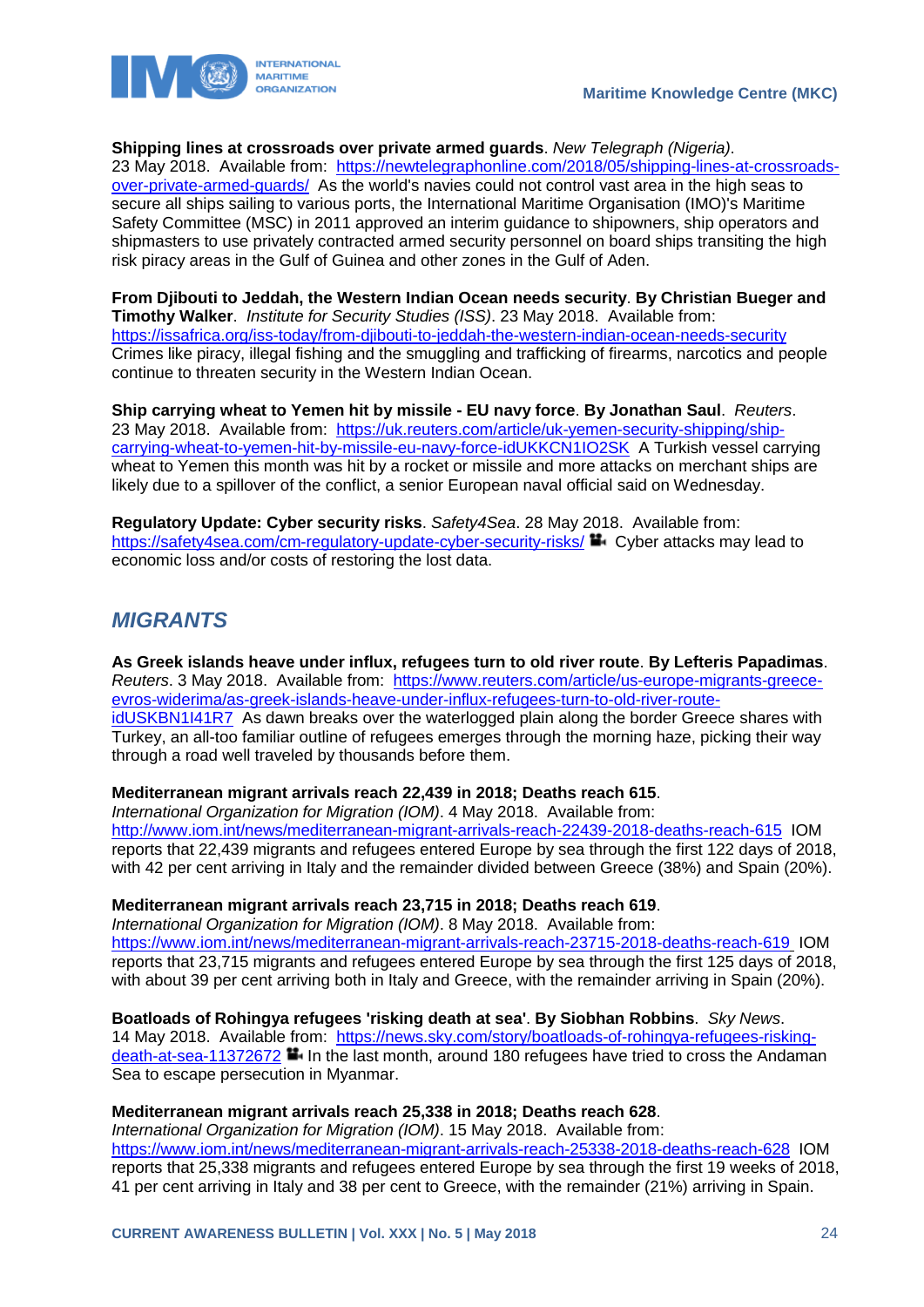

### **Mediterranean migrant arrivals reach 26,026 in 2018; Deaths reach 635**.

*International Organization for Migration (IOM)*. 18 May 2018. Available from: <http://www.iom.int/news/mediterranean-migrant-arrivals-reach-26026-2018-deaths-reach-635> IOM reports that 26,026 migrants and refugees entered Europe by sea through the first 136 days of 2018, with about 41 per cent arriving in Italy and 38 per cent to Greece, with the remainder (21%) arriving in Spain.

### **Two pilots spend savings on plane to rescue migrants in Mediterranean Sea**. **By Alice Tidey**.

*NBC News (US)*. 20 May 2018. Available from: [https://www.nbcnews.com/storyline/europes-border](https://www.nbcnews.com/storyline/europes-border-crisis/two-pilots-spend-savings-plane-rescue-migrants-mediterranean-sea-n873926)[crisis/two-pilots-spend-savings-plane-rescue-migrants-mediterranean-sea-n873926](https://www.nbcnews.com/storyline/europes-border-crisis/two-pilots-spend-savings-plane-rescue-migrants-mediterranean-sea-n873926) As the sun shone over the Mediterranean Sea, a small plane took off from the island nation of Malta.

### **Mediterranean migrant arrivals reach 27,482 in 2018; Deaths reach 636**.

*International Organization for Migration (IOM)*. 22 May 2018. Available from: <http://www.iom.int/news/mediterranean-migrant-arrivals-reach-27482-2018-deaths-reach-636> IOM reports that 27,482 migrants and refugees entered Europe by sea through the first 20 weeks of 2018, with 38 per cent arriving in both Italy and Greece, with the remainder (23%) arriving in Spain.

**Spain rescues over 500 migrants in Mediterranean**. **By Sam Edwards**. *Reuters*. 27 May 2018. Available from: [https://www.reuters.com/article/us-europe-migrants-spain/spain-rescues-over-500](https://www.reuters.com/article/us-europe-migrants-spain/spain-rescues-over-500-migrants-in-mediterranean-idUSKCN1IS0J9) [migrants-in-mediterranean-idUSKCN1IS0J9](https://www.reuters.com/article/us-europe-migrants-spain/spain-rescues-over-500-migrants-in-mediterranean-idUSKCN1IS0J9) Spanish authorities rescued over 500 migrants this weekend from more than a dozen boats making the perilous Mediterranean crossing to Europe.

### **Mediterranean migrant arrivals reach 30,300 in 2018; Deaths reach 655**.

*International Organization for Migration (IOM)*. 29 May 2018. Available from: <https://www.iom.int/news/mediterranean-migrant-arrivals-reach-30300-2018-deaths-reach-655> IOM reports that 30,300 migrants and refugees entered Europe by sea through the first 147 days of 2018, with about 40 per cent arriving in Italy, 35 per cent in Greece, with the remainder (25%) arriving in Spain.

## <span id="page-25-0"></span>*NAVIGATION & COMMUNICATIONS*

**OPINION: Avoid using VHF and follow Colregs to prevent accidents**. **By Martyn Wingrove**. *Marine Electronics & Communications*. 2 May 2018. Available from: [http://www.marinemec.com/news/view,opinion-avoid-using-vhf-and-follow-colregs-to-prevent](http://www.marinemec.com/news/view,opinion-avoid-using-vhf-and-follow-colregs-to-prevent-accidents_51651.htm)[accidents\\_51651.htm](http://www.marinemec.com/news/view,opinion-avoid-using-vhf-and-follow-colregs-to-prevent-accidents_51651.htm) VHF communications should be avoided in a ship overtaking procedure to prevent masters becoming confused and causing accidents.

**Giant ship transits Istanbul after laying Russia-Turkey gas line**. *Phys.Org*. 2 May 2018. Available from: <https://phys.org/news/2018-05-giant-ship-transits-istanbul-russia-turkey.html>One of the biggest maritime vessels in the world on Wednesday transited through the Bosphorus in Istanbul after completing the first line of a new gas pipeline between Russia and Turkey beneath the Black Sea.

**Whales in ice-free Arctic face emerging threat from vessels**. *University of Victoria (Canada)*. 3 May 2018. Available from: [https://www.uvic.ca/news/media/2018+marine-mammal-vessel-threat](https://www.uvic.ca/news/media/2018+marine-mammal-vessel-threat-lauren-mcwhinnie+media-release)[lauren-mcwhinnie+media-release](https://www.uvic.ca/news/media/2018+marine-mammal-vessel-threat-lauren-mcwhinnie+media-release) In the Arctic, marine mammals such as belugas and bowhead whales rely on a quiet environment to communicate and forage.

**Nippon Foundation seeks shipping industry partners for ocean mapping exercise**. **By Helen Kelly**. *Lloyd's List*. 3 May 2018. Available from:

[https://lloydslist.maritimeintelligence.informa.com/LL1122468/Nippon-Foundation-seeks-shipping](https://lloydslist.maritimeintelligence.informa.com/LL1122468/Nippon-Foundation-seeks-shipping-industry-partners-for-ocean-mapping-exercise)[industry-partners-for-ocean-mapping-exercise](https://lloydslist.maritimeintelligence.informa.com/LL1122468/Nippon-Foundation-seeks-shipping-industry-partners-for-ocean-mapping-exercise) An ambitious mission to map the world's oceans is seeking commercial vessel operators to take part in a global data collection project.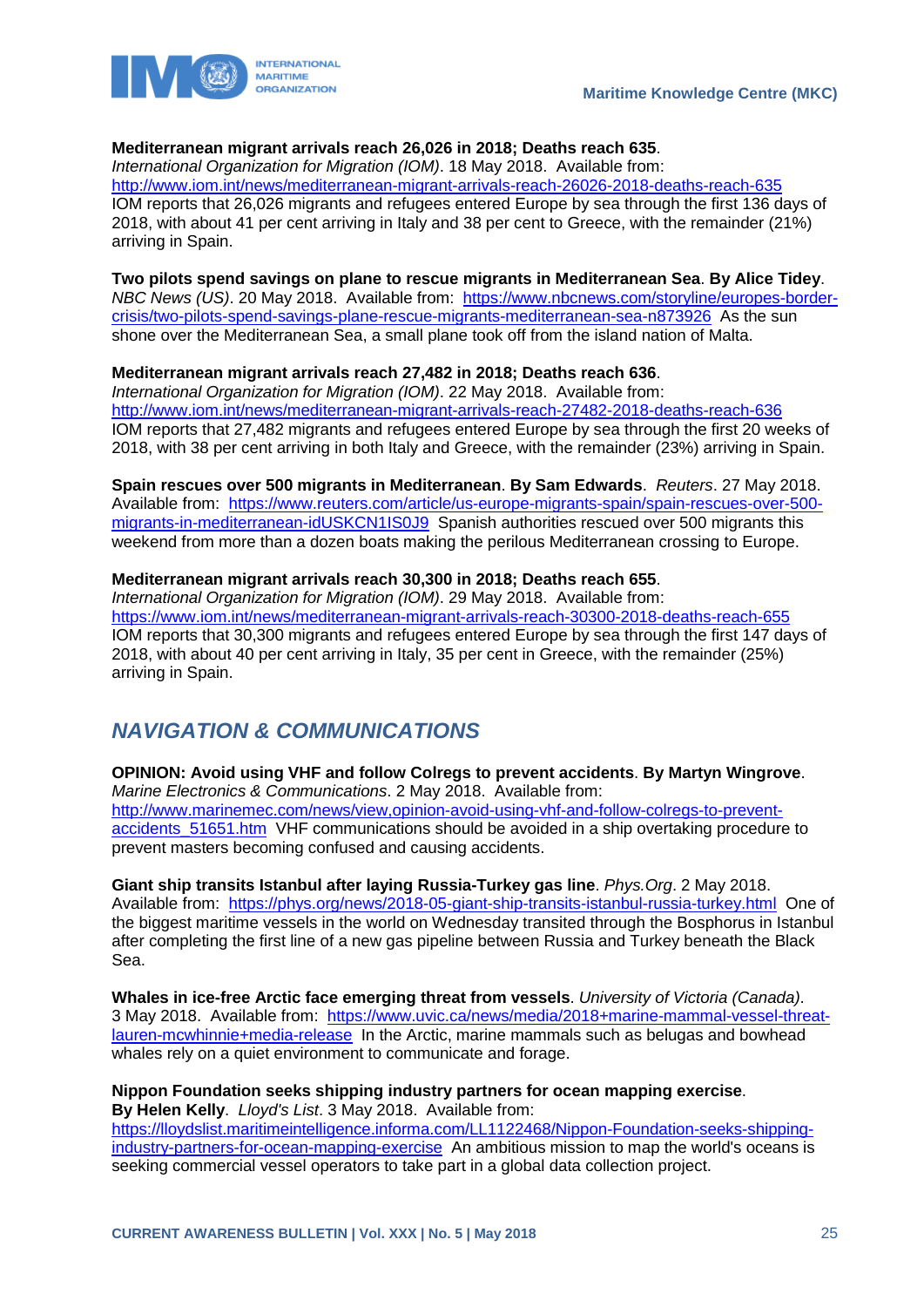

#### **MOL, KHI to jointly develop technologies that enhance vessel reliability and energy-saving operation by vessel steering gear with new sensing capability and big data analysis...**

*Mitsui O.S.K.Lines (MOL)*. 8 May 2018. Available from: <http://www.mol.co.jp/en/pr/2018/18028.html> (MOL; President & CEO: Junichiro Ikeda) today announced that it has reached an agreement with Kawasaki Heavy Industries, Ltd. (KHI; President: Yoshinori Kanehana) on the joint development of technologies that enhance vessel reliability and energy-saving operation by vessel steering gear with new sensing capability and big data analysis…

### **IMO needs to approve global GMDSS safety communications**. **By Martyn Wingrove**.

*Marine Electronics & Communications*. 11 May 2018. Available from: [http://www.marinemec.com/news/view,imo-needs-to-approval-global-gmdss-safety](http://www.marinemec.com/news/view,imo-needs-to-approval-global-gmdss-safety-communications_51759.htm)[communications\\_51759.htm](http://www.marinemec.com/news/view,imo-needs-to-approval-global-gmdss-safety-communications_51759.htm) As IMO's Maritime Safety Committee (MSC) meets next week to discuss emergency communications, there are calls for it to approve the modernisation of the Global Maritime Distress and Safety System (GMDSS).

### **Iridium to complete next-generation satellite deployment by this fall**. **By Jeff Foust**.

*Space News*. 14 May 2018. Available from: [http://spacenews.com/iridium-to-complete-next](http://spacenews.com/iridium-to-complete-next-generation-satellite-deployment-by-this-fall/)[generation-satellite-deployment-by-this-fall/](http://spacenews.com/iridium-to-complete-next-generation-satellite-deployment-by-this-fall/) Iridium expects to have its next-generation satellite constellation deployed and in service by this fall as it looks to win approvals for new maritime and aviation applications.

### **Arctic shipping best practice information forum launches public web portal**.

*Protection of the Arctic Marine Environment (PAME)*. 14 May 2018. Available from: [https://pame.is/index.php/shortcode/blog/item/65-arctic-shipping-best-practice-information-forum](https://pame.is/index.php/shortcode/blog/item/65-arctic-shipping-best-practice-information-forum-launches-public-web-portal)[launches-public-web-portal](https://pame.is/index.php/shortcode/blog/item/65-arctic-shipping-best-practice-information-forum-launches-public-web-portal) Today, the Arctic Council's Arctic Shipping Best Practice Information Forum launched a public Web Portal to assist in the effective implementation of the International Maritime Organization's International Code for Ships Operating in Polar Waters (Polar Code). [The Arctic Shipping Best Practice Information Forum—WEB PORTAL](https://pame.is/arcticshippingforum) 

**A different approach for ECDIS is needed**. **By Carl Durow**. *Safety4Sea*. 16 May 2018. Available from: <https://safety4sea.com/a-different-approach-for-ecdis-is-needed/>Mr. Carl Durow, Loss Prevention Manager at the London P&I Club, says that ECDIS is a top loss prevention concern for the coming years, explaining that further action is needed for a successful integration of ECDIS into fleets.

**Putin decrees an increase in Arctic traffic**. **By Charles Digges**. *Bellona Foundation*. 16 May 2018. Available from: [http://bellona.org/news/arctic/russian-nuclear-icebreakers-fleet/2018-](http://bellona.org/news/arctic/russian-nuclear-icebreakers-fleet/2018-05-putin-decrees-an-increase-in-arctic-traffic) [05-putin-decrees-an-increase-in-arctic-traffic](http://bellona.org/news/arctic/russian-nuclear-icebreakers-fleet/2018-05-putin-decrees-an-increase-in-arctic-traffic) President Vladimir Putin has issued a demand that the amount of traffic flowing through the Arctic Northern Sea Route reach a towering 80 million tons a year by 2024, a figure that exceeds even the most ambitious projections of his government's ministries.

**Mappers look to chart world's ocean floor by 2030**. **By Jonathan Saul**. *Reuters*. 22 May 2018. Available from: [https://uk.reuters.com/article/us-oceans-exploration/mappers-look-to-chart-worlds](https://uk.reuters.com/article/us-oceans-exploration/mappers-look-to-chart-worlds-ocean-floor-by-2030-idUKKCN1IN1VV)[ocean-floor-by-2030-idUKKCN1IN1VV](https://uk.reuters.com/article/us-oceans-exploration/mappers-look-to-chart-worlds-ocean-floor-by-2030-idUKKCN1IN1VV) **U** Using data collected from underwater drones, merchant ships, fishing boats and even explorers, a new scientific project aims to map the ocean floor by 2030 and solve one of the world's enduring mysteries.

**Government of Canada releases the final report of the Pilotage Act Review undertaken as part of the Oceans Protection Plan**. *Government of Canada*. 22 May 2018. Available from: <https://bit.ly/2kMlsJE>Canada has the world's longest coastline, and our oceans are among our most important resources. [Pilotage Act Review Final Report -](http://www.tc.gc.ca/documents/17308_TC_Pilotage_Act_Review_v7_FINAL.pdf) April 2018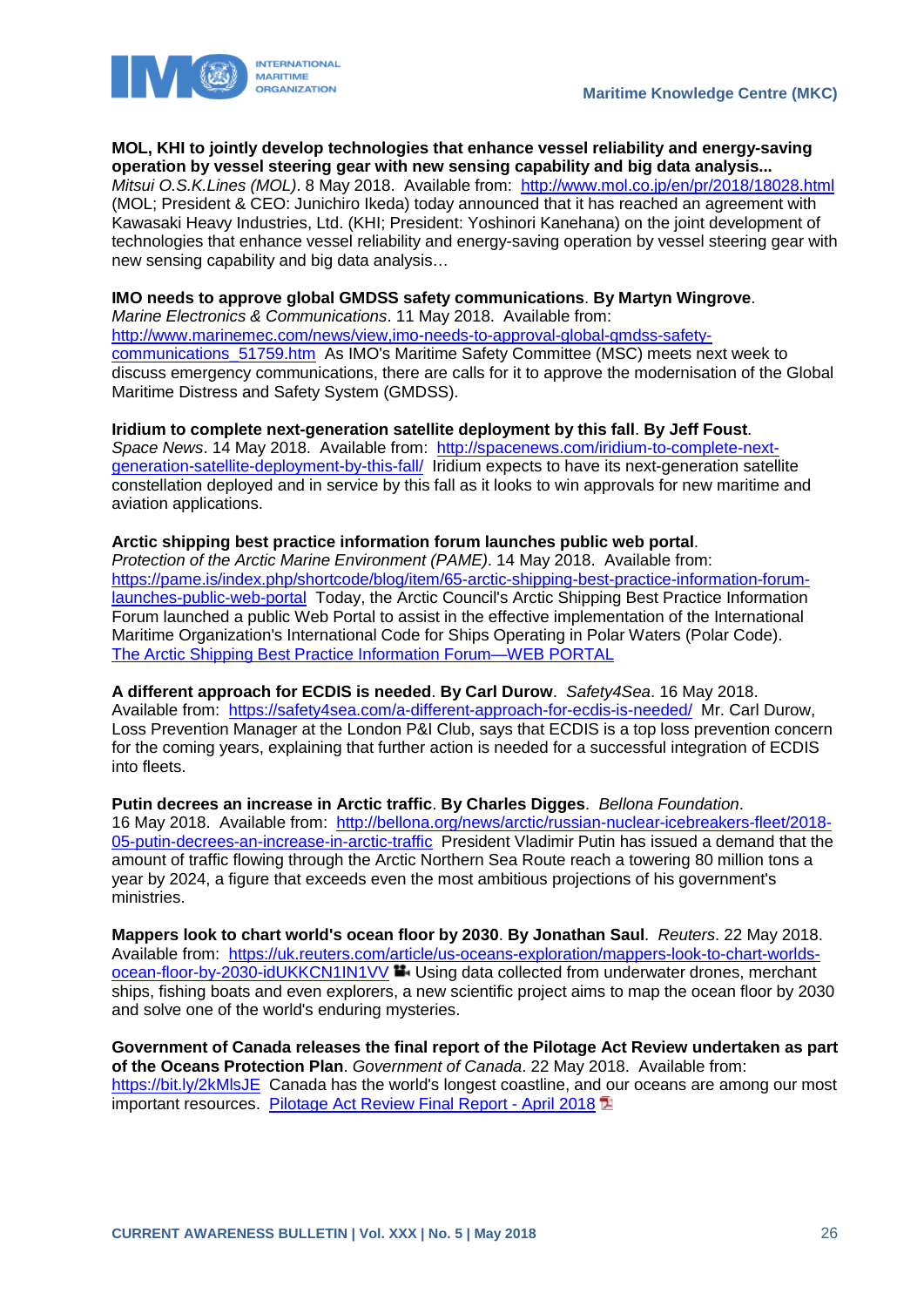

**Maritime embraces Galileo technology**. *European Commission*. 23 May 2018. Available from: [https://cordis.europa.eu/result/rcn/227895\\_en.html](https://cordis.europa.eu/result/rcn/227895_en.html) Combating irregular migration, human smuggling, piracy and other types of transnational crimes as well as increasing maritime traffic safety has become a high priority on Europe's maritime agenda.

**Amid ice melt, new shipping lanes are drawn up off Alaska**. **By Margaret Kriz Hobson**. *Scientific American*. 29 May 2018. Available from: [https://www.scientificamerican.com/article/amid](https://www.scientificamerican.com/article/amid-ice-melt-new-shipping-lanes-are-drawn-up-off-alaska/)[ice-melt-new-shipping-lanes-are-drawn-up-off-alaska/](https://www.scientificamerican.com/article/amid-ice-melt-new-shipping-lanes-are-drawn-up-off-alaska/) Early this month, the Colorado-based National Snow and Ice Data Center reported that winter sea ice levels in the Bering Sea had dropped to a record low level for this time of year.

### <span id="page-27-0"></span>*PIRACY*

**Pirates raid Ghanaian vessel in Keta; take 3 Korean nationals hostage**. *GhanaWeb*. **A new approach is needed to combat maritime threats says One Earth Future in Its latest report**. *One Earth Future*. 23 May 2018. Available from: [http://oneearthfuture.org/press](http://oneearthfuture.org/press-releases/oef-releases-2017-state-of-maritime-piracy-report)[releases/oef-releases-2017-state-of-maritime-piracy-report](http://oneearthfuture.org/press-releases/oef-releases-2017-state-of-maritime-piracy-report) **T** The number of piracy incidents doubled off the coast of East Africa in 2017 compared to 2016, according the annual State of Piracy report released today by One Earth Future' s Oceans Beyond Piracy program. [The State of Maritime Piracy 2017](http://oceansbeyondpiracy.org/reports/sop) **[Executive Summary](https://drive.google.com/file/d/1a8-cQJm49IxD9Sqv5Jp7WEZwoPCbgl8k/view) Executive** 

**Piracy: Human rights and wrongs**. *Maritime Executive*. 20 May 2018. Available from: <https://maritime-executive.com/article/piracy-human-rights-and-wrongs>Dr. Sofia Galani, Lecturer in Law at the University of Bristol and a Non-Executive Board of Advisors member of Human Rights at Sea gave a short interview on piracy to the Navigate Response, a global crisis communications network specializing in the international shipping, port and offshore industries.

# <span id="page-27-1"></span>*PORT STATE CONTROL*

**The Paris MoU agrees to focus on prevention of air pollution from ships**. *Paris MoU on Port State Control*. 14 May 2018. Available from: [https://www.parismou.org/paris-mou-agrees-focus](https://www.parismou.org/paris-mou-agrees-focus-prevention-air-pollution-ships)[prevention-air-pollution-ships](https://www.parismou.org/paris-mou-agrees-focus-prevention-air-pollution-ships) The Paris Memorandum of Understanding on Port State Control (Paris MoU) held its 51st Committee meeting in Cascais, Portugal, from the 7-11 May 2018.

**Paris MoU bans two Lebanese cargoships**. **By Gary Dixon**. *TradeWinds*. 2 May 2018. Available from: [http://www.tradewindsnews.com/drycargo/1483048/paris-mou-bans-two-lebanese](http://www.tradewindsnews.com/drycargo/1483048/paris-mou-bans-two-lebanese-cargoships)[cargoships](http://www.tradewindsnews.com/drycargo/1483048/paris-mou-bans-two-lebanese-cargoships) The Paris MoU port state organisation has barred two Lebanese vessels that clocked up 33 deficiencies between them.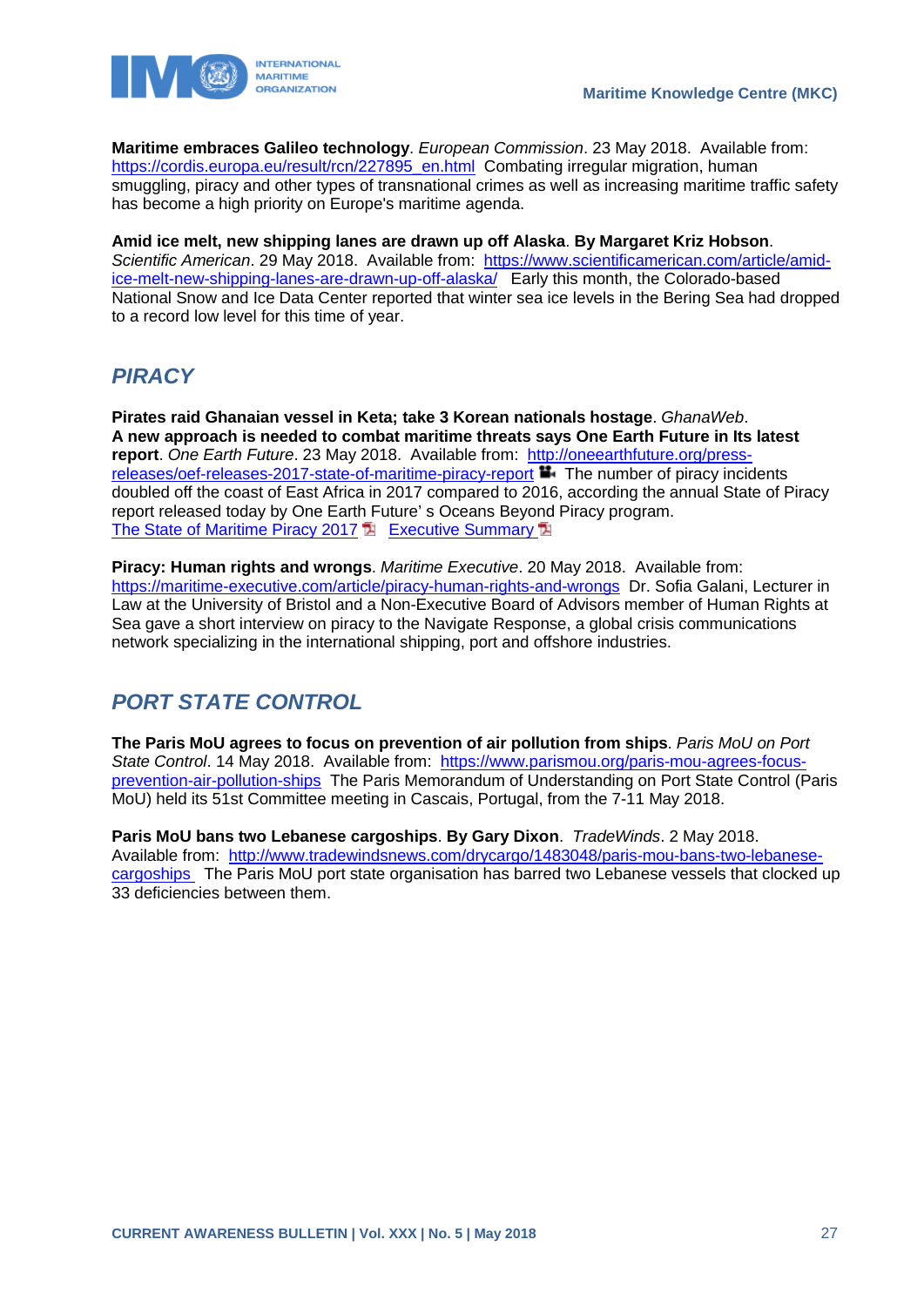

# <span id="page-28-0"></span>*PORTS & HARBOURS*

**How an unrecognised state's port deal could shift dynamics across the Horn**.

**By Bashir Ali**. *African Arguments*. 1 May 2018. Available from: [http://africanarguments.org/2018/05/01/how-an-unrecognised-states-port-deal-could-shift-dynamics](http://africanarguments.org/2018/05/01/how-an-unrecognised-states-port-deal-could-shift-dynamics-across-the-horn-berbera-port-dpworld-somaliland/)[across-the-horn-berbera-port-dpworld-somaliland/](http://africanarguments.org/2018/05/01/how-an-unrecognised-states-port-deal-could-shift-dynamics-across-the-horn-berbera-port-dpworld-somaliland/) Despite officially being banned from operating in Somalia this March, DP World is set to begin a project later this year that could have far-reaching implications for the region, both economically and politically.

**Cooperation and collaboration - the talk of the UAE maritime sector**. **By Elizabeth Bains**. *Seatrade Maritime News*. 2 May 2018. Available from: [http://www.seatrade](http://www.seatrade-maritime.com/news/middle-east-africa/cooperation-and-collaboration-the-talk-of-the-uae-maritime-sector.html)[maritime.com/news/middle-east-africa/cooperation-and-collaboration-the-talk-of-the-uae-maritime](http://www.seatrade-maritime.com/news/middle-east-africa/cooperation-and-collaboration-the-talk-of-the-uae-maritime-sector.html)[sector.html](http://www.seatrade-maritime.com/news/middle-east-africa/cooperation-and-collaboration-the-talk-of-the-uae-maritime-sector.html) The authority hopes to reduce the number of visits to its customer service centres by 80% by the end of the year through using electronic platforms to process transactions and queries more speedily and efficiently.

**'A new era for Limassol port'**. **By Andria Kades**. *Cyprus Mail*. 3 May 2018. Available from: <http://cyprus-mail.com/2018/05/03/a-new-era-for-limassol-port/>Limassol port serves as a model for what Cyprus can achieve as it is one of the largest projects of the island, President Nicos Anastasiades said on Thursday during the inauguration ceremony of the new passenger terminal.

**Stena Oil**. *Port of Frederikshavn*. 4 May 2018. Available from: [http://pof.dk/news-%281%29/stena](http://pof.dk/news-%281%29/stena-oil.aspx)[oil.aspx](http://pof.dk/news-%281%29/stena-oil.aspx) Stena Oil has signed an agreement to create a new marine fuel terminal in the Port of Frederikshavn.

**Abu Dhabi Ports in Dh4b deal with MSC Mediterranean Shipping Co**. *Gulf News (UAE)*. 7 May 2018. Available from: [https://gulfnews.com/business/sectors/shipping/abu-dhabi-ports-in](https://gulfnews.com/business/sectors/shipping/abu-dhabi-ports-in-dh4b-deal-with-msc-mediterranean-shipping-co-1.2217971)[dh4b-deal-with-msc-mediterranean-shipping-co-1.2217971](https://gulfnews.com/business/sectors/shipping/abu-dhabi-ports-in-dh4b-deal-with-msc-mediterranean-shipping-co-1.2217971) Abu Dhabi Ports has signed a 30-year concession agreement with MSC Mediterranean Shipping Company, a Swiss-based global transportation and logistics firm to establish a new container terminal at Khalifa Port with a total investment of Dh4 billion.

**Position of the European Sea Ports Organisation on the Commission's proposal on Port Reception Facilities**. *European Sea Ports Organisation (ESPO)*. 9 May 2018. Available from: <https://www.espo.be/views/position-of-the-european-sea-ports-organisation-on>ESPO welcomes in principle the new proposal on the revision of the Port Reception Facilities (PRF) Directive and its objective to build upon the substantial progress achieved under the existing Directive. **[ESPO Position Paper](https://www.espo.be/media/2018.05.09_PR_ESPO%20position%20paper%20on%20PRF.pdf)** 

**Energy transition: Port of Antwerp and Fluxys team up for CO2 capture**. *Port of Antwerp*. 9 May 2018. Available from: [http://www.portofantwerp.com/en/news/energy-transition-port-antwerp](http://www.portofantwerp.com/en/news/energy-transition-port-antwerp-and-fluxys-team-co2-capture)[and-fluxys-team-co2-capture](http://www.portofantwerp.com/en/news/energy-transition-port-antwerp-and-fluxys-team-co2-capture) The climate target of getting Belgian CO2 emissions 35% lower by 2030 is a formidable challenge.

**Italian port workers launch nation-wide strike**. *World Maritime News*. 11 May 2018. Available from: https://worldmaritimenews.com/archives/252581 The strike is lead by unions FILT CGIL, Fit Cisl and Uiltrasporti Nazionale, affiliates of the International Transport Workers' Federation (ITF) and Dockers' division of the European Transport Workers' Federation (ETF).

**First Silk Road train arrives at Port of Antwerp**. *Port of Antwerp*. 12 May 2018. Available from: <http://www.portofantwerp.com/en/news/first-silk-road-train-arrives-port-antwerp> The train is part of the 'Belt & Road Initiative' (BRI), the ambitious development programme of Chinese President Xi Jinping.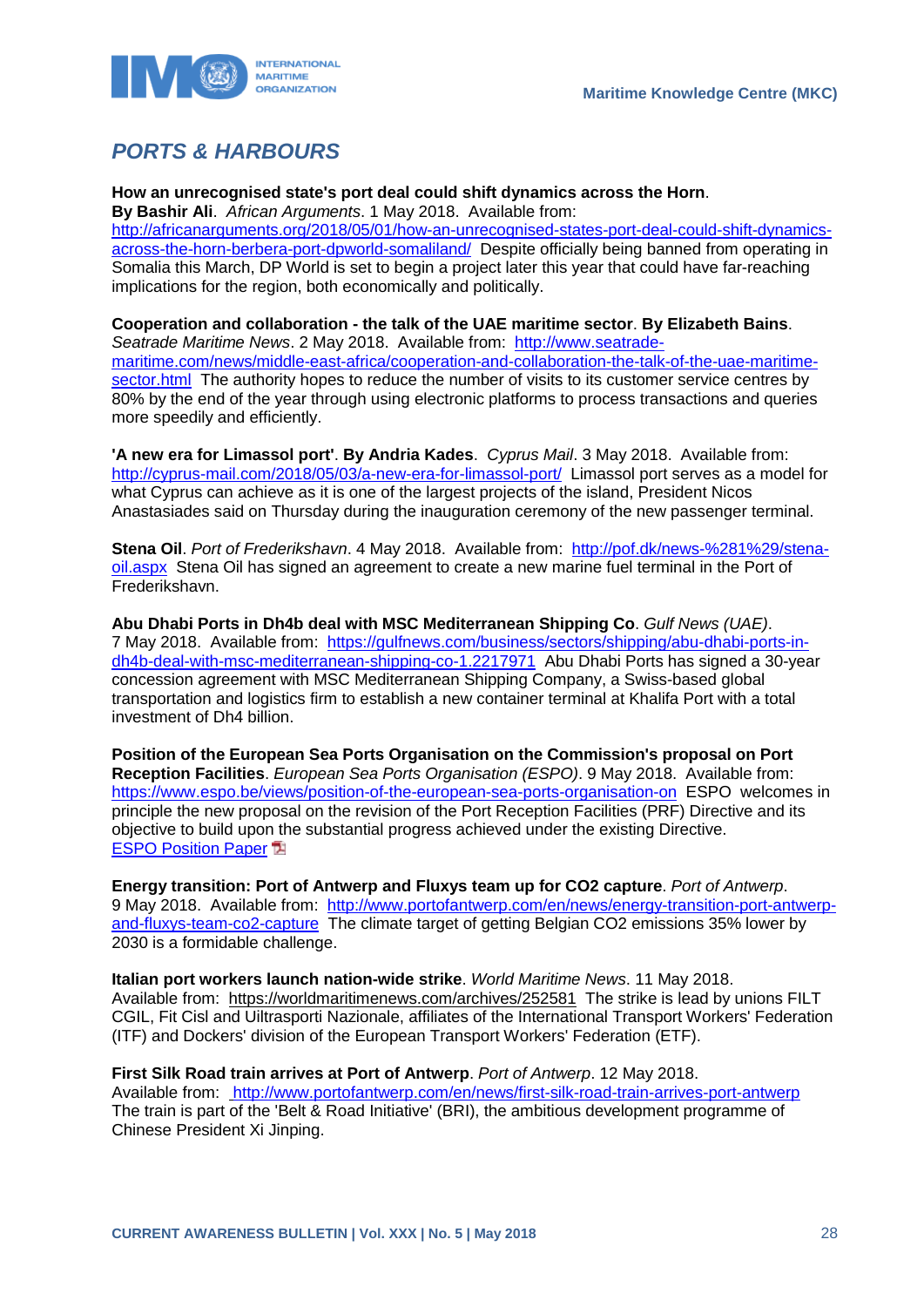

### **For Port of Vancouver, underestimating Pacific sea-level rises could come at a high price**.

**By Matthew McClearn**. *Globe and Mail (Canada)*. 14 May 2018. Available from: [https://www.theglobeandmail.com/canada/article-for-port-of-vancouver-underestimating-pacific-sea](https://www.theglobeandmail.com/canada/article-for-port-of-vancouver-underestimating-pacific-sea-level-rises-could/)[level-rises-could/](https://www.theglobeandmail.com/canada/article-for-port-of-vancouver-underestimating-pacific-sea-level-rises-could/) Roberts Bank defies that old adage about land - that they're not making any more of it.

### **Panama Canal records new milestone, welcomes the largest passenger ship to-date**.

*Panama Canal Authority*. 14 May 2018. Available from: [https://www.pancanal.com/eng/pr/press](https://www.pancanal.com/eng/pr/press-releases/2018/05/14/pr649.html)[releases/2018/05/14/pr649.html](https://www.pancanal.com/eng/pr/press-releases/2018/05/14/pr649.html) The Panama Canal today welcomed the *Norwegian Bliss*, the largest passenger vessel to ever transit the waterway.

### **Indonesia to open another eight seaports for international trade**. **By Vincent Wee**.

*Seatrade Maritime News*. 15 May 2018. Available from: [http://www.seatrade](http://www.seatrade-maritime.com/news/asia/indonesia-to-open-another-eight-seaports-for-international-trade.html)[maritime.com/news/asia/indonesia-to-open-another-eight-seaports-for-international-trade.html](http://www.seatrade-maritime.com/news/asia/indonesia-to-open-another-eight-seaports-for-international-trade.html) Transportation Ministry organization and human relations affairs division head, Gus Rional, was quoted as saying that the opening of more seaports for international trade would cut transportation costs for industry and help Indonesia's products become more competitive in the international market.

### **NSW Ports introduces Australia's first environmental incentive for shipping lines**.

*NSW Ports (Australia)*. 16 May 2018. Available from: [https://www.nswports.com.au/news/article/nsw-ports-introduces-australias-first-environmental](https://www.nswports.com.au/news/article/nsw-ports-introduces-australias-first-environmental-incentive-for-shipping-lines)[incentive-for-shipping-lines](https://www.nswports.com.au/news/article/nsw-ports-introduces-australias-first-environmental-incentive-for-shipping-lines)  $\blacksquare$ . NSW Ports will introduce an environmental incentive to apply to vessel related charges levied by NSW Ports at Port Botany and Port Kembla.

### **ABP Humber ports in trial scheme to recycle plastic pollution**. **By Marcus Hand**.

*Seatrade Maritime News*. 21 May 2018. Available from: [http://www.seatrade](http://www.seatrade-maritime.com/news/europe/abp-humber-ports-in-trial-scheme-to-recycle-plastic-pollution.html)[maritime.com/news/europe/abp-humber-ports-in-trial-scheme-to-recycle-plastic-pollution.html](http://www.seatrade-maritime.com/news/europe/abp-humber-ports-in-trial-scheme-to-recycle-plastic-pollution.html) With serious global concerns over the levels of plastic pollution in the oceans the two UK ports have been using floating machines, called the Waterwitch and Envirocat to clean the waters of the Humber.

### **Freight cost to soar as vessels attack rises at ports**. **By Yusuf Babalola**.

*Leadership (Nigeria)*. 21 May 2018. Available from: [https://leadership.ng/2018/05/21/freight-cost-to](https://leadership.ng/2018/05/21/freight-cost-to-soar-as-vessels-attack-rises-at-ports/)[soar-as-vessels-attack-rises-at-ports/](https://leadership.ng/2018/05/21/freight-cost-to-soar-as-vessels-attack-rises-at-ports/) Incessant attacks on vessels discharging while berthing at Nigerian terminals will attract additional \$200,000 in freight cost at the nation's seaport, LEADERSHIP investigation has shown.

#### **Hamburg loses further ground to north Europe rivals as it waits for deeper water**. **By Alexander Whiteman**. *The Loadstar*. 21 May 2018. Available from:

<https://theloadstar.co.uk/hamburg-loses-ground-north-europe-rivals-waits-deeper-water/> The port of Hamburg's inability to maximise ship loads is causing it to fall further behind neighbour container terminals in Northern Europe.

### **New Port of Rotterdam app cuts waiting time by 20%, reduces CO2 emissions**.

**By Vincent Wee**. *Seatrade Maritime News*. 23 May 2018. Available from: [http://www.seatrade](http://www.seatrade-maritime.com/news/europe/new-port-of-rotterdam-app-cuts-waiting-time-by-20-reduces-co2-emissions.html)[maritime.com/news/europe/new-port-of-rotterdam-app-cuts-waiting-time-by-20-reduces-co2](http://www.seatrade-maritime.com/news/europe/new-port-of-rotterdam-app-cuts-waiting-time-by-20-reduces-co2-emissions.html) [emissions.html](http://www.seatrade-maritime.com/news/europe/new-port-of-rotterdam-app-cuts-waiting-time-by-20-reduces-co2-emissions.html) The port said in a press release that the application enables more effective utilisation of capacity at its terminals, as well as the precise planning and coordination of a range of vessel services, including bunkering, servicing and maintenance and provisioning.

#### **Panama Canal paves way for 'Carbon Neutral' future**. **By Alexis Rodriguez**. *Safety4Sea*. 23 May 2018. Available from: [https://safety4sea.com/cm-panama-canal-paves-way-for-carbon-](https://safety4sea.com/cm-panama-canal-paves-way-for-carbon-neutral-future/)

[neutral-future/](https://safety4sea.com/cm-panama-canal-paves-way-for-carbon-neutral-future/) Mr. Alexis Rodriguez, Environmental Protection Specialist, Panama Canal, talks about Panama Canal's new tool to calculate carbon emissions as well as other initiatives that the Canal has adopted the last couple years with the aim to become a 'carbon neutral' entity and incentivize further the maritime industry reduce its carbon footprint.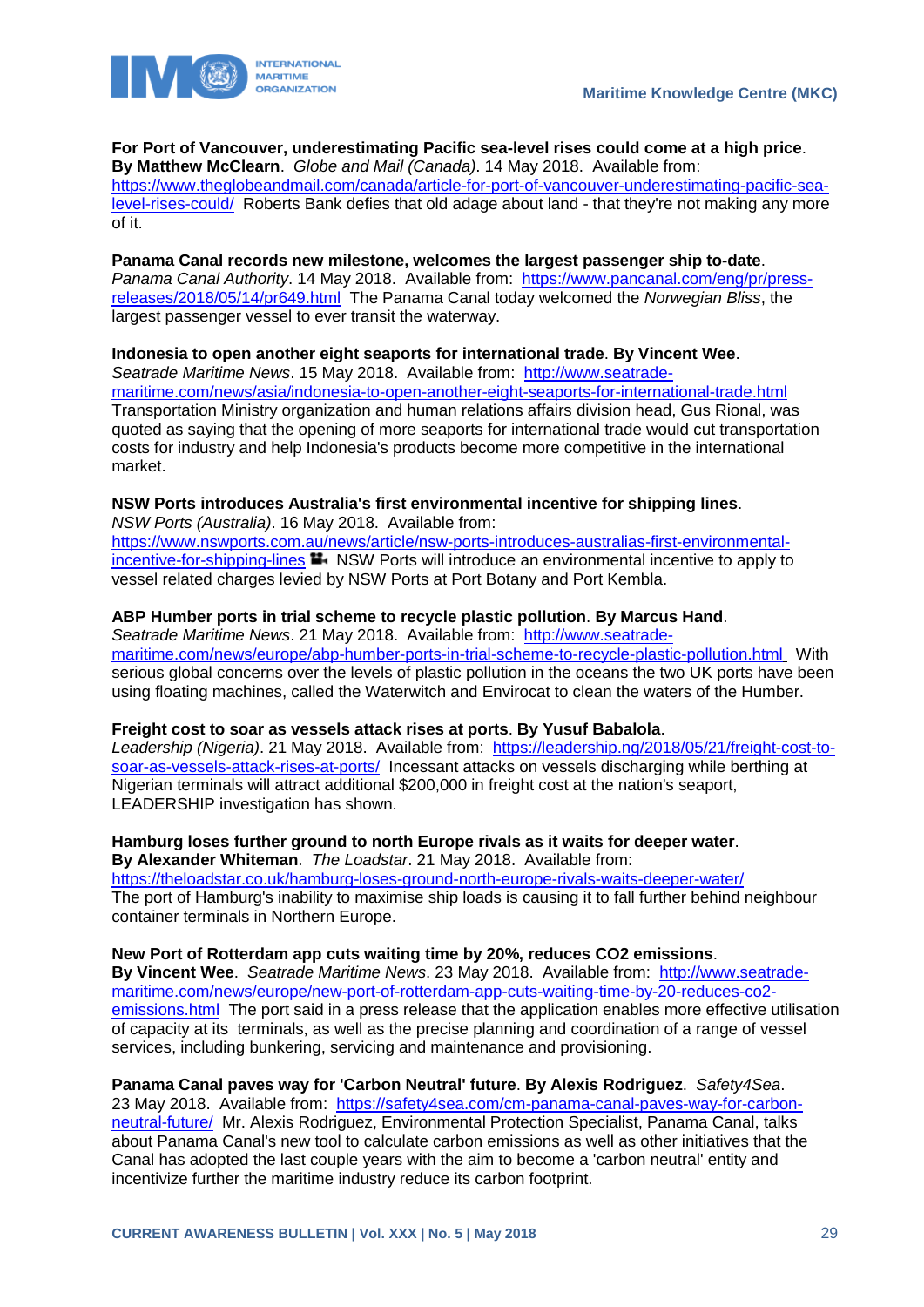### **Port of Oakland online shipping platform goes live**. *Port of Oakland*. 24 May 2018.

Available from: [https://www.portofoakland.com/press-releases/port-oakland-online-shipping](https://www.portofoakland.com/press-releases/port-oakland-online-shipping-platform-goes-live/)[platform-goes-live/](https://www.portofoakland.com/press-releases/port-oakland-online-shipping-platform-goes-live/) The Port said its new tech platform, called the Oakland Portal, would provide a single point of entry to seaport operations.

**Kalmar and Yara to develop world's first fully-digitalized and zero emission cargo solution for**  *Yara Birkeland*. *Kalmar*. 24 May 2018. Available from:

[https://www.kalmarglobal.com/pressroom/press\\_releases/2018/kalmar-and-yara-to-develop-worlds](https://www.kalmarglobal.com/pressroom/press_releases/2018/kalmar-and-yara-to-develop-worlds-first-fully-digitalized-and-zero-emission-cargo-solution-for-yara-birkeland--/)[first-fully-digitalized-and-zero-emission-cargo-solution-for-yara-birkeland--/](https://www.kalmarglobal.com/pressroom/press_releases/2018/kalmar-and-yara-to-develop-worlds-first-fully-digitalized-and-zero-emission-cargo-solution-for-yara-birkeland--/) Kalmar, part of Cargotec, and Yara have entered into an agreement in which Kalmar will deliver fully autonomous equipment, software and services for a unique, fully digitalised container handling solution at Yara's Porsgrunn facility in Norway.

**BPO sewage reception workshop in Helsinki**. *Baltic Ports Organization (BPO)*. 28 May 2018. Available from: <http://www.bpoports.com/bpo-sewage-reception-workshop-in-helsinki.html>The workshop opened with an overview to recent amendments to the MARPOL Annex IV, which designates the Baltic Sea as a Special Area for sewage, presented by Jorma Kämäräinen, representing the Finnish Transport Safety Agency (Trafi).

**The Port of Riga follows global trends and is ready to accept large ships**. *Freeport of Riga*. 28 May 2018. Available from: [http://www.rop.lv/en/news/6684-the-port-of-riga-follows-global-trends](http://www.rop.lv/en/news/6684-the-port-of-riga-follows-global-trends-and-is-ready-to-accept-large-ships.html)[and-is-ready-to-accept-large-ships.html](http://www.rop.lv/en/news/6684-the-port-of-riga-follows-global-trends-and-is-ready-to-accept-large-ships.html) Increasingly large ships are used in the segment of cargo shipments by sea.

**Port containerized throughput Ranking 2017**. *Economic Commission for Latin American and the Caribbean (ECLAC)*. 28 May 2018. Available from: [https://www.cepal.org/en/notes/port](https://www.cepal.org/en/notes/port-containerized-throughput-ranking-2017)[containerized-throughput-ranking-2017](https://www.cepal.org/en/notes/port-containerized-throughput-ranking-2017) The Infrastructure Services Unit of ECLAC updates every year its ranking of container port throughput, which shows the cargo volume in containers in 120 ports of the region, based on data obtained directly from port authorities and terminal operators.

**Cargo container throughput in region's ports rose 6.1% in 2017**. *Economic Commission for Latin American and the Caribbean (ECLAC)*. 28 May 2018. Available from: <https://www.cepal.org/en/pressreleases/cargo-container-throughput-regions-ports-rose-61-2017> The throughput of containerized cargo in the ports of Latin America and the Caribbean rose around 6.1% in 2017, according to data released today by ECLAC in its Maritime and Logistics Profile.

**Port River dredging to go ahead despite environmental concerns**. *ABC (Australia)*. 29 May 2018. Available from: [http://www.abc.net.au/news/2018-05-29/port-river-dredging-to-go](http://www.abc.net.au/news/2018-05-29/port-river-dredging-to-go-ahead-despite-environmental-concerns/9810570)[ahead-despite-environmental-concerns/9810570](http://www.abc.net.au/news/2018-05-29/port-river-dredging-to-go-ahead-despite-environmental-concerns/9810570) The controversial Flinders Ports plan involves removing 1.5 million cubic metres of material from the Outer Harbor shipping channel before being disposed 30 kilometres offshore.

**Vancouver-based program aimed at better understanding and managing the impact of shipping activities on at-risk whales wins Lloyd's List Environmental Award**. *Port of*  Vancouver. 29 May 2018. Available from: <https://bit.ly/2sCJ2gc>The Vancouver Fraser Port Authority-led Enhancing Cetacean Habitat and Observation (ECHO) Program received top honour in the environment category at this year's Lloyd's List Americas Awards gala.

**European shipowners support the proposal for better waste handling Port Reception Facilities**. *European Community Shipowners' Associations (ECSA)*. 29 May 2018. Available from: [http://www.ecsa.eu/news/european-shipowners-support-proposal-better-waste-handling-port](http://www.ecsa.eu/news/european-shipowners-support-proposal-better-waste-handling-port-reception-facilities)[reception-facilities](http://www.ecsa.eu/news/european-shipowners-support-proposal-better-waste-handling-port-reception-facilities) The recently published proposal for a new Directive on Port Reception Facilities is welcomed by ECSA, as it addresses major issues with the current system in place. **[Position Paper](http://www.ecsa.eu/sites/default/files/publications/FINAL%20ECSA%20Position%20Paper%20PRF%20Directive.pdf)**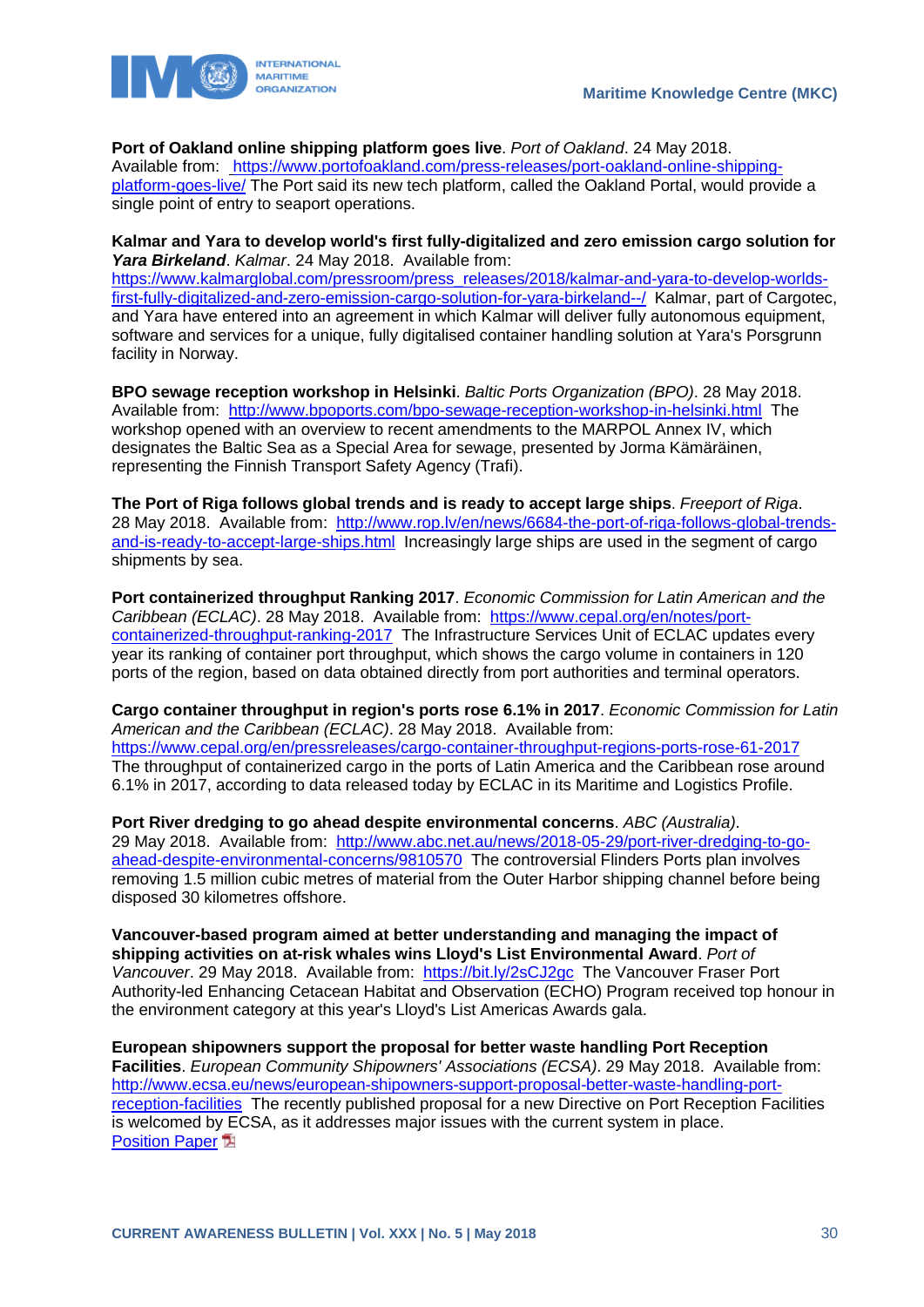



### **What the UK's biggest ports think could shape the port of tomorrow and boost trade**.

*Maritime UK*. 30 May 2018. Available from: [https://www.maritimeuk.org/platform-2050/what-uks](https://www.maritimeuk.org/platform-2050/what-uks-biggest-ports-think-could-shape-port-tomorrow-and-boost-trade/)[biggest-ports-think-could-shape-port-tomorrow-and-boost-trade/](https://www.maritimeuk.org/platform-2050/what-uks-biggest-ports-think-could-shape-port-tomorrow-and-boost-trade/) The results – summarised in the attached infographic – highlight a number of exciting developments in the digital and augmentation / automation areas to transform competitiveness and customer propositions. [Port 2050: What could shape the port of the future?](https://www.maritimeuk.org/documents/238/UKMPG_PORT_2050_SCREEN_002.pdf)

### <span id="page-31-0"></span>*REGULATIONS*

#### **MARPOL 2020: An opportunity for OPEC to reclaim market share**. **By Anna Nikitina**. *McKinsey & Company*. May 2018. Available from:

[https://www.mckinseyenergyinsights.com/insights/marpol-2020-an-opportunity-for-opec-to-reclaim](https://www.mckinseyenergyinsights.com/insights/marpol-2020-an-opportunity-for-opec-to-reclaim-market-share/)[market-share/](https://www.mckinseyenergyinsights.com/insights/marpol-2020-an-opportunity-for-opec-to-reclaim-market-share/) New MARPOL (International Convention for the Prevention of Pollution from Ships) limits on sulfur content in marine fuels starting in 2020 could result in 1-1.8MMb/d of additional refinery runs to produce higher volumes of marine gasoil.

**2020 Sulphur cap: Likely teething troubles**. *World Maritime News*. 7 May 2018. Available from: <https://worldmaritimenews.com/archives/252109/2020-sulphur-cap-likely-teething-troubles/>In less than two years, all ships trading outside of sulphur Emission Control Areas (ECAs) will be required to use fuel with a sulphur content of up to 0.5 pct, a considerable reduction from the currently permitted maximum of 3.5 pct.

### **"Time is fast running out" for Global Sulphur Cap says ICS Chairman**.

*International Chamber of Shipping (ICS)*. 8 May 2018. Available from: <https://bit.ly/2ruLa8i> "Time is fast running out" for implementation by IMO Member States of the 0.5% global sulphur in fuel cap by 1 January 2020, says Esben Poulsson, Chairman of the International Chamber of Shipping (ICS). [The global sulphur cap is coming](http://www.ics-shipping.org/docs/default-source/key-issues-2018/the-global-sulphur-cap-is-coming.pdf) **E** 

**Asian shipowners call for level playing field when sulphur cap kicks in**. *Splash 247.com*. 16 May 2018. Available from: [https://splash247.com/asian-shipowners-call-level-playing-field](https://splash247.com/asian-shipowners-call-level-playing-field-sulphur-cap-kicks/)[sulphur-cap-kicks/](https://splash247.com/asian-shipowners-call-level-playing-field-sulphur-cap-kicks/) The influential Asian Shipowners' Association (ASA) yesterday backed the IMO decision to implement a 0.50% sulphur cap on marine fuel with effect from January 1 2020.

### **How cutting carbon offers a competitive advantage to shipping companies**.

*Hellenic Shipping News*. 16 May 2018. Available from: [https://www.hellenicshippingnews.com/how](https://www.hellenicshippingnews.com/how-cutting-carbon-offers-a-competitive-advantage-to-shipping-companies/)[cutting-carbon-offers-a-competitive-advantage-to-shipping-companies/](https://www.hellenicshippingnews.com/how-cutting-carbon-offers-a-competitive-advantage-to-shipping-companies/) International shipping carries around 90 percent of world trade and produces about 2.3 percent of global greenhouse gas emissions.

**'Sulphur cap chaos in 2020' warn world's shipowners**. *International Chamber of Shipping (ICS)*. 21 May 2018. Available from: [http://www.ics-shipping.org/news/press-releases/2018/05/21/'sulphur](http://www.ics-shipping.org/news/press-releases/2018/05/21/)[cap-chaos-in-2020'-warn-world-s-shipowners](http://www.ics-shipping.org/news/press-releases/2018/05/21/) The International Chamber of Shipping (ICS) fears 'chaos and confusion' unless the UN International Maritime Organization (IMO) urgently resolves some serious issues concerning the successful implementation of the 0.5 percent sulphur in marine fuel cap, which is scheduled to come into effect globally overnight on 1 January 2020.

### **How are cruise operators preparing for the IMO sulphur cap? By Joe Baker**.

*Ship-Technology.Com*. 21 May 2018. Available from: [https://www.ship](https://www.ship-technology.com/features/cruise-operators-preparing-imo-sulphur-cap/)[technology.com/features/cruise-operators-preparing-imo-sulphur-cap/](https://www.ship-technology.com/features/cruise-operators-preparing-imo-sulphur-cap/) Since the International Maritime Organisation (IMO) announced its global cap on sulphur emissions in 2016, the cruise industry has come under increasing scrutiny for its less-than-stellar environmental record.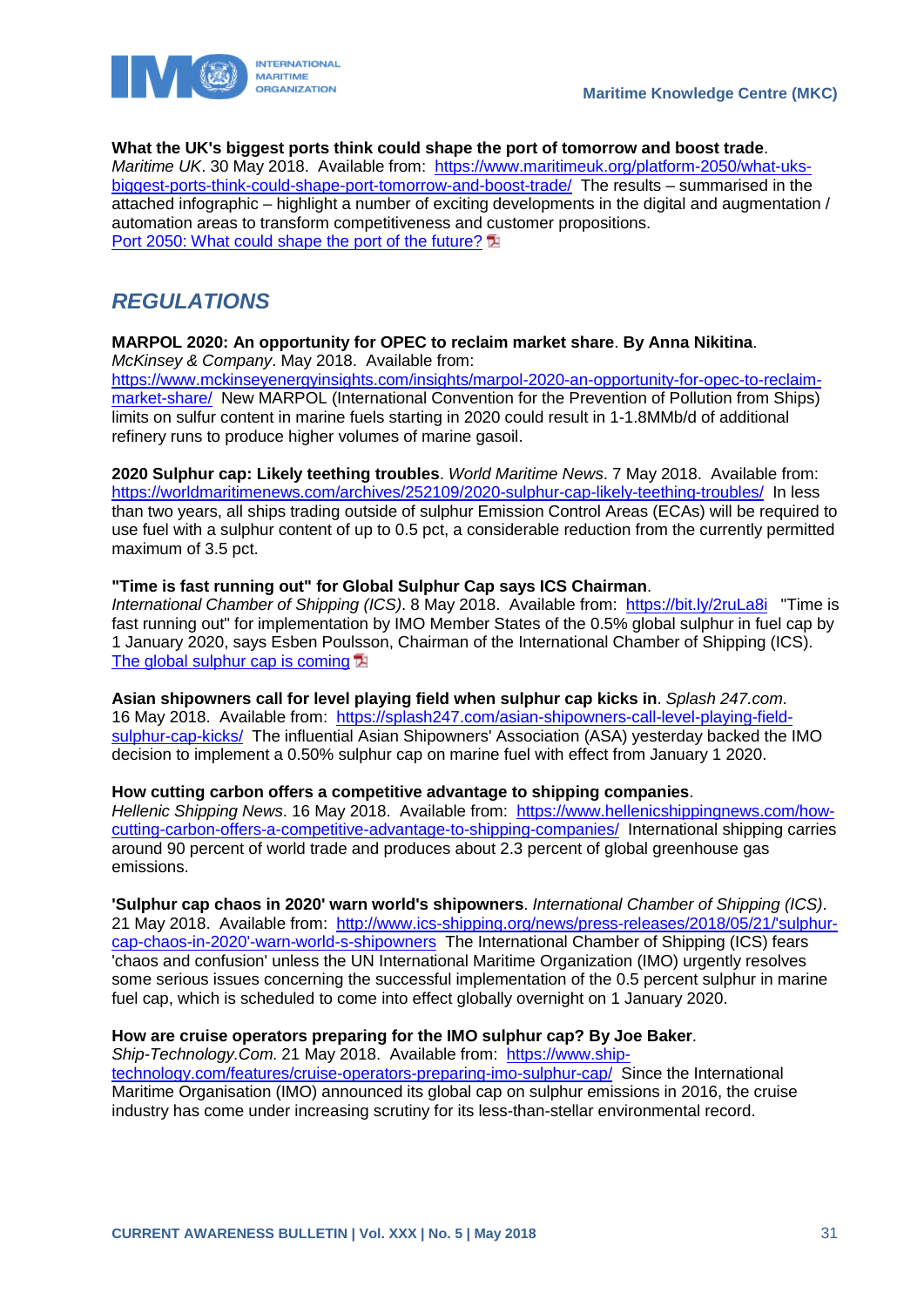

### **IMO2020: Shipowners should stop worrying about long term viability of scrubbers, says Kassinger**. *Ship & Bunker*. 21 May 2018. Available from:

[https://shipandbunker.com/news/world/645548-imo2020-shipowners-should-stop-worrying-about](https://shipandbunker.com/news/world/645548-imo2020-shipowners-should-stop-worrying-about-long-term-viability-of-scrubbers-says-kassinger)[long-term-viability-of-scrubbers-says-kassinger](https://shipandbunker.com/news/world/645548-imo2020-shipowners-should-stop-worrying-about-long-term-viability-of-scrubbers-says-kassinger) An ongoing lack of enthusiasm for marine scrubbing technology is continuing to baffle experts, who say the industry should stop worrying about the technology's long term viability.

#### **Lawyer warns of risk of ballast water falsification**. **By Niklas Krigslund**. *ShippingWatch*. 22 May 2018. Available from:<https://shippingwatch.com/secure/carriers/article10587366.ece> A lawyer with extensive experience in environmental matters warns there is a risk of falsification of ballast water records unless shipowners get a better handle on the rules in the US.

### **ABS evaluation demonstrates feasibility of LPG as fuel strategy for Dorian LPG**.

*ABS (American Bureau of Shipping)*. 23 May 2018. Available from: <https://ww2.eagle.org/en/news/press-room/abs-demonstrates-feasibility-lpg-fuel-strategy-dorian.html> ABS completed an in-depth techno-economic evaluation commissioned by Dorian LPG, evaluating compliance options for impending global sulfur cap requirements.

**ExxonMobil issues guidance for switching to low sulphur fuel**. *Exxon Mobil Corporation*. 24 May 2018. Available from: [https://www.exxonmobil.com/en/marine/technicalresource/news](https://www.exxonmobil.com/en/marine/technicalresource/news-resources/low-sulphur-fuel-guidance)[resources/low-sulphur-fuel-guidance](https://www.exxonmobil.com/en/marine/technicalresource/news-resources/low-sulphur-fuel-guidance) The fuels landscape is set to dramatically change when the International Maritime Organization's (IMO) 0.5% sulphur cap comes into force on 1 January 2020.

### **IMO2020 Analysis: Cheap fuel oil in 2020 will not guarantee cheap HSFO bunkers**. *Ship & Bunker*. 30 May 2018. Available from: [https://shipandbunker.com/news/world/808170](https://shipandbunker.com/news/world/808170-imo2020-analysis-cheap-fuel-oil-in-2020-will-not-guarantee-cheap-hsfo-bunkers) [imo2020-analysis-cheap-fuel-oil-in-2020-will-not-guarantee-cheap-hsfo-bunkers](https://shipandbunker.com/news/world/808170-imo2020-analysis-cheap-fuel-oil-in-2020-will-not-guarantee-cheap-hsfo-bunkers) Conventional thinking suggests that the IMO2020 rule will cause the price of fuel oil to plummet, dragging down the price of HSFO bunkers with it.

## <span id="page-32-0"></span>*SEAFARERS*

**Participation of Karmenu Vella, Member of the EC, in the Seafood Expo Global 2018: panel discussion**. *European Commission*. 25 April 2018. Available from: https://ec.europa.eu/avservices/video/player.cfm?sitelang=en&ref=1154378 Panel debate: "The EU and the social dimension of fisheries".

**Risks and Rights: New video aims to empower migrant workers in Thai fishing industry**. *International Organization for Migration (IOM)*. 1 May 2018. Available from: [https://www.iom.int/news/risks-and-rights-new-video-aims-empower-migrant-workers-thai-fishing](https://www.iom.int/news/risks-and-rights-new-video-aims-empower-migrant-workers-thai-fishing-industry)[industry](https://www.iom.int/news/risks-and-rights-new-video-aims-empower-migrant-workers-thai-fishing-industry) IOM X - a joint initiative between IOM and USAID - and the ILO Ship to Shore Rights Project - funded by the European Union - today premiered the video, Real Life of Fishers, which provides migrant workers in the Thai fishing sector with information on their rights and recourse. [The Real Life of Fishing Labour](http://iomx.org/FishingLabour/)

**ITF: MLC enters 'new chapter' for seafarers' rights**. *Hellenic Shipping News*. 1 May 2018. Available from: [https://www.hellenicshippingnews.com/itf-mlc-enters-new-chapter-for-seafarers](https://www.hellenicshippingnews.com/itf-mlc-enters-new-chapter-for-seafarers-rights/)[rights/](https://www.hellenicshippingnews.com/itf-mlc-enters-new-chapter-for-seafarers-rights/) The ITF has welcomed the positive outcome of the third meeting of the Special Tripartite Committee of the ILO (International Labour Organization) in Geneva.

**A conversation with Michelle Boyama, Master for cruise ship** *Moresby Chief* **in Papua New Guinea**. *Pacific Community (SPC)*. 2 May 2018. Available from: [http://www.spc.int/blog/a](http://www.spc.int/blog/a-conversation-with-michelle-boyama-master-for-cruise-ship-moresby-chief-in-papua-new-guinea/)[conversation-with-michelle-boyama-master-for-cruise-ship-moresby-chief-in-papua-new-guinea/](http://www.spc.int/blog/a-conversation-with-michelle-boyama-master-for-cruise-ship-moresby-chief-in-papua-new-guinea/) Meet 31-year-old Michelle Boyama, Master for cruise ship *Moresby Chief* in Papua New Guinea.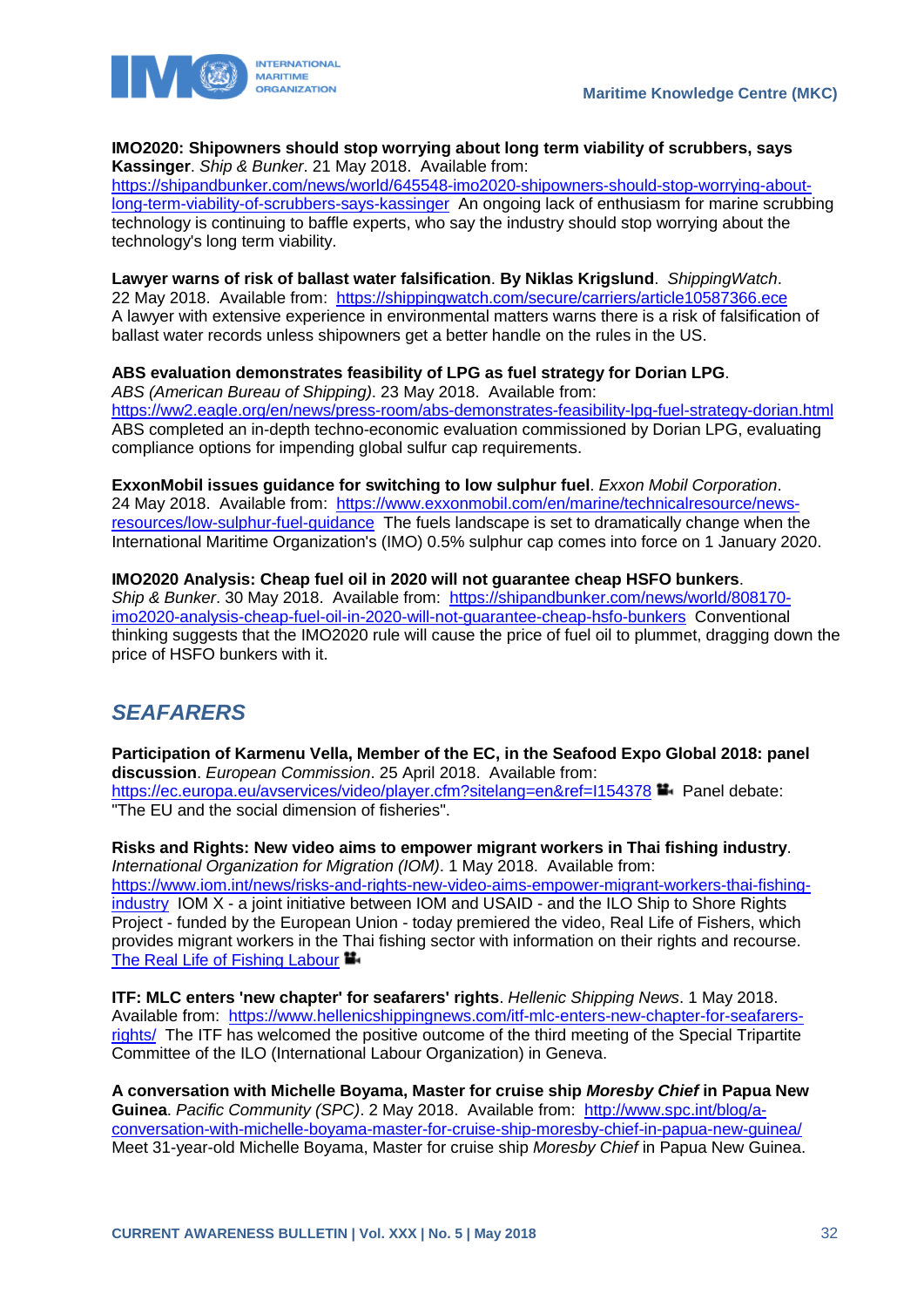

**Liverpool focuses on cruise ship crew welfare**. *Maritime Executive*. 3 May 2018. Available from: <https://maritime-executive.com/article/liverpool-focuses-on-cruise-ship-crew-welfare>Maritime charity Liverpool Seafarers Centre has struck a deal to provide support to thousands of cruise ship crew for the third successive year at a special base at Liverpool Cruise Terminal.

**Panama to investigate ACP's treatment of tug captains**. *World Maritime News*. 11 May 2018. Available from: <https://worldmaritimenews.com/archives/252575>The Autoridad Nacional de Transparencia Internacional (ANTAI), in charge with investigating ethics violations and corruption, will look into the tugboat captains protesting forced overtime, unilateral manning cuts and other safety concerns.

**Crew a gray area for insurance claims**. *Maritime Executive*. 16 May 2018. Available from: <https://www.maritime-executive.com/article/crew-a-gray-area-for-insurance-claims>Who are the crew?" and "what are wages?" are just some of the areas of marine claims "shaded in gray," says Willum Richards, chairman of the Association of Average Adjusters, those who apportion liability for loss after marine casualties.

**UAE commits to protecting seafarers in signing of historic memorandum with the ITF**. *International Transport Workers' Federation (ITF)*. 17 May 2018. Available from: [http://www.itfglobal.org/en/news-events/press-releases/2018/may/uae-commits-to-protecting](http://www.itfglobal.org/en/news-events/press-releases/2018/may/uae-commits-to-protecting-seafarers-in-signing-of-historic-memorandum-with-the-itf/)[seafarers-in-signing-of-historic-memorandum-with-the-itf/](http://www.itfglobal.org/en/news-events/press-releases/2018/may/uae-commits-to-protecting-seafarers-in-signing-of-historic-memorandum-with-the-itf/) On signing the memorandum at the International Maritime Organisation (IMO) in London, ITF general secretary Stephen Cotton said: "We at the ITF are committed to ensuring seafarers are protected all around the world.

**Mission provides vital service for abandoned 'ghost ships' of the UAE**. **By Nick Webster**. *The National (United Arab Emirates)*. 20 May 2018. Available from: <https://bit.ly/2xSFyvn> Ghost ships with an unseen workforce of hundreds of seafarers are anchored off the UAE coast - lost at sea for years due to complex legal disputes or cash flow crises.

**Somali fishermen struggle to compete with foreign vessels**. *Voice of America*. 20 May 2018. Available from: [https://www.voanews.com/a/somali-fishermen-struggle-compete-foreign](https://www.voanews.com/a/somali-fishermen-struggle-compete-foreign-vessels/4400935.html)[vessels/4400935.html](https://www.voanews.com/a/somali-fishermen-struggle-compete-foreign-vessels/4400935.html) **B** Despite having some of the richest waters in Africa, Somalia's fishing industry faces many challenges.

**Seafarers - front-line environmental guardians**. *Fair Pay at Sea*. 20 May 2018. Available from: <http://fairpayatsea.org/uncategorized/seafarers-front-line-environmental-guardians/>The importance of oceans to human life is the stuff of primary school lessons.

**Seafarers count in ethical purchasing decisions**. **By Mark Dickinson**. *Maritime Executive*. 22 May 2018. Available from: [https://www.maritime-executive.com/editorials/seafarers-count-in](https://www.maritime-executive.com/editorials/seafarers-count-in-ethical-purchasing-decisions)[ethical-purchasing-decisions](https://www.maritime-executive.com/editorials/seafarers-count-in-ethical-purchasing-decisions) Crewing the world's roughly 52,000 ships are approximately 1,647,000 seafarers many of whom work dizzyingly long hours, in dangerous conditions, and for far too many, in return for a pittance.

**Abandoned, unpaid crew supported through ISWAN's Regional Programme**.

*International Seafarers' Welfare and Assistance Network (ISWAN)*. 22 May 2018. Available from: [http://seafarerswelfare.org/news-and-media/latest-news/abandoned-unpaid-crew-supported-through](http://seafarerswelfare.org/news-and-media/latest-news/abandoned-unpaid-crew-supported-through-iswans-regional-programme)[iswans-regional-programme](http://seafarerswelfare.org/news-and-media/latest-news/abandoned-unpaid-crew-supported-through-iswans-regional-programme) When seven Bangladeshi seafarers were forcefully removed from their vessel and abandoned without pay, our Regional Representative in Nigeria was there to assist and support them.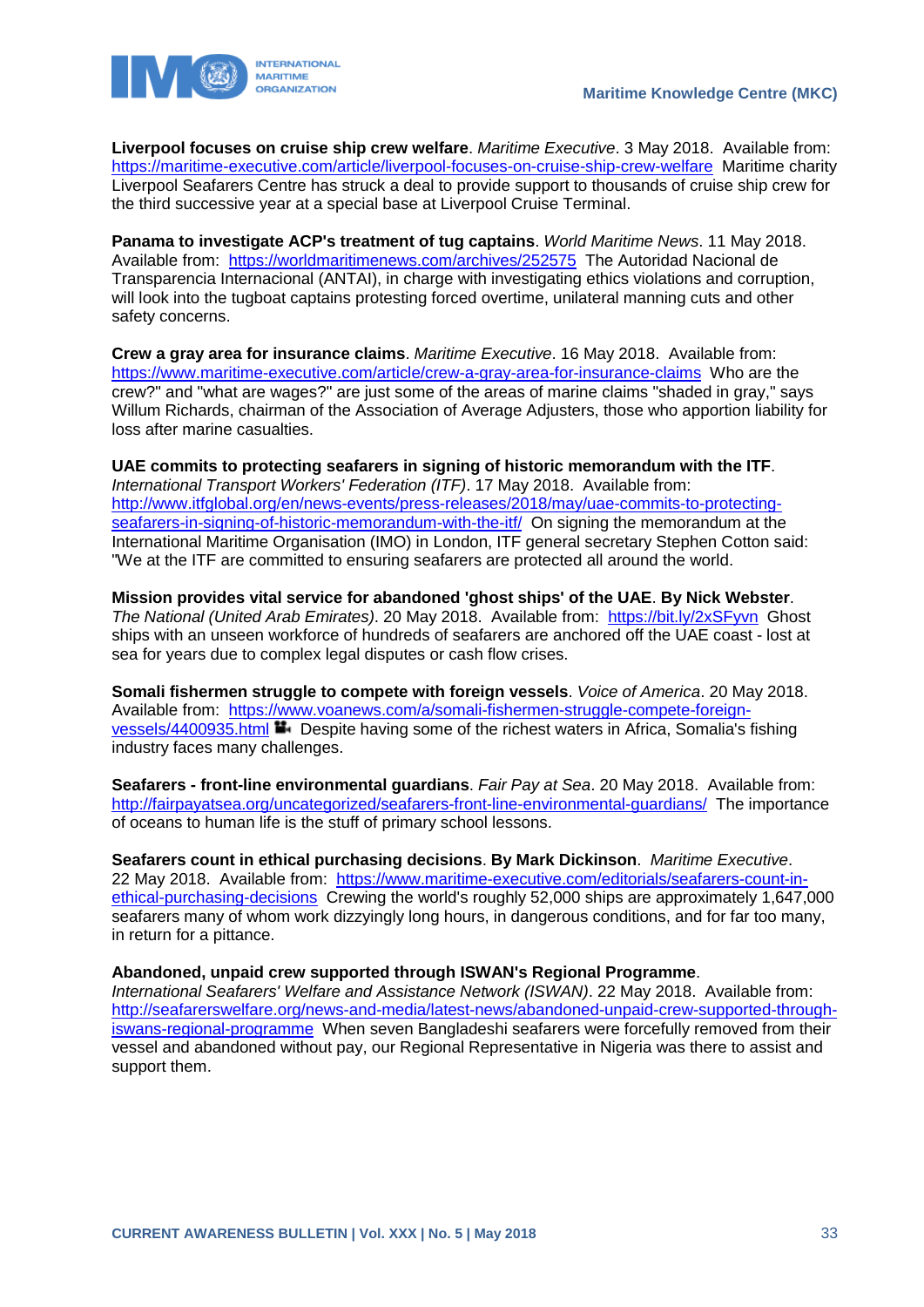



**Live Animal Export: Seafarer ethics, morals, bravery and honour**. **By Lynn Simpson**. *Splash 247.com*. 29 May 2018. Available from: [https://splash247.com/live-animal-export-seafarer](https://splash247.com/live-animal-export-seafarer-ethics-morals-bravery-honour/)[ethics-morals-bravery-honour/](https://splash247.com/live-animal-export-seafarer-ethics-morals-bravery-honour/) Fazal Ullah is a man that any decent person on the planet should be proud of.

**POEA suspends manning agency**. **By William Depasupil**. *Manila Times*. 29 May 2018. Available from: <http://www.manilatimes.net/poea-suspends-manning-agency/401805/>The Philippine Overseas Employment Administration (POEA) has suspended the operations of Trioceanic Manning and Shipping Inc.

# <span id="page-34-0"></span>*SEARCH & RESCUE*

**MCA and RNLI test drones in real-life search and rescue scenarios**. *UK Maritime & Coastguard Agency*. 2 May 2018. Available from: [https://www.gov.uk/government/news/mca-and-rnli-test](https://www.gov.uk/government/news/mca-and-rnli-test-drones-in-real-life-search-and-rescue-scenarios)[drones-in-real-life-search-and-rescue-scenarios](https://www.gov.uk/government/news/mca-and-rnli-test-drones-in-real-life-search-and-rescue-scenarios)  $\blacksquare$  A week-long event took place along a stretch of coastline at St Athan, Wales, with a selection of drones being used in four different search and rescue scenarios to explore how they could be used to help save lives in the future.

# <span id="page-34-1"></span>*SHIP RECYLING*

**Pakistan: Shipbreaking workers win union rights**. *IndustriALL Global Union*. 2 May 2018. Available from: [http://www.industriall-union.org/pakistan-shipbreaking-downstrem-industry-workers](http://www.industriall-union.org/pakistan-shipbreaking-downstrem-industry-workers-win-union-rights)[win-union-rights](http://www.industriall-union.org/pakistan-shipbreaking-downstrem-industry-workers-win-union-rights) The re-rolling mills downstream from Gadani shipbreaking yard use the steel recovered from dismantled ships.

**Markets - Recycling - Pakistan re-opens for tankers**. *Tanker Operator*. 4 May 2018. Available from: [http://www.tankeroperator.com/news/markets--recycling---pakistan-re-opens-for](http://www.tankeroperator.com/news/markets--recycling---pakistan-re-opens-for-tankers/9662.aspx)[tankers/9662.aspx](http://www.tankeroperator.com/news/markets--recycling---pakistan-re-opens-for-tankers/9662.aspx) Last week, the long awaited news that the Pakistanis would allow tankers back on its beaches, finally came to fruition.

**Shipping's financiers turning the tide on shipbreaking practices**. **By Jonathan Saul and Simon Jessop**. *Reuters*. 15 May 2018. Available from: <https://reut.rs/2M7ixb5> The shipping industry has long been criticised by campaigners for allowing vessels to be broken up on beaches, endangering workers and polluting the sea and sand. Ship scrapping under scrutiny. [Ship scrapping under scrutiny -](http://fingfx.thomsonreuters.com/gfx/rngs/SHIPPING-INVESTMENT-SCRAPPING/010061982P1/SHIPPING-INVESTMENT-SCRAPPING.jpg) Infographic

**Feature: Shipping sector M&As, economic growth cut vessel arrests in Singapore**. **By Sameer C.Mohindru and Esther Ng** . *S&P Global Platts*. 21 May 2018. Available from: [https://www.platts.com/latest-news/shipping/singapore/feature-shipping-sector-mampas-economic](https://www.platts.com/latest-news/shipping/singapore/feature-shipping-sector-mampas-economic-growth-27983737)[growth-27983737](https://www.platts.com/latest-news/shipping/singapore/feature-shipping-sector-mampas-economic-growth-27983737) The number of shipping vessels arrested in Singapore hit a multi-year low in 2017 thanks to consolidation in the industry, greater credit scrutiny, and a pick-up in global economic growth, trade sources said Monday.

**Increased transparency in ship recycling aims to raise standards**. **By Paul Stuart-Smith**. *Fairplay*. 24 May 2018. Available from: [https://fairplay.ihs.com/safety](https://fairplay.ihs.com/safety-regulation/article/4301906/increased-transparency-in-ship-recycling-aims-to-raise-standards)[regulation/article/4301906/increased-transparency-in-ship-recycling-aims-to-raise-standards](https://fairplay.ihs.com/safety-regulation/article/4301906/increased-transparency-in-ship-recycling-aims-to-raise-standards)  The Sustainable Shipping Initiative (SSI), a non-profit organisation of leading companies drawn from across the maritime industry, is building renewed momentum in pursuit of its goal of steering the industry towards a sustainable future – socially, economically, and environmentally – by 2040.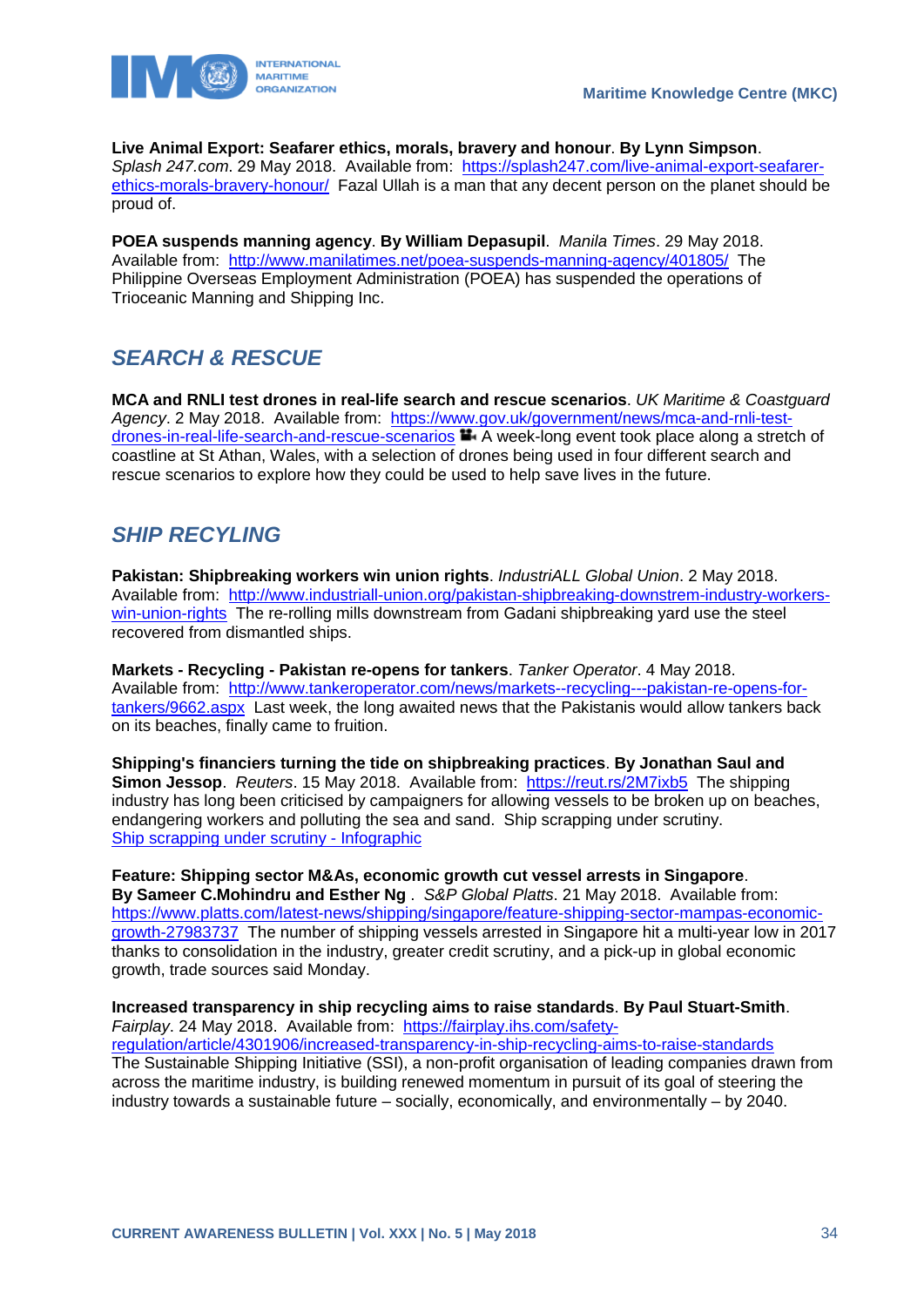

### **Managing HSE at Alang Ship Recycling Yards**. **By Kanu Priya Jain and Anand Hiremath**.

*Maritime Executive*. 27 May 2018. Available from: [https://www.maritime-](https://www.maritime-executive.com/editorials/managing-hse-at-alang-ship-recycling-yards#gs.6ZqNn94)

[executive.com/editorials/managing-hse-at-alang-ship-recycling-yards#gs.6ZqNn94](https://www.maritime-executive.com/editorials/managing-hse-at-alang-ship-recycling-yards#gs.6ZqNn94) Fundamentally, the ship recycling activity is environmentally conscious and supports sustainability as it reduces the need to mine virgin metal ore.

#### **ISRA: China's ship recycling plans a 'major step back' for the industry**. *Safety4Sea*.

29 May 2018. Available from: [https://safety4sea.com/isra-chinas-ship-recycling-plans-a-major-step](https://safety4sea.com/isra-chinas-ship-recycling-plans-a-major-step-back-for-the-industry/)[back-for-the-industry/](https://safety4sea.com/isra-chinas-ship-recycling-plans-a-major-step-back-for-the-industry/) As explained Chinese ship recycling facilities have been significantly upgraded since the IMO started to discuss Ship Recycling regulations, which made these yards the first in the world to recycle ships at the highest standards available on Health, Safety and Environment.

### <span id="page-35-0"></span>*SHIPBUILDING & SHIPREPAIR*

### **Enhanced maritime eco-friendly rules make shipbuilders smile**. **By Nam Hyun-woo**.

*Korea Times*. 6 May 2018. Available from: [http://m.koreatimes.co.kr/phone/news/view.jsp?req\\_newsidx=248460](http://m.koreatimes.co.kr/phone/news/view.jsp?req_newsidx=248460) For the past several years, Korea's shipbuilding industry has been branded as a pariah in the country's economy, losing its previous status as the country's growth driver.

### **Specialized ships on the shipbuilding "Menu"**. **By Nikos Roussanoglou**.

*Hellenic Shipping News*. 9 May 2018. Available from: <https://www.hellenicshippingnews.com/specialized-ships-on-the-shipbuilding-menu/>Newbuilding ordering activity has shifted towards more specialized vessels according to shipbroker reports this week.

### **Huntington Ingalls Industries Partners with 3D Systems to accelerate adoption of 3-D printing in naval shipbuilding**. *Huntington Ingalls Industries*. 10 May 2018. Available from: <http://newsroom.huntingtoningalls.com/releases/3d-printing-in-naval-shipbuilding>Huntington Ingalls Industries (NYSE:HII) announced today that its Newport News Shipbuilding division has partnered with 3D Systems to develop additive manufacturing technologies expected to accelerate the adoption of metal 3-D printing in the naval shipbuilding industry.

**Swedish owners raise bar in environmental tanker design**. **By David Tinsley**. *The Motorship*. 22 May 2018. Available from: [http://www.motorship.com/news101/ships-and-shipyards/swedish](http://www.motorship.com/news101/ships-and-shipyards/swedish-owners-raise-bar-in-environmental-tanker-design)[owners-raise-bar-in-environmental-tanker-design](http://www.motorship.com/news101/ships-and-shipyards/swedish-owners-raise-bar-in-environmental-tanker-design) Representing the opening phase in a major investment in environmentally-advanced product tankers by a league of Swedish owners, the 18,200dwt *Fure Vinga* left her Chinese builder during early April to begin a positioning voyage to Europe.

### **Several ships being launched to feed Arctic cruise boom**. **By Thomas Nilsen**.

*Radio Canada International (RCI)*. 22 May 2018. Available from: [http://www.rcinet.ca/eye-on-the](http://www.rcinet.ca/eye-on-the-arctic/2018/05/22/cruise-arctic-north-tourism-sea/)[arctic/2018/05/22/cruise-arctic-north-tourism-sea/](http://www.rcinet.ca/eye-on-the-arctic/2018/05/22/cruise-arctic-north-tourism-sea/) Different drawings of new ships in ice covered waters: The front page of the 127-page 2018 Expedition Market Report published by Cruise Industry News leaves no doubt, the Arctic is hotter than ever for the most well-paying customers.

**Digital ships could trigger next order boom**. **By Ole Andersen**. *ShippingWatch*. 22 May 2018. Available from: <https://shippingwatch.com/secure/carriers/article10620403.ece>The appetite for newbuilds in shipping seems to be returning after a 2017 that brought significantly more activity on the major shipyards.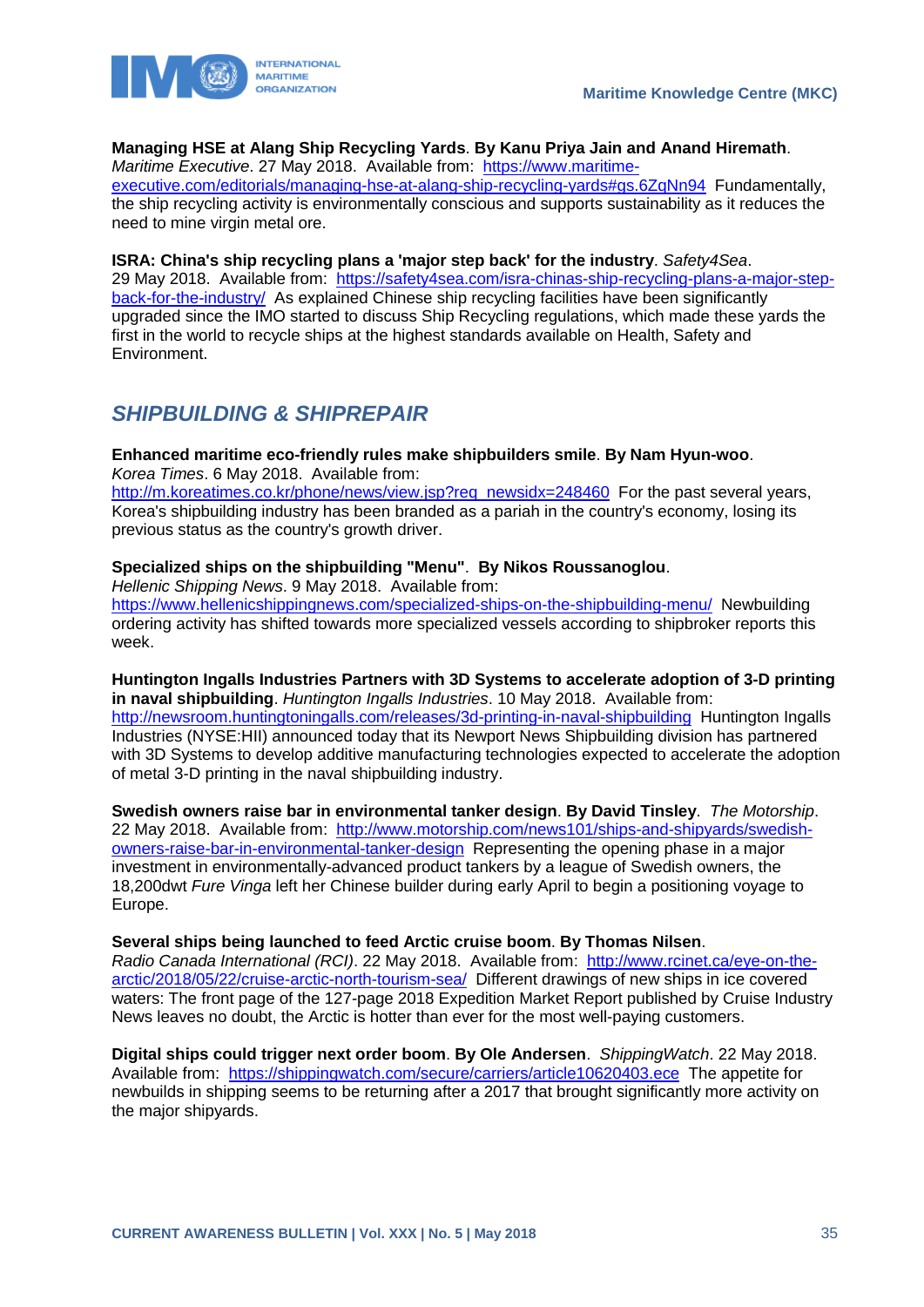

**New RoRo design features personal, battery powered cold ironing system**. *Ship & Bunker*. 23 May 2018. Available from: [https://shipandbunker.com/news/world/694370-new-roro-design](https://shipandbunker.com/news/world/694370-new-roro-design-features-personal-battery-powered-cold-ironing-system)[features-personal-battery-powered-cold-ironing-system](https://shipandbunker.com/news/world/694370-new-roro-design-features-personal-battery-powered-cold-ironing-system) Naval architects Knud E. Hansen A/S have unveiled plans for a series of new RoRo's that will feature their own personal, battery powered cold ironing system.

**MAN to equip world's first LNG-powered fishing trawler**. *MAN Diesel & Turbo*. 24 May 2018. Available from: [https://uk.mandieselturbo.com/news/news-details/2018/05/24/man-to-equip-world-s](https://uk.mandieselturbo.com/news/news-details/2018/05/24/man-to-equip-world-s-first-lng-powered-fishing-trawler)[first-lng-powered-fishing-trawler](https://uk.mandieselturbo.com/news/news-details/2018/05/24/man-to-equip-world-s-first-lng-powered-fishing-trawler) MAN Diesel & Turbo has been selected to provide a complete propulsion package and fuel-gas system for the world's first fishing vessel with LNG propulsion.

**Sailing soon: all-electric battery-powered ferry to turn sea travel green**. *European Commission*. 25 May 2018. Available from: [https://cordis.europa.eu/news/rcn/129429\\_en.html](https://cordis.europa.eu/news/rcn/129429_en.html) Cruise liners, ferries, tankers and freighters are a significant source of CO2 emissions and other pollutants.

*Maersk Honam* **to be repaired**. **By Sam Chambers**. *Splash 247.com*. 30 May 2018. Available from: <https://splash247.com/maersk-honam-repaired/>Maersk has said it intends to repair, not scrap, the badly burned, 18-month old, 15,000 teu *Maersk Honam*.

### <span id="page-36-0"></span>*SHIPPING*

**EU politicians: The industry must become CO2 free on its own**. **By Louise Vogdrup-Schmidt**. *ShippingWatch*. 30 April 2018. Available from: <https://shippingwatch.com/secure/carriers/article10560243.ece>The European Commission will present its proposal this Wednesday for how the EU's budget could be designed from 2021 to 2028.

**ExxonMobil to launch flow meter system for gasoil bunkering barges in May**. **By Roslan Khasawneh**. *Reuters*. 30 April 2018. Available from: <https://reut.rs/2JfyRbY> ExxonMobil is launching a mass flow metering (MFM) system for marine gasoil (MGO) refueling barges in Singapore, with the first deliveries under the system set to start next month, the company said in a statement on Monday.

**Interview -- Schulte Group sees distillates as likely chief marine fuel after 2020: BSM**. **By Surabhi Sahu**. *S&P Global Platts*. 30 April 2018. Available from: [https://www.platts.com/latest](https://www.platts.com/latest-news/shipping/singapore/interview----schulte-group-sees-distillates-as-26951772)[news/shipping/singapore/interview----schulte-group-sees-distillates-as-26951772](https://www.platts.com/latest-news/shipping/singapore/interview----schulte-group-sees-distillates-as-26951772) Distillates will likely be the predominant marine fuel of choice for Schulte Group as the International Maritime Organization's global sulfur cap rule nears, Angus Campbell, corporate director of energy projects at Bernhard Schulte Shipmanagement, told S&P Global Platts.

**Why I left the maritime industry: Izabela Wawryszuk**. *Lloyd's List*. 30 April 2018. Available from: [https://lloydslist.maritimeintelligence.informa.com/LL1122190/Why-I-left-the-maritime-industry-](https://lloydslist.maritimeintelligence.informa.com/LL1122190/Why-I-left-the-maritime-industry-Izabela-Wawryszuk)[Izabela-Wawryszuk](https://lloydslist.maritimeintelligence.informa.com/LL1122190/Why-I-left-the-maritime-industry-Izabela-Wawryszuk) Despite developing a passion for marine insurance and amassing considerable experience across the world, Ms Wawryszuk has now left the shipping industry.

**Promoting women in maritime**. **By Serah Lagdom**. *The National (Papua New Guinea)*. 1 May 2018. Available from: <https://www.thenational.com.pg/promoting-women-maritime/> Strengthening, empowering and giving equal opportunities for women in the maritime industry across the Pacific Region remains the top priority for the industry, with organisations and government agencies implementing gender-related programmes for the advancement of women in the industry.

#### **Shipowners should report fraud: "It's seen as embarrassing"**. **By Niklas Krigslund**. *ShippingWatch*. 1 May 2018. Available from:

<https://shippingwatch.com/secure/carriers/article10562492.ece>Shipping companies should come forward if they are hit by IT fraud, so that others can learn from their mistakes.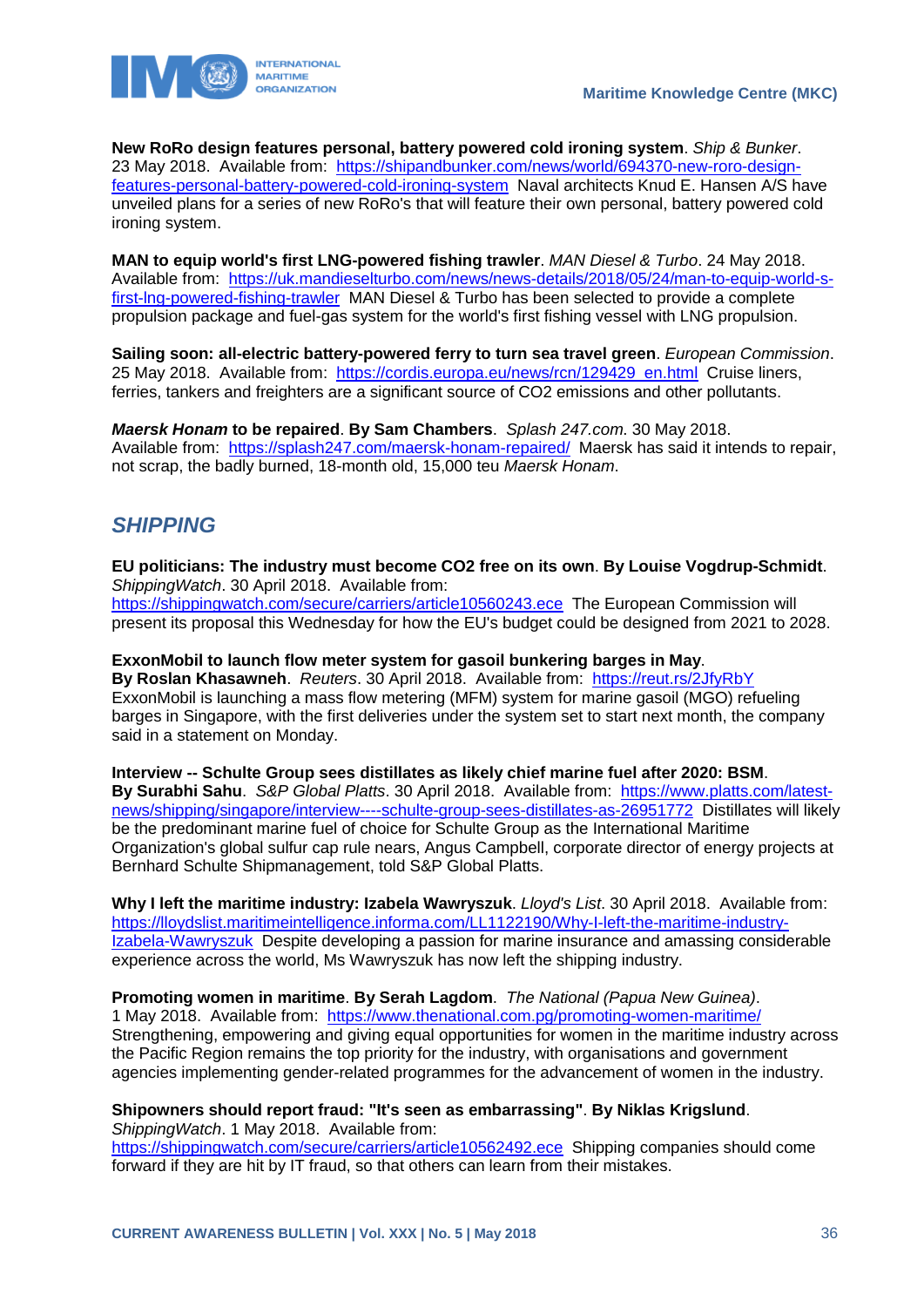

**Norway tax will discourage uptake of LNG bunkers: SEA/LNG**. *Ship & Bunker*. 1 May 2018. Available from: [https://shipandbunker.com/news/emea/140769-norway-tax-will-discourage-uptake](https://shipandbunker.com/news/emea/140769-norway-tax-will-discourage-uptake-of-lng-bunkers-sealng)[of-lng-bunkers-sealng](https://shipandbunker.com/news/emea/140769-norway-tax-will-discourage-uptake-of-lng-bunkers-sealng) A recently approved domestic CO2 tax on LNG fuel in Norway will deter the uptake of liquefied natural gas (LNG) bunkers in the country, according to SEA/LNG.

### **Decarbonising maritime transport: what makes Sweden the leader? By Eva Grey**.

*Ship-Technology.Com*. 2 May 2018. Available from: [https://www.ship](https://www.ship-technology.com/features/decarbonising-maritime-transport-makes-sweden-leader/)[technology.com/features/decarbonising-maritime-transport-makes-sweden-leader/](https://www.ship-technology.com/features/decarbonising-maritime-transport-makes-sweden-leader/) In March this year, the International Transport Forum (ITF) and the Organisation for Economic Co-operation and Development (OECD) published a study analysing the factors that brought Sweden at the forefront of decarbonisation of maritime transport.

**Tide of digitalisation caught up in auto-pilot mode**. **By Kris Kosmala**. *Splash 247.com*. 2 May 2018. Available from: <https://splash247.com/tide-digitalisation-caught-auto-pilot-mode/> It is telling, when following one of the recent conference sessions dedicated to container shipping, the moderator quipped how great it was that the whole session went through without even once mentioning word 'digitalisation' or its sibling ' digitisation'.

**Jamaica among 10 pilot countries for reducing ship emissions project**. **By Chad Bryan**. *Jamaica Information Service*. 2 May 2018. Available from: [http://jis.gov.jm/jamaica-among-10-pilot](http://jis.gov.jm/jamaica-among-10-pilot-countries-for-reducing-ship-emissions-project/)[countries-for-reducing-ship-emissions-project/](http://jis.gov.jm/jamaica-among-10-pilot-countries-for-reducing-ship-emissions-project/) Jamaica is among 10 countries that have been selected to participate in the Global Maritime Energy Efficiency Partnerships (GloMEEP) Project, which aims to support the implementation of energy-efficiency measures to reduce greenhouse gas emissions from shipping.

**Ship financing just got less complicated**. **By Rasmus Nord Jorgensen**. *BIMCO*. 2 May 2018. Available from: <https://www.bimco.org/news/press-releases/20180501-shipterm-s>BIMCO has developed a new standard term sheet for syndicated ship financing (SHIPTERM S) - the first industry standard of its kind for syndicated loans.

**Shipping's leaders call for more cooperation on green goals**. **By Jonathan Boonzaier**. *TradeWinds*. 3 May 2018. Available from:

[http://www.tradewindsnews.com/legal/1482193/shippings-leaders-call-for-more-cooperation-on](http://www.tradewindsnews.com/legal/1482193/shippings-leaders-call-for-more-cooperation-on-green-goals)[green-goals](http://www.tradewindsnews.com/legal/1482193/shippings-leaders-call-for-more-cooperation-on-green-goals) Heads of international and regional shipping bodies say that international agreement, cooperation and investment are required if shipping wants to meet its green goals.

**IMO new emission target to trigger investment in shipping**. *Guardian (Nigeria)*. 3 May 2018. Available from: [https://guardian.ng/business-services/imo-new-emission-target-to-trigger](https://guardian.ng/business-services/imo-new-emission-target-to-trigger-investment-in-shipping/)[investment-in-shipping/](https://guardian.ng/business-services/imo-new-emission-target-to-trigger-investment-in-shipping/) The United Nations International Maritime Organisation (IMO) strategy to reduce the total annual Green House Gas, GHG emissions from international shipping by at least 50 per cent by 2050 is expected to trigger private investors and operators in the maritime sector to immediately invest in new sustainable business models.

### **EU budget proposal could support shipowners' transition to decarbonisation**.

*European Community Shipowners' Associations (ECSA)*. 4 May 2018. Available from: [http://www.ecsa.eu/index.php/news/eu-budget-proposal-could-support-shipowners-transition](http://www.ecsa.eu/index.php/news/eu-budget-proposal-could-support-shipowners-transition-decarbonisation)[decarbonisation](http://www.ecsa.eu/index.php/news/eu-budget-proposal-could-support-shipowners-transition-decarbonisation) The European Community Shipowners' Associations (ECSA) is positive towards the proposal for the EU budget 2021 - 2027 published earlier this week.

**The ideas that could transform the shipping industry**. **By Anmar Frangoul**. *CNBC (US)*. 4 May 2018. Available from: [https://www.cnbc.com/2018/05/04/the-ideas-that-could-transform-the](https://www.cnbc.com/2018/05/04/the-ideas-that-could-transform-the-shipping-industry.html)[shipping-industry.html](https://www.cnbc.com/2018/05/04/the-ideas-that-could-transform-the-shipping-industry.html)  $\blacksquare$ . For centuries, the world's seas and oceans have been used to trade goods and services.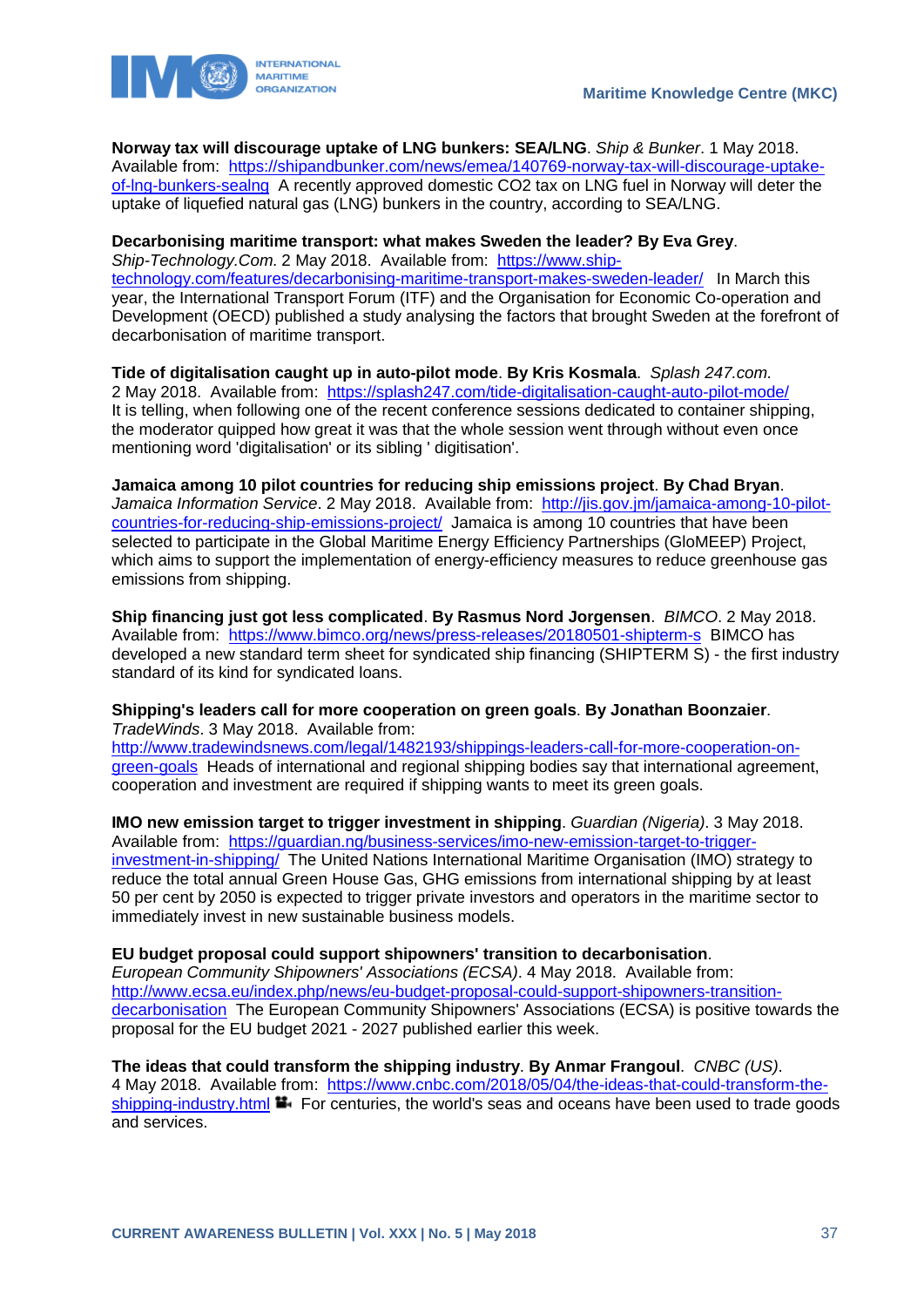

#### **Shipping's leaders call for more cooperation on green goals**. **By Jonathan Boonzaier**. *TradeWinds*. 3 May 2018. Available from:

[http://www.tradewindsnews.com/legal/1482193/shippings-leaders-call-for-more-cooperation-on](http://www.tradewindsnews.com/legal/1482193/shippings-leaders-call-for-more-cooperation-on-green-goals)[green-goals](http://www.tradewindsnews.com/legal/1482193/shippings-leaders-call-for-more-cooperation-on-green-goals) Heads of international and regional shipping bodies say that international agreement, cooperation and investment are required if shipping wants to meet its green goals.

**IMO new emission target to trigger investment in shipping**. *Guardian (Nigeria)*. 3 May 2018. Available from: [https://guardian.ng/business-services/imo-new-emission-target-to-trigger](https://guardian.ng/business-services/imo-new-emission-target-to-trigger-investment-in-shipping/)[investment-in-shipping/](https://guardian.ng/business-services/imo-new-emission-target-to-trigger-investment-in-shipping/) The United Nations International Maritime Organisation (IMO) strategy to reduce the total annual Green House Gas, GHG emissions from international shipping by at least 50 per cent by 2050 is expected to trigger private investors and operators in the maritime sector to immediately invest in new sustainable business models.

**Towards smart and green shipping**. *VTT Technical Research Centre of Finland Ltd*. 5 May 2018. Available from: <https://www.vttresearch.com/media/news/towards-smart-and-green-shipping> "Thanks to the great support from Business Finland Arctic Seas program and the consortium partners, we are able to form this industry-wide ambitious and committed consortium to boost the digitalization and digital transformation of the Finnish marine sector and promote our top-level marine expertise globally," states Vice President of Digital Engineering, Johannes Hyrynen, from VTT Technical Research Centre of Finland Ltd.

**Resilience Watch - Key drivers & barriers towards a resilient culture in shipping**. *Safety4Sea*. 7 May 2018. Available from: [https://safety4sea.com/cm-resilience-watch-key-drivers-barriers](https://safety4sea.com/cm-resilience-watch-key-drivers-barriers-towards-resilient-culture-shipping/)[towards-resilient-culture-shipping/](https://safety4sea.com/cm-resilience-watch-key-drivers-barriers-towards-resilient-culture-shipping/) Our special column focuses on resilience, a vital issue for shipping industry - and other industries as well - given that the human element lies at the heart of the safety culture.

**Insight: Time to rock the boat**. **By Alison Lowe**. *Tribune 242 (Bahamas)*. 7 May 2018. Available from: <http://www.tribune242.com/news/2018/may/07/insight-time-rock-boat/>As a small island state, The Bahamas is often subject to the whims of other nations.

**Greek ferry operator appoints first woman as Chief Engineer**. *Safety4Sea*. 7 May 2018. Available from: <https://safety4sea.com/greek-ferry-operator-appoints-first-woman-as-chief-engineer/> Theano Sileloglou belongs to the human resources of Hellenic Seaways since 2010, where she began her career as a C Engineer on the ship "*Nissos Mykonos*".

**PH and the chemical shipping industry**. *Manila Times*. 8 May 2018. Available from: <http://www.manilatimes.net/ph-and-the-chemical-shipping-industry/397447/>As the costs involved in chemical transportation are as big as the cargos themselves, numerous companies seek the services of outsourced shipping organizations, so they get to minimize the time spent on delivery while saving cash.

**The battle of the gas-sucking mega giants is set to begin**. **By Chris Baraniuk**. *BBC News*. 8 May 2018. Available from: <http://www.bbc.co.uk/news/business-44003521> They're all there for the same reason: natural gas - and they're hoping to start drawing it up this month.

**Damen strengthens female presence in the maritime industry** . *Damen Shipyards Group*. 9 May 2018. Available from: <https://bit.ly/2HsqXGh> Sylvia, who has been a WISTA member since 2008 and joined the organisation's board in 2013, said, "I am honoured to take up this position as President of WISTA in the Netherlands.

**Big boys join the LNG-fuelled fleet**. **By Mike Corkhill**. *LNG World Shipping*. 8 May 2018. Available from: [http://www.lngworldshipping.com/news/view,big-boys-join-the-lngfuelled](http://www.lngworldshipping.com/news/view,big-boys-join-the-lngfuelled-fleet_51714.htm)fleet 51714.htm The global fleet of in-service and on order LNG-fuelled vessels has grown by 26.5% since LNG World Shipping's previous comprehensive review of the use of LNG as marine fuel 12 months ago.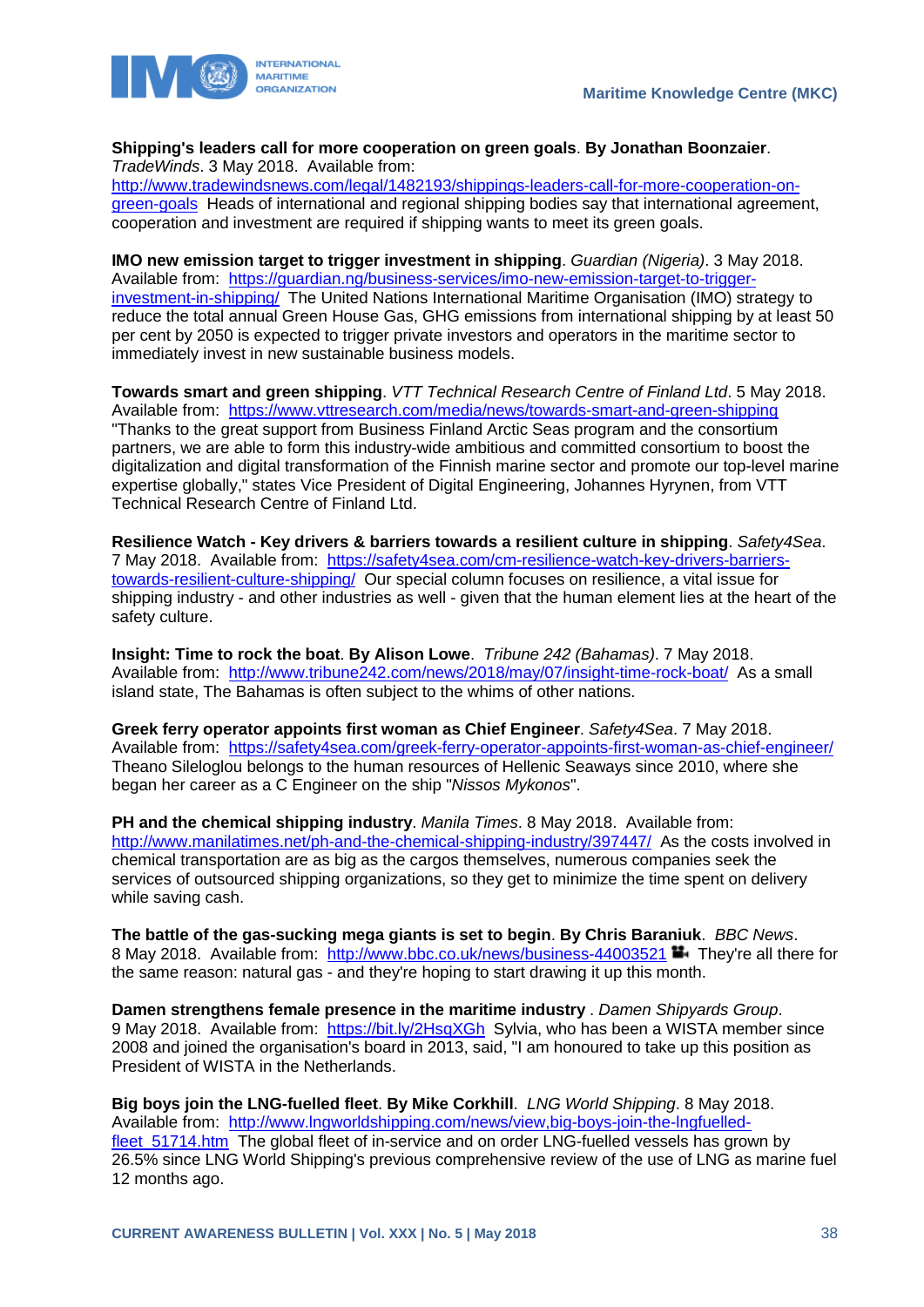



**Promoting African ownership and participation in Africa's shipping and maritime sectors**. **By Albert M.Muchanga**. *African Executive*. 8 May 2018. Available from:

<https://africanexecutive.com/article/read/9725>There is growing desire by member states of the African Union to harness the offerings of the Blue Economy and ensure that the African people fully benefit from them.

**Less CO2 in international shipping: Researchers recommend fuel levy**. **By Kristina Brümmer**. *Kühne Logistics University (Germany)*. 8 May 2018. Available from: [https://www.the-klu.org/klu](https://www.the-klu.org/klu-experience/news/30ece11dc998578d64e7908e72adf490/)[experience/news/30ece11dc998578d64e7908e72adf490/](https://www.the-klu.org/klu-experience/news/30ece11dc998578d64e7908e72adf490/) Emissions from shipping must be reduced, according to a recent decision made by the International Maritime Organization (IMO).

**New report highlights value and contribution of Solent maritime sector**. *Maritime UK*. 8 May 2018. Available from: [https://www.maritimeuk.org/media-centre/news/news-new-report](https://www.maritimeuk.org/media-centre/news/news-new-report-highlights-value-and-contribution-solent-maritime-sector/)[highlights-value-and-contribution-solent-maritime-sector/](https://www.maritimeuk.org/media-centre/news/news-new-report-highlights-value-and-contribution-solent-maritime-sector/) **E** Economic output from the Solent maritime sector has increased 14% over a five-year period, a new report by Maritime UK and the Solent LEP has found.

**Doha hosts first International Conference on Maritime Transport**. *Organization of Asia-Pacific News Agencies (OANA)* . 8 May 2018. Available from: [http://www.oananews.org/content/news/general/doha-hosts-first-international-conference-maritime](http://www.oananews.org/content/news/general/doha-hosts-first-international-conference-maritime-transport)[transport](http://www.oananews.org/content/news/general/doha-hosts-first-international-conference-maritime-transport) The first international conference on maritime transport and maritime insurance and arbitration kicked off in Doha today.

**Cyprus's first shipping minister sets herself ambitious targets**. **By Paul Tugwell and Georgios Georgiou**. *Bloomberg*. 8 May 2018. Available from: [https://www.bloomberg.com/news/articles/2018-05-08/cyprus-s-first-shipping-minister-sets-herself](https://www.bloomberg.com/news/articles/2018-05-08/cyprus-s-first-shipping-minister-sets-herself-ambitious-targets)[ambitious-targets](https://www.bloomberg.com/news/articles/2018-05-08/cyprus-s-first-shipping-minister-sets-herself-ambitious-targets) Cyprus's first-ever shipping minister is setting her sights high.

**Annual Review 2018**. *International Chamber of Shipping (ICS)*. May 2018. Available from: <http://www.ics-shipping.org/docs/default-source/resources/annual-review-2018.pdf>  $E$  In April this year, the UN International Maritime Organization (IMO) adopted a high level strategy for the further reduction of shipping's greenhouse gas emissions.

**How cutting carbon offers a competitive advantage to shipping companies**. **By Dexter Galvin**. *The Ecologist*. 9 May 2018. Available from: [https://theecologist.org/2018/may/09/how-cutting](https://theecologist.org/2018/may/09/how-cutting-carbon-offers-competitive-advantage-shipping-companies)[carbon-offers-competitive-advantage-shipping-companies](https://theecologist.org/2018/may/09/how-cutting-carbon-offers-competitive-advantage-shipping-companies) International shipping carries around 90 percent of world trade and produces about 2.3 percent of global greenhouse gas emissions.

**Global shipping industry braces for new sanctions on Iran**. **By Sameer C.Mohindru**. *S&P Global Platts*. 9 May 2018. Available from: [https://www.platts.com/latest-](https://www.platts.com/latest-news/shipping/singapore/analysis-global-shipping-industry-braces-for-27976907)

[news/shipping/singapore/analysis-global-shipping-industry-braces-for-27976907](https://www.platts.com/latest-news/shipping/singapore/analysis-global-shipping-industry-braces-for-27976907) The US decision to reinstate sanctions on Iran over its nuclear program, may result in more trade, to and from the Persian Gulf country, on ships controlled by European companies, but credit finance related hassles cannot be ruled out, market participants Wednesday said.

**How Hong Kong shipping lost out to Singapore, and the industry leaders on a mission to raise its profile**. **By Stuart Heaver**. *South China Morning Post*. 10 May 2018. Available from: [http://www.scmp.com/lifestyle/article/2145453/how-hong-kong-shipping-lost-out-singapore-and](http://www.scmp.com/lifestyle/article/2145453/how-hong-kong-shipping-lost-out-singapore-and-industry-leaders-mission)[industry-leaders-mission](http://www.scmp.com/lifestyle/article/2145453/how-hong-kong-shipping-lost-out-singapore-and-industry-leaders-mission) If all of the 2,360 ocean going ships owned or operated by members of the Hong Kong Shipowners Association were placed stem to stern, the line of vessels would be 260km long.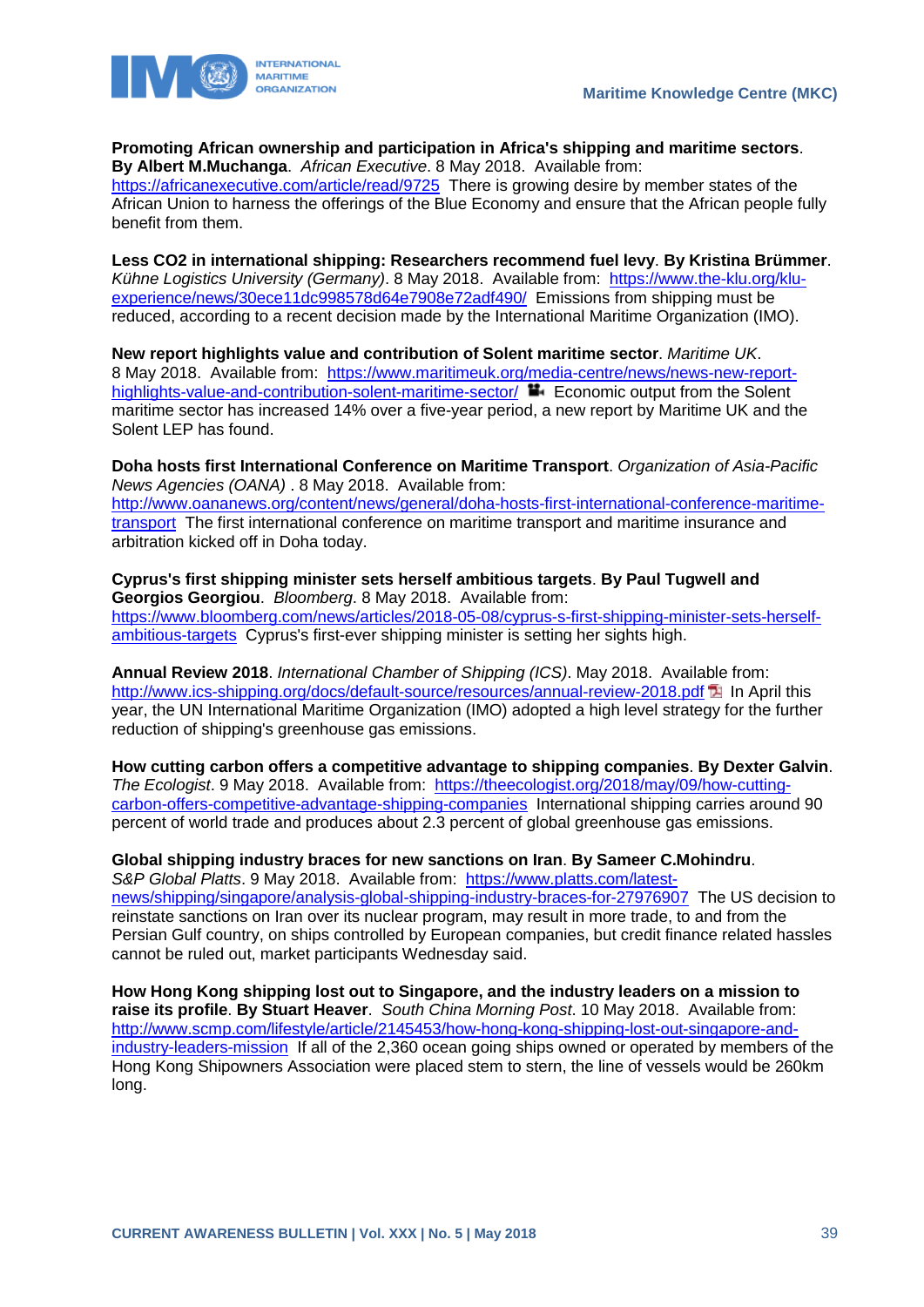

**"K" Line, Chubu Electric Power, Toyota Tsusho, and NYK Line establish LNG bunkering joint ventures and launch the LNG bunkering business in Japan**. *Kawasaki Kisen Kaisha, Ltd ("K" LINE)*. 10 May 2018. Available from: [https://www.kline.co.jp/en/news/lng/lng-](https://www.kline.co.jp/en/news/lng/lng-7175154730257498310/main/0/link/20189510_E.pdf)[7175154730257498310/main/0/link/20189510\\_E.pdf](https://www.kline.co.jp/en/news/lng/lng-7175154730257498310/main/0/link/20189510_E.pdf) The four companies have agreed to launch the LNG bunkering business in Japan and have established two joint ventures today.

**WISTA Singapore celebrates its 20th anniversary, tackles crucial issues in the shipping industry and world trade at its #UnlockingAsia conference**. *Hellenic Shipping News*. 11 May 2018. Available from:<https://bit.ly/2kR7bLN>More than 100 senior professionals from the shipping and related industries gathered on 10 May 2018 to mark the 20th anniversary of the Women's International Shipping and Trading Association (WISTA) in Singapore.

**Top container shipping lines reviewing Iran operations**. **By Jonathan Saul**. *Reuters*. 11 May 2018. Available from: [https://www.reuters.com/article/us-iran-nuclear-shipping/top](https://www.reuters.com/article/us-iran-nuclear-shipping/top-container-shipping-lines-reviewing-iran-operations-idUSKBN1IC1TS)[container-shipping-lines-reviewing-iran-operations-idUSKBN1IC1TS](https://www.reuters.com/article/us-iran-nuclear-shipping/top-container-shipping-lines-reviewing-iran-operations-idUSKBN1IC1TS) The world's top two container shipping groups Maersk Line (MAERSKb.CO) and MSC are reviewing their Iran operations after the United States withdrawal from the international nuclear agreement with Tehran.

**Posidonia sets compass for future global shipping agenda**. *All About Shipping*. 14 May 2018. Available from: [http://www.allaboutshipping.co.uk/2018/05/14/posidonia-sets-compass-for-future](http://www.allaboutshipping.co.uk/2018/05/14/posidonia-sets-compass-for-future-global-shipping-agenda/)[global-shipping-agenda/](http://www.allaboutshipping.co.uk/2018/05/14/posidonia-sets-compass-for-future-global-shipping-agenda/) The conferences, seminars and media roundtables planned during this year's Posidonia at the state-of-the-art facilities of the Athens Metropolitan Expo have a truly international flavour as they are organised by companies and organisations from around the world.

**The wrong a-gender [Gender diversity in the shipping industry]**. *Splash 247.com*. 14 May 2018. Available from: <https://splash247.com/the-wrong-a-gender/>What if I told you that there was something you could do, which required no increase in capex or opex, and which could enable your company to outperform its competitors by up to 26% over the next six years.

**Interview: Shipping's decarbonization will need major R&D investment**. *World Maritime News*. 15 May 2018. Available from: [https://worldmaritimenews.com/archives/252808/interview-shippings](https://worldmaritimenews.com/archives/252808/interview-shippings-decarbonization-will-need-major-rd-investment/)[decarbonization-will-need-major-rd-investment/](https://worldmaritimenews.com/archives/252808/interview-shippings-decarbonization-will-need-major-rd-investment/) Kirsi Tikka, Executive Vice President, Senior Maritime Advisor, at the American Bureau of Shipping (ABS), in an interview with World Maritime News said that collaboration by all stakeholders as well as sufficient investment in technology development are needed.

**Rivals reject blockchain solution from Maersk and IBM**. **By Ole Andersen and Louise Vogdrup-Schmidt**. *ShippingWatch*. 15 May 2018. Available from: <https://shippingwatch.com/secure/carriers/Container/article10602520.ece>Maersk's ambitions of developing a new technical platform built on blockchain technology, developed with IBM, for the container sector overall gets a muted reception from two of the liner company's closes rivals, German Hapag-Lloyd and France's CMA CGM.

**Feature: Power sector's thirst for fuel oil after IMO low sulfur cap shifts bunker demand**. *S&P Global Platts*. 15 May 2018. Available from: [https://www.platts.com/latest](https://www.platts.com/latest-news/shipping/london/feature-power-sectors-thirst-for-fuel-oil-after-26962852)[news/shipping/london/feature-power-sectors-thirst-for-fuel-oil-after-26962852](https://www.platts.com/latest-news/shipping/london/feature-power-sectors-thirst-for-fuel-oil-after-26962852) Fuel oil traders are turning to the power sector to assess how much demand may remain for their product after the International Maritime Organization's tighter bunker sulfur limits leave most ship operators buying cleaner fuels in 2020.

**AMSA inspected** *Awassi Express* **39 times before scandal**. *Maritime Executive*. 15 May 2018. Available from: [https://www.maritime-executive.com/article/amsa-inspected-awassi-express-39](https://www.maritime-executive.com/article/amsa-inspected-awassi-express-39-times-before-scandal) [times-before-scandal](https://www.maritime-executive.com/article/amsa-inspected-awassi-express-39-times-before-scandal) **The Australian Maritime Safety Authority (AMSA)** inspected the livestock carrier *Awassi Express* 39 times in the five years before whistle blower footage showed thousands of sheep dying of heat stress on board.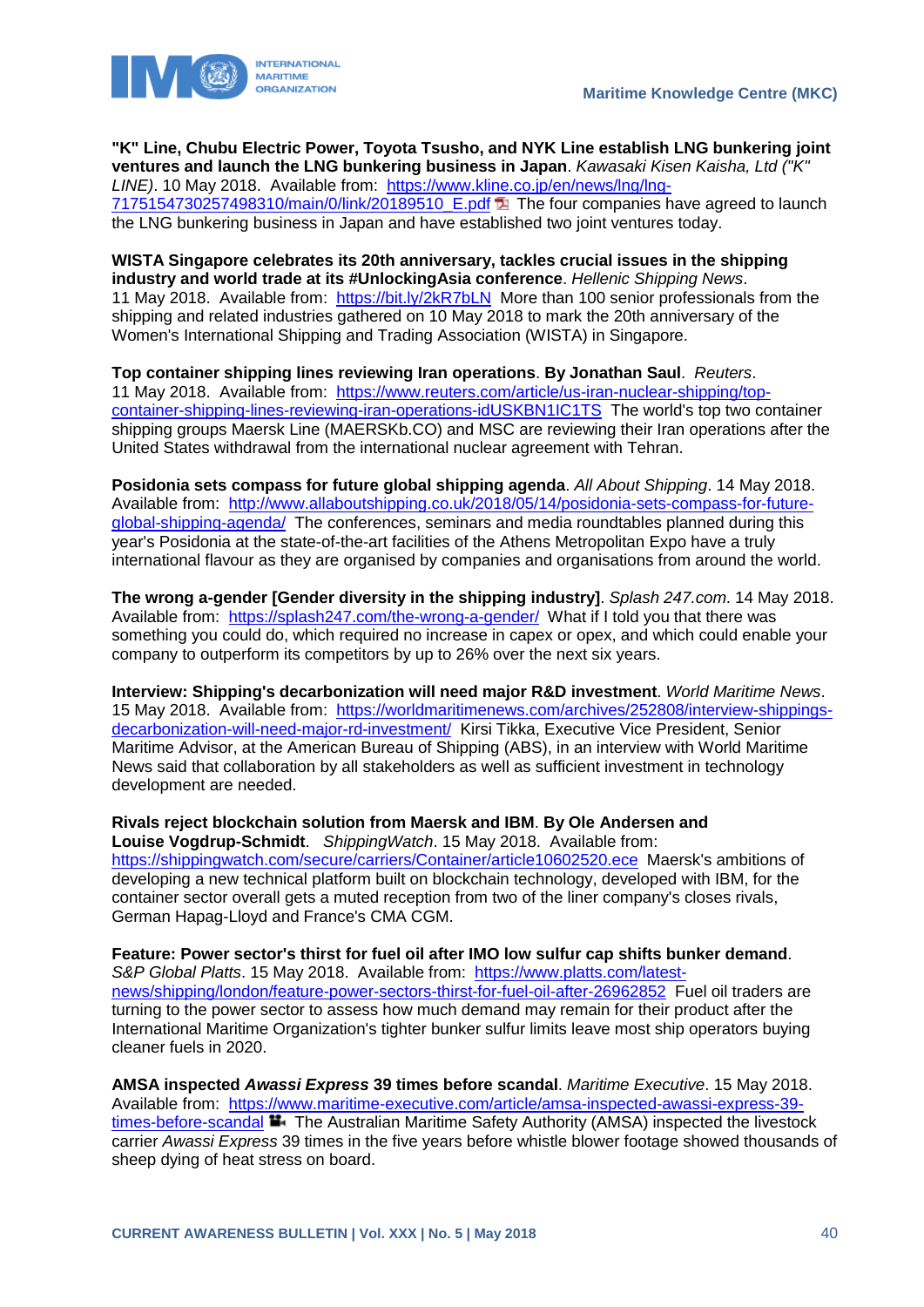

**The Brief - Weaving the silk road into the 21st century**. **By Benjamin Fox and Alexandra Brzozowski**. *EurActiv*. 15 May 2018. Available from: [https://www.euractiv.com/section/global](https://www.euractiv.com/section/global-europe/news/the-brief-weaving-the-silk-road-into-the-21st-century/)[europe/news/the-brief-weaving-the-silk-road-into-the-21st-century/](https://www.euractiv.com/section/global-europe/news/the-brief-weaving-the-silk-road-into-the-21st-century/) It has the potential to mark a major geopolitical shift, making Eurasia the hub through which goods and commodities are transported between Europe and China.

**Building up Nigeria's shipping sector**. **By Patrick Kingsland**. *Ship-Technology.Com*. 16 May 2018. Available from: [https://www.ship-technology.com/features/building-nigerias-shipping](https://www.ship-technology.com/features/building-nigerias-shipping-sector/)[sector/](https://www.ship-technology.com/features/building-nigerias-shipping-sector/) While oil remains the backbone of the Nigerian economy, one of the most promising sectors it's hoping to develop is the shipping industry.

**Trends impacting cruise industry**. *Safety4Sea*. 16 May 2018. Available from: <https://safety4sea.com/cm-trends-impacting-cruise-industry/>In an exclusive interview with SAFETY4SEA, Mr. Andreas Chrysostomou, just few days before joining Tototheo Maritime, provided an overview of the cruise industry.

**Morgan Stanley says a shipping revolution has oil headed for \$90**. **By Alex Longley**. *Bloomberg*. 16 May 2018. Available from: [https://www.bloomberg.com/news/articles/2018-05-](https://www.bloomberg.com/news/articles/2018-05-16/morgan-stanley-says-a-shipping-revolution-has-oil-headed-for-90) [16/morgan-stanley-says-a-shipping-revolution-has-oil-headed-for-90](https://www.bloomberg.com/news/articles/2018-05-16/morgan-stanley-says-a-shipping-revolution-has-oil-headed-for-90) Forget Iran and OPEC -there's another issue that will keep oil prices supported for the next two years, according to Morgan Stanley.

**SSI Launches 'Zero Emission Vessel, what needs to be done' Report**. *Sustainable Shipping Initiative (SSI)*. 16 May 2018. Available from: [http://www.ssi2040.org/news/ssi-launches-zero](http://www.ssi2040.org/news/ssi-launches-zero-emission-vessel-what-needs-to-be-done-report/)[emission-vessel-what-needs-to-be-done-report/](http://www.ssi2040.org/news/ssi-launches-zero-emission-vessel-what-needs-to-be-done-report/) Shipping faces huge challenges in finding affordable zero-emission fuels, against a background of poor financial returns and a global requirement to keep transport costs low.

**Zero Emission Vessels, what needs to be done? Report prepared for Sustainable Shipping Initiative**. *Lloyd's Register and University Maritime Advisory Services (UMAS)*. May 2018. Available from: [http://www.ssi2040.org/wp-content/uploads/2018/05/SSI\\_ZEV\\_Report\\_Final-May-](http://www.ssi2040.org/wp-content/uploads/2018/05/SSI_ZEV_Report_Final-May-2018.pdf)[2018.pdf](http://www.ssi2040.org/wp-content/uploads/2018/05/SSI_ZEV_Report_Final-May-2018.pdf) MEPC 72 in April 2018 achieved the first milestone in the IMO GHG roadmap.

**Bob Sanguinetti has been appointed new CEO of the UK Chamber**. *UK Chamber of Shipping*. 16 May 2018. Available from: [https://www.ukchamberofshipping.com/latest/bob-sanguinetti-has](https://www.ukchamberofshipping.com/latest/bob-sanguinetti-has-been-appointed-new-ceo-uk-chamber/)[been-appointed-new-ceo-uk-chamber/](https://www.ukchamberofshipping.com/latest/bob-sanguinetti-has-been-appointed-new-ceo-uk-chamber/) Mr Sanguinetti was recently CEO of the Gibraltar Port Authority, where he was credited with delivering significant growth in vessel traffic following a series of wide-reaching initiatives.

**Greener fuels may not make shipping safer - here's why**. **By Paul A.Davies**. *The Conversation*. 17 May 2018. Available from: [https://theconversation.com/greener-fuels-may-not-make-shipping](https://theconversation.com/greener-fuels-may-not-make-shipping-safer-heres-why-96306)[safer-heres-why-96306](https://theconversation.com/greener-fuels-may-not-make-shipping-safer-heres-why-96306) Global shipping emits 2% of the world's carbon dioxide emissions and this is projected to increase.

**New EU proposal to simplify ship reporting**. *Danish Maritime Authority*. 17 May 2018. Available from: <https://www.dma.dk/Presse/Nyheder/Sider/New-EU-proposal-to-simplify-ship-reporting.aspx> The European Commission today adopted a proposal with a view to increased harmonization of ship reporting requirements when calling at ports within the EU.

**Live export review recommends major reductions in sheep numbers on Middle East-bound ships**. **By Brett Worthington and Lucy Sweeney**. *ABC (Australia)*. 17 May 2018. Available from: [http://www.abc.net.au/news/2018-05-17/live-export-review-recommends-major-reductions-in-sheep](http://www.abc.net.au/news/2018-05-17/live-export-review-recommends-major-reductions-in-sheep-numbers/9758288)[numbers/9758288](http://www.abc.net.au/news/2018-05-17/live-export-review-recommends-major-reductions-in-sheep-numbers/9758288)  $\blacksquare$  Federal Agriculture Minister David Littleproud initiated the review after footage emerged showing almost 2,500 sheep dying from heat stress during a trip to the Middle East last year.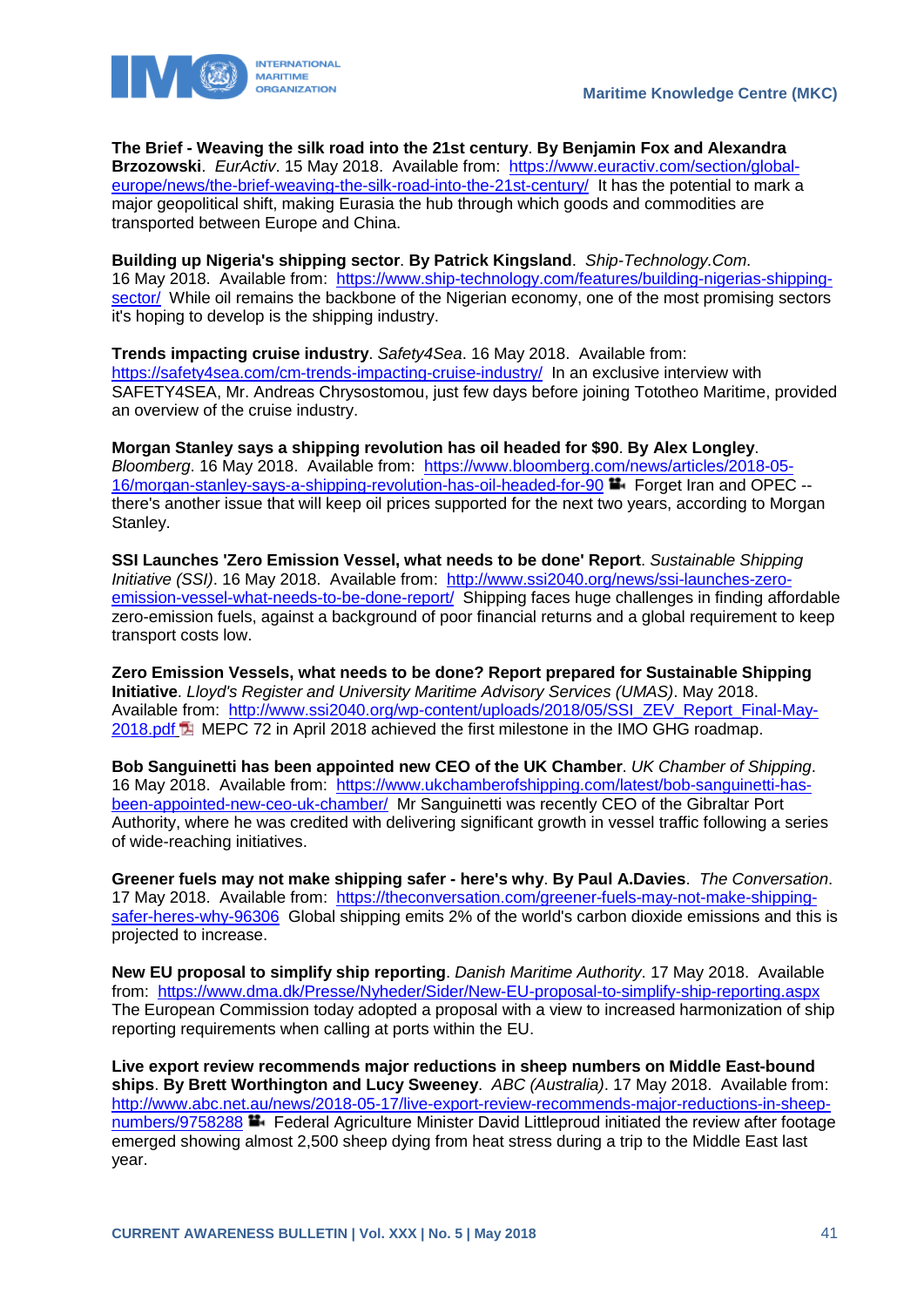

#### **Biofuels may be shipping's best short-term option**. **By Anastassios Adamopoulos**. *Lloyd's List*. 17 May 2018. Available from:

[https://lloydslist.maritimeintelligence.informa.com/LL1122638/Biofuels-may-be-shippings-best](https://lloydslist.maritimeintelligence.informa.com/LL1122638/Biofuels-may-be-shippings-best-shortterm-option)[shortterm-option](https://lloydslist.maritimeintelligence.informa.com/LL1122638/Biofuels-may-be-shippings-best-shortterm-option) Biofuels may be the most financially viable short-term, low-carbon option for shipowners, but wider availability and sustainability issues may jeopardise their long-term efficacy, according to new report.

**Blockchain and Beyond: Encoding 21st Century Transport**. *International Transport Forum*. 17 May 2018. Available from:<https://www.itf-oecd.org/blockchain-and-beyond> This report examines how advances in data science and encoding could improve transport. [Report](https://www.itf-oecd.org/sites/default/files/docs/blockchain-and-beyond-encoding-21st-century-transport.pdf) E

**ICS keeping in touch with shipowner interests into the future**. **By Vincent Wee**. *Seatrade Maritime News*. 18 May 2018. Available from: [http://www.seatrade](http://www.seatrade-maritime.com/news/europe/ics-keeping-in-touch-with-shipowner-interests-into-the-future.html)[maritime.com/news/europe/ics-keeping-in-touch-with-shipowner-interests-into-the-future.html](http://www.seatrade-maritime.com/news/europe/ics-keeping-in-touch-with-shipowner-interests-into-the-future.html)  The role of the International Chamber of Shipping (ICS) to represent the interests of shipowners at international forums, such as the International Maritime Organization (IMO) in particular, is one that pushes it to the forefront of many hot button issues.

**Maersk CEO open to share ownership of digital prestige project**. **By Ole Andersen and Søren Pico**. *ShippingWatch*. 18 May 2018. Available from: <https://shippingwatch.com/secure/carriers/Container/article10612494.ece>Maersk Group CEO Søren Skou is prepared to consider sharing ownership of the digital platform for the container sector which the company is currently working to develop in collaboration with IBM, he tells ShippingWatch.

**Live animal export: Ignorant, defiant or stupid? By Lynn Simpson**. *Splash 247.com*. 18 May 2018. Available from:<https://splash247.com/live-animal-export-ignorant-defiant-stupid/> There is a clear trend that trying to deliver sheep by sea on ships, let alone through hot, humid weather is a recipe for death and disaster.

**Koichi Fujiwara foresees a revolution ahead for class**. **By Richard Clayton**. *Lloyd's List*. 18 May 2018. Available from: [https://lloydslist.maritimeintelligence.informa.com/LL1122635/Koichi-](https://lloydslist.maritimeintelligence.informa.com/LL1122635/Koichi-Fujiwara-foresees-a-revolution-ahead-for-class)[Fujiwara-foresees-a-revolution-ahead-for-class](https://lloydslist.maritimeintelligence.informa.com/LL1122635/Koichi-Fujiwara-foresees-a-revolution-ahead-for-class) It is an open and honest acknowledgement from the representative director, president and chief executive of ClassNK, the ship classification society, not only that the centre of maritime gravity has moved east to China, but also that the future of class lies in embracing change.

**Electric ferries on the rise**. *DNV GL*. 18 May 2018. Available from: <https://www.dnvgl.com/article/electric-ferries-on-the-rise-117783>When ferries pass the stunning scenery of Norway's Hordaland County today they leave a sizeable pollution and CO2 footprint behind.

**Compare and despair**. **By Brenda V.Pimentel**. *Manila Times*. 22 May 2018. Available from: <http://www.manilatimes.net/compare-and-despair/400236/>My ten year stint as IMO Regional Coordinator and now continuing work in the maritime field through consultancy works have opened for me a good opportunity of visiting various Asian countries and engaging with maritime officials which allow me to constantly gain extensive knowledge and information on the different circumstances obtaining in each of these countries.

**PODCAST: How shipping containers explain the conflict in Yemen**. **By Mark Leon Goldberg**. *UN Dispatch*. 21 May 2018. Available from: [https://www.undispatch.com/podcast-how-shipping](https://www.undispatch.com/podcast-how-shipping-containers-explain-the-conflict-in-yemen/)[containers-explain-the-conflict-in-yemen/](https://www.undispatch.com/podcast-how-shipping-containers-explain-the-conflict-in-yemen/)  $\circledast$  Yemen is experiencing one of the world's worst humanitarian crises and the circuitous route and tangled politics that cargo ships must navigate in order unload their goods on Yemen's ports helps explain why that is.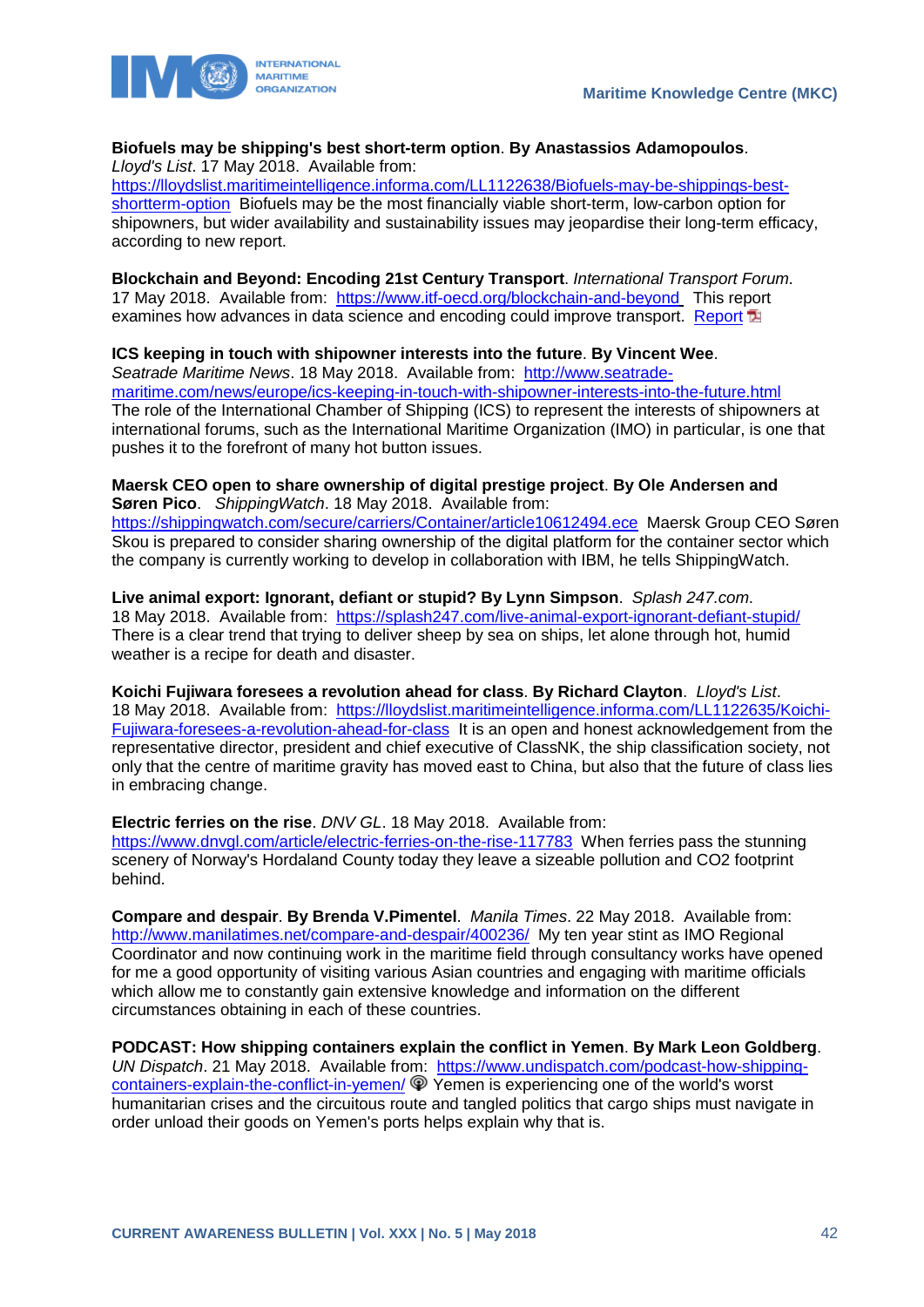

**S. Korea to develop LNG bunkering technologies**. *Yonhap News Agency (South Korea)*.

22 May 2018. Available from:

<http://english.yonhapnews.co.kr/business/2018/05/21/0501000000AEN20180521006200320.html> South Korea will develop advanced bunkering technology for liquefied natural gas (LNG) ships to increase the number of eco-friendly vessels it can support as more countries move to implement tougher environmental regulations, the oceans ministry said Tuesday.

**German shipowners get back to basics**. **By Peter Pospiech**. *MarineLink.com*. 22 May 2018. Available from: <https://www.marinelink.com/news/shipowners-german-basics437805>The situation for the shipping companies based in Germany has been, much like the rest of the world in 2017, mostly tight.

**The unique challenges of living at sea for 63 days**. *BBC Future*. 22 May 2018. Available from: <http://www.bbc.com/future/story/20180521-the-unique-challenges-of-living-at-sea-for-63-days>  $\blacksquare$ When a ship is out in the open ocean, it has to function like a self-contained world.

### **'Biggest' change in oil market history: Crude prices set to soar ahead of shipping revolution**. **By Sam Meredith**. *CNBC (US)*. 24 May 2018. Available from:

<https://www.cnbc.com/2018/05/24/oil-prices-set-to-soar-ahead-of-shipping-revolution.html> Instead of OPEC, Iran or even Venezuela, the most prominent driver of oil prices over the next two years is likely to come in the shape of a shipping revolution, analysts have warned.

**Time to rewrite the rules of this maritime boys' club**. **By Lucy Hine**. *TradeWinds*. 24 May 2018. Available from: [http://www.tradewindsnews.com/TWplus/1491447/time-to-rewrite-the-rules-of-this](http://www.tradewindsnews.com/TWplus/1491447/time-to-rewrite-the-rules-of-this-maritime-boys-club)[maritime-boys-club](http://www.tradewindsnews.com/TWplus/1491447/time-to-rewrite-the-rules-of-this-maritime-boys-club) Diversity and inclusion (D&I) is not a buzz phrase that is big in shipping.

### **Maersk Tankers' CEO: It's difficult to recruit talent from three groups**.

**By Louise Vogdrup-Schmidt**. *ShippingWatch*. 24 May 2018. Available from: <https://shippingwatch.com/secure/carriers/Tanker/article10629030.ece>The shipping sector needs to locate, find and retain talented personnel.

**Women in Maritime: making their mark**. **By Nicola Good and Namrata Nadkarni**. *Fairplay*. 24 May 2018. Available from: [https://fairplay.ihs.com/commerce/article/4301966/women-in](https://fairplay.ihs.com/commerce/article/4301966/women-in-maritime-making-their-mark)[maritime-making-their-mark](https://fairplay.ihs.com/commerce/article/4301966/women-in-maritime-making-their-mark) Although maritime was not a childhood calling for everyone, many have found it to be a fantastic working environment in which they enjoy strong, personable, and valuable connections.

### **Carbon Targets for Shipping Can Only Be Met With 'Zero CO2' Fuels**.

*International Chamber of Shipping (ICS)*. 25 May 2018. Available from: [http://www.ics](http://www.ics-shipping.org/news/press-releases/2018/05/25/carbon-targets-for-shipping-can-only-be-met-with-zero-co2-fuels)[shipping.org/news/press-releases/2018/05/25/carbon-targets-for-shipping-can-only-be-met-with](http://www.ics-shipping.org/news/press-releases/2018/05/25/carbon-targets-for-shipping-can-only-be-met-with-zero-co2-fuels)[zero-co2-fuels](http://www.ics-shipping.org/news/press-releases/2018/05/25/carbon-targets-for-shipping-can-only-be-met-with-zero-co2-fuels) The ambitious CO2 reduction targets set by the UN International Maritime Organization (IMO) for the year 2050 can only be delivered with the global rollout of zero CO2 fuels and propulsion systems, says the International Chamber of Shipping (ICS).

**Plain sailing: how traditional methods could deliver zero-emission shipping**. **By Christiaan De Beukelaer**. *The Conversation*. 27 May 2018. Available from: [https://theconversation.com/plain-sailing-how-traditional-methods-could-deliver-zero-emission](https://theconversation.com/plain-sailing-how-traditional-methods-could-deliver-zero-emission-shipping-97180)[shipping-97180](https://theconversation.com/plain-sailing-how-traditional-methods-could-deliver-zero-emission-shipping-97180) <sup>1</sup> On May 10, the 43.5-metre schooner *Avontuur* arrived in the port of Hamburg.

### **Stopford: signs of shipping recovery but investor sentiment 'shaky'**. **By Paul Bartlett**.

*Seatrade Maritime News*. 28 May 2018. Available from: [http://www.seatrade](http://www.seatrade-maritime.com/news/europe/stopford-signs-of-shipping-recovery-but-investor-sentiment-shaky.html)[maritime.com/news/europe/stopford-signs-of-shipping-recovery-but-investor-sentiment-shaky.html](http://www.seatrade-maritime.com/news/europe/stopford-signs-of-shipping-recovery-but-investor-sentiment-shaky.html) Deliveries of new ships will fall to 79m dwt this year, he said, down by 25% compared with 2017, and less than half of the 2011 peak of more than 167m dwt.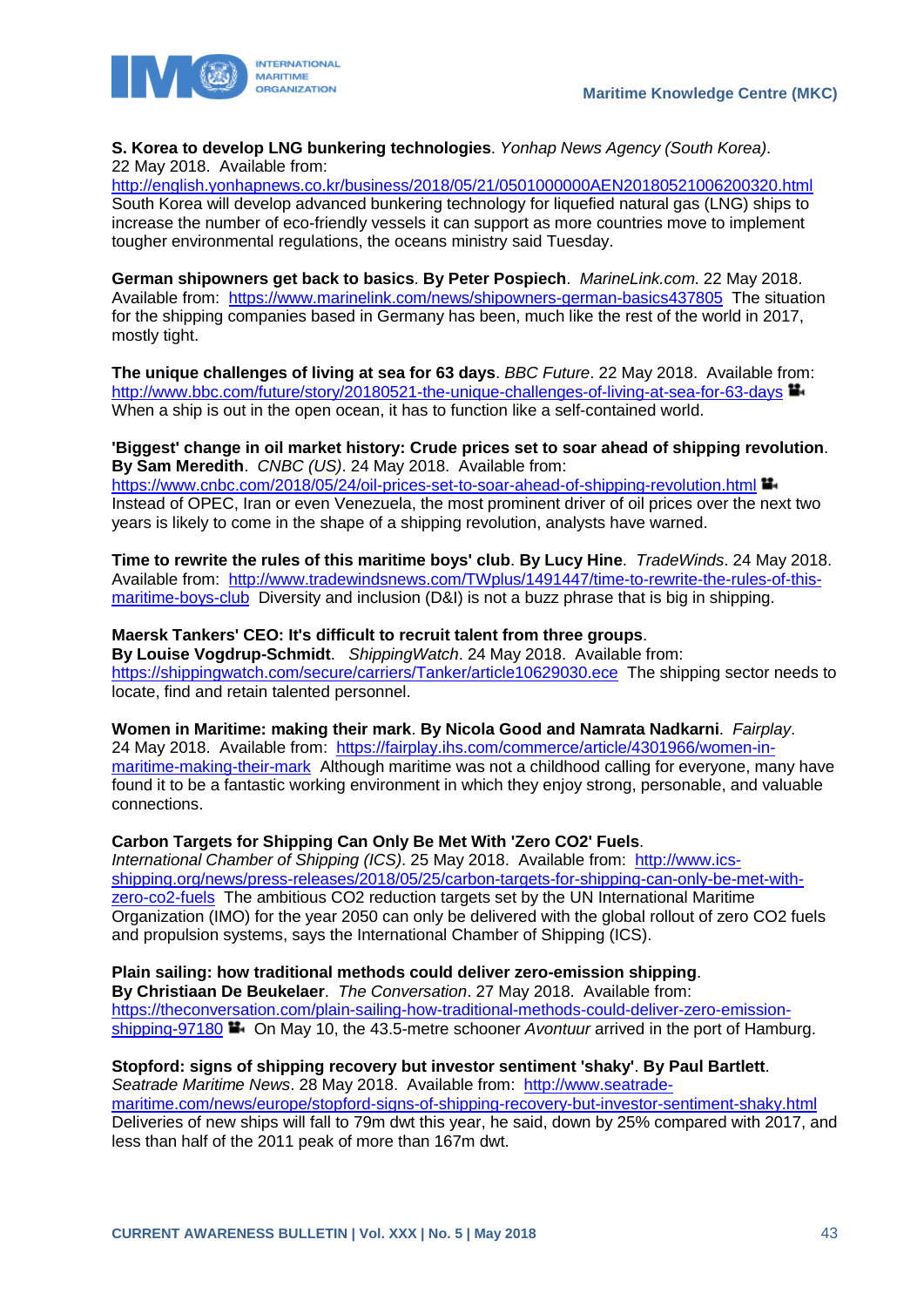

**The struggle to make diesel-guzzling cargo ships greener**. **By Maria Gallucci**. *IEEE Spectrum*. 29 May 2018. Available from: [https://spectrum.ieee.org/transportation/marine/the-struggle-to-make](https://spectrum.ieee.org/transportation/marine/the-struggle-to-make-dieselguzzling-cargo-ships-greener)[dieselguzzling-cargo-ships-greener](https://spectrum.ieee.org/transportation/marine/the-struggle-to-make-dieselguzzling-cargo-ships-greener) At the pier outside Amsterdam's central train station, commuters stride aboard the *IJveer 61*.

### **Emergency surcharges: an unwelcome legacy of the cartel era, says GSF**.

*Global Shippers Forum (GSF)*. 29 May 2018. Available from: [https://www.globalshippersforum.com/media/emergency-surcharges-an-unwelcome-legacy-of-the](https://www.globalshippersforum.com/media/emergency-surcharges-an-unwelcome-legacy-of-the-cartel-era-says-gsf/)[cartel-era-says-gsf/](https://www.globalshippersforum.com/media/emergency-surcharges-an-unwelcome-legacy-of-the-cartel-era-says-gsf/) In recent weeks, the world's leading liner shipping companies have announced the introduction of "emergency" bunker surcharges in response to rising fuel costs, almost in unison.

**Viewpoint: The shipping industry public relations challenge**. **By Paul Stuart-Smith**. *Fairplay*. 30 May 2018. Available from: [https://fairplay.ihs.com/commerce/article/4302136/viewpoint-the](https://fairplay.ihs.com/commerce/article/4302136/viewpoint-the-shipping-industry-public-relations-challenge)[shipping-industry-public-relations-challenge](https://fairplay.ihs.com/commerce/article/4302136/viewpoint-the-shipping-industry-public-relations-challenge) "The air transport sector recognised the need to tell a better story some years ago while shipping is only just beginning to realise this."

**Top 10 disruptive technologies to impact fleet management**. **By Martyn Wingrove**. *Marine Electronics & Communications*. 30 May 2018. Available from: [http://www.marinemec.com/news/view,top-10-disruptive-technologies-to-impact-fleet](http://www.marinemec.com/news/view,top-10-disruptive-technologies-to-impact-fleet-management_51958.htm)management 51958.htm There are many technologies that influence the management of shipping fleets, with some considered more critical than others.

## <span id="page-44-0"></span>*RESEARCH*

**Vessel traffic in the Canadian Arctic: Management solutions for minimizing impacts on whales in a changing northern region.** McWhinnie LH, Halliday, WD et al. *Ocean & Coastal Management*. (2018). Available from: <http://www.sciencedirect.com/science/article/pii/S0964569117309341> Warming weather conditions

in the Arctic are already resulting in changes in both sea ice extent and thickness.

**The carbon footprint of global tourism**. Lenzen M, Sun, YY et al. *Nature Climate Change*. (2018). Available from: <https://doi.org/10.1038/s41558-018-0141-x> Tourism contributes significantly to global gross domestic product, and is forecast to grow at an annual 4%, thus outpacing many other economic sectors.

**Bunker levy schemes for greenhouse gas (GHG) emission reduction in international shipping**. Kosmas V, Acciaro, M. *Transportation Research Part D: Transport and Environment*. (2017). Available from: <http://www.sciencedirect.com/science/article/pii/S1361920917305114> A fuel levy is one of the market-based measures (MBMs) currently under consideration at the International Maritime Organization.

**The Baltic Sea as a time machine for the future coastal ocean**. Reusch TBH, Dierking, J et al. *Science Advances*. (2018). Available from:

<http://advances.sciencemag.org/content/4/5/eaar8195.abstract> Coastal global oceans are expected to undergo drastic changes driven by climate change and increasing anthropogenic pressures in coming decades.

**Exploring ship traffic variability off California**. Moore TJ, Redfern, JV et al. *Ocean & Coastal Management*. (2018). Available from: <http://www.sciencedirect.com/science/article/pii/S0964569117308293> Seaborne trade continues to grow and is an important component of the global economy.